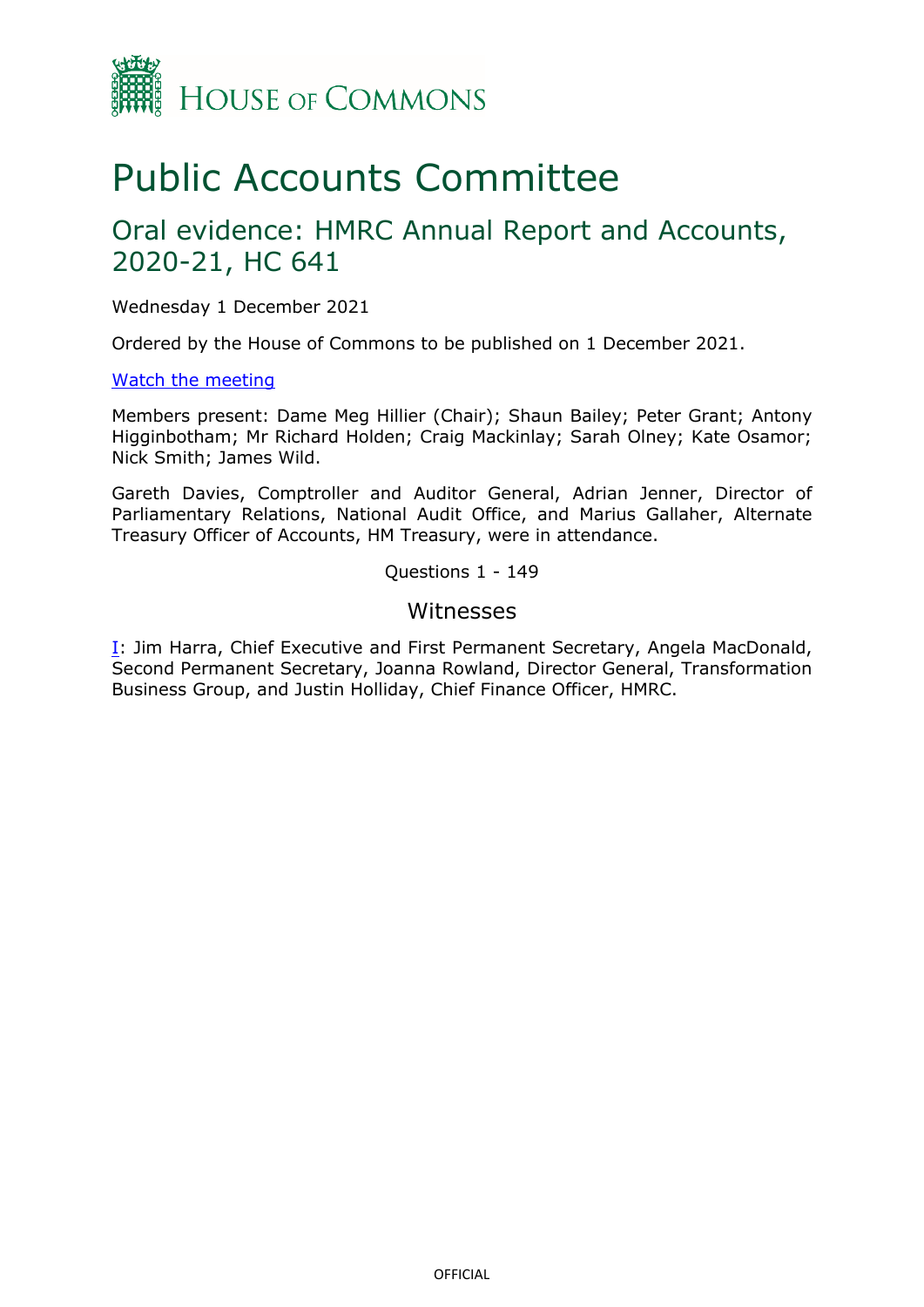

### Examination of witnesses

<span id="page-1-0"></span>Witnesses: : Jim Harra, Angela MacDonald, Joanna Rowland and Justin Holliday.

**Chair:** Welcome to the Public Accounts Committee on Wednesday 1 December 2021. We are here today to do our annual visit to HMRC to look at its performance and accounts. This is one of the Departments that has been most involved in tackling some of the huge challenges of covid-19. We once again put on record our thanks to staff at HMRC, who did not quite stop collecting money but turned their business around to giving out money to people through furlough and so on during a very difficult period in March and April of 2020. Thank you for that.

Today we want to look at how you are recovering from that very challenging time, what impact it has had on tax take for the Exchequer and on your business as usual, and what the threats and challenges are as you go ahead. We look forward to having those discussions. I welcome our witnesses. We have Jim Harra, of course, first permanent secretary and chief executive of Her Majesty's Revenue and Customs. We have Angela MacDonald, who is the deputy chief executive and second permanent secretary. I think that is the first time we have welcomed you in that role, Ms MacDonald, so congratulations on the promotion—or commiserations.

*Angela MacDonald:* Congratulations, definitely.

Q1 **Chair:** It is certainly a big job in the current climate. We have Justin Holliday, the chief finance officer and a tax assurance commissioner at HMRC—so watching the beans inside the system. We also have Joanna Rowland, the director general for transformation. I think it is still true to say that the IT transformation project that you are overseeing in HMRC is the biggest IT programme in Europe in the public sector. Is that right?

**Joanna Rowland:** Yes, the portfolio has been described as the biggest in Europe, and of course it includes our covid response.

**Chair:** There is a lot on Ms Rowland's plate, so no one has a small job in this session. Before we go into the main session, Sarah Olney MP has a couple of questions for you, Mr Harra, about the loan charge.

**Sarah Olney:** Do we need to do disclosures, Chair?

**Chair:** Forgive me. Can I ask Members to declare their interests?

**Sarah Olney:** I am a member of the Association of Chartered Certified Accountants.

**Craig Mackinlay:** I am a chartered accountant and chartered tax adviser, and still nominally in practice.

**Peter Grant:** I am a member of the Chartered Institute of Public Finance and Accountancy, although I am not authorised to undertake taxation work.

**Chair:** You are up against the experts, I think is the summary of that.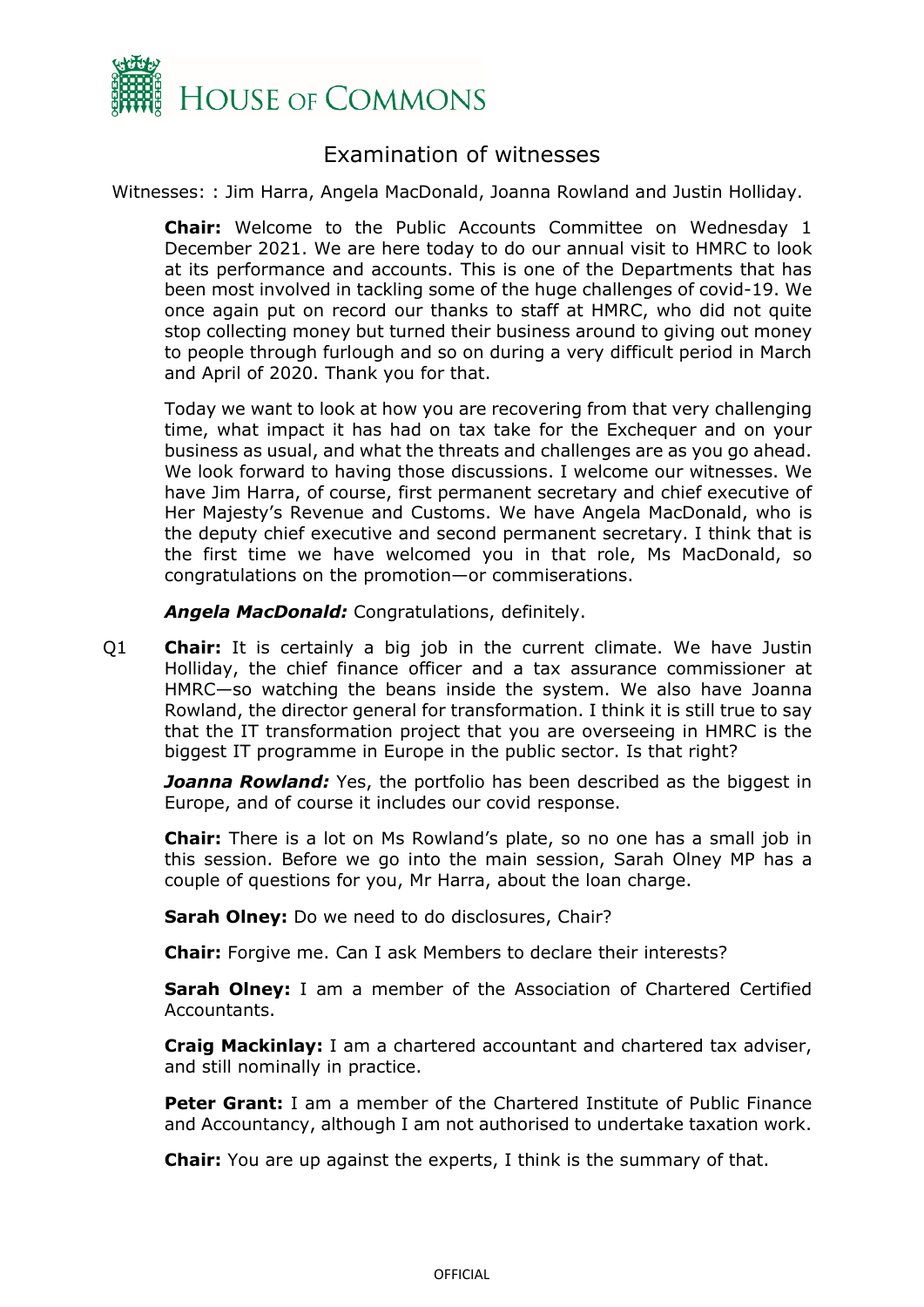

**Jim Harra:** I wish you hadn't told me all that.

**Chair:** Just putting you on your mettle there.

Q2 **Sarah Olney:** Quickly on the loan charge, what progress is being made on pursuing the promoters of schemes that have been outlawed?

**Jim Harra:** That is increasingly our focus. Our strategy in tackling tax avoidance is two-pronged. We want to reduce the supply of schemes and we want to reduce the demand for them as well. The situation with the promotion of tax avoidance is that over recent years we feel that we have been very successful in driving the respectable end of the tax profession out of offering tax avoidance. The large accountancy firms, the banks and the main law firms now all have a code of practice that effectively prevents them from doing that.

What we are left with is a core of about 20 or 30 hardcore promoters who continue to sell schemes into the market. Many of them are offshore and hide behind complex corporate structures. They very often sell online or via an enabler in the UK, and the vast bulk of the schemes that they now market relate to employment taxes, and are directed really at contractors and agency workers, who are their key target. That means that the people at whom tax avoidance schemes are now targeted have changed quite significantly from affluent people who are relatively sophisticated in their affairs to middle-income earners, who will range from people who are knowingly involved in the schemes through to people who are unthinkingly getting involved in them. On the employer side, in terms of enabling those schemes, umbrella companies play a very large part in the current market.

We have extensive powers for tackling promoters, and the Government have recently announced further powers to enable us to move more quickly in particular against them. We are using the full panoply of those powers, ranging from criminal investigation and prosecution through to using insolvency law and the Advertising Standards Authority to try and drive promoters out of the market. That is our aim.

Q3 **Sarah Olney:** Is there anything to protect taxpayers who have unwittingly and unknowingly been sold an unlawful scheme?

*Jim Harra:* There may be things in the regulatory environment to protect taxpayers if they feel they have been wrongly advised, and there is also regulation of employers. Just yesterday, the Government published a call for evidence on what is required to ensure that umbrella companies in particular maintain high standards, not just in relation to tax compliance but in relation to all aspects of employment law as it relates to their employees.

The Government are committed to having a single enforcement body for the labour market and enforcement that will do that. There is no protection in tax law, really, because tax law is simply about determining the liability, but there is obviously protection in the wider regulatory sphere, and the Government have recognised that they need to look at doing more in that area.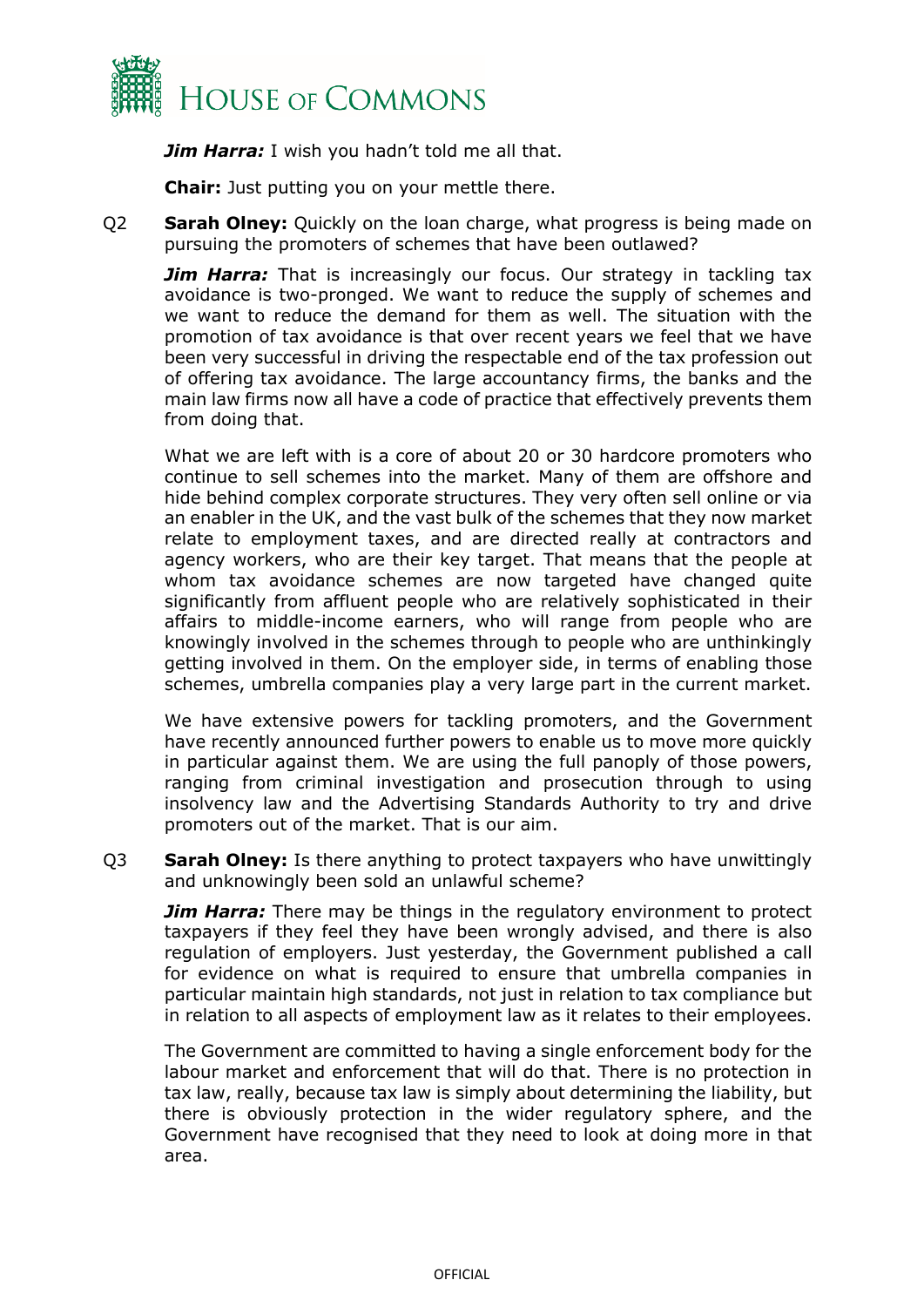

Q4 **Peter Grant:** During the Second Reading of the Finance Bill last week, in the summing up, the Minister mentioned the efforts the Government are making to track down and deal with the promoters of loan charge schemes. She commented that unfortunately, most of them are offshore, mainly in the Isle of Man, which gave some people the impression that it was more difficult to first of all identify, and secondly bring to book, potential tax criminals living in the Isle of Man. I subsequently got a letter from the charity TaxWatch, which set out in significant detail how that is not the case, and that if the target of your attention can be identified as somebody on the Isle of Man, there are sufficient legal provisions in UK law just now so that the fact that someone is on the Isle of Man in these circumstances does not allow them to hide from you. Is that fair?

*Jim Harra:* My view is that there is no hiding place from us. Clearly, the promoters basing themselves offshore, and the efforts they make to put corporate structures in front of themselves, are designed to try and make life difficult for us, in terms of obtaining information and obtaining access to them. However, we fully make all efforts to bear down on them, and the fact that they are offshore does not deter us from doing so, but it is the case that first of all, those 20 or 30 promoters are not in any recognised tax professional body and often do not really care about professional standards towards their clients, never mind towards HMRC. They are extremely aggressive and determined people, and it is a bit of an arms race with them to bring them to book.

However, for example, where they have been selling online, we have worked with the Advertising Standards Authority, and as a result of that we have managed to shut down websites and get claims removed from websites. You will now increasingly see that whereas in the past, they might have advertised "We can get you 85% of your income, net", you will increasingly not see claims like that, because they know that we are bearing down on that. We also litigate if they do not disclose their schemes, because we have seen a trend in recent years for promoters to resist disclosing their schemes under DOTAS—disclosure of tax avoidance schemes—rules, and it is very important to us that we get that disclosure, because it tells us who is using the schemes and gives us information. We have been taking action to force them to disclose those schemes to us, so they are not beyond our reach, but they do make every effort to hide behind structures and placemen in the UK.

Q5 **Peter Grant:** As well as the work you are doing to close down schemes that are being promoted just now, there is still a big feeling of injustice out there among people who individually might have been quite well off, but are small fish compared to the promoters, a lot of whom suffered very substantial financial damage, and much worse in some cases. These people still think that the promoters who sold the schemes to them are getting away with it, and nothing has happened to them.

Is there anything more you could do to publicise the successes that you do have, possibly anonymously but ideally by naming and shaming, so that when you are able to close down an illegal promotion, you will be able to litigate and recover some of the tax? When you prosecute, for example, why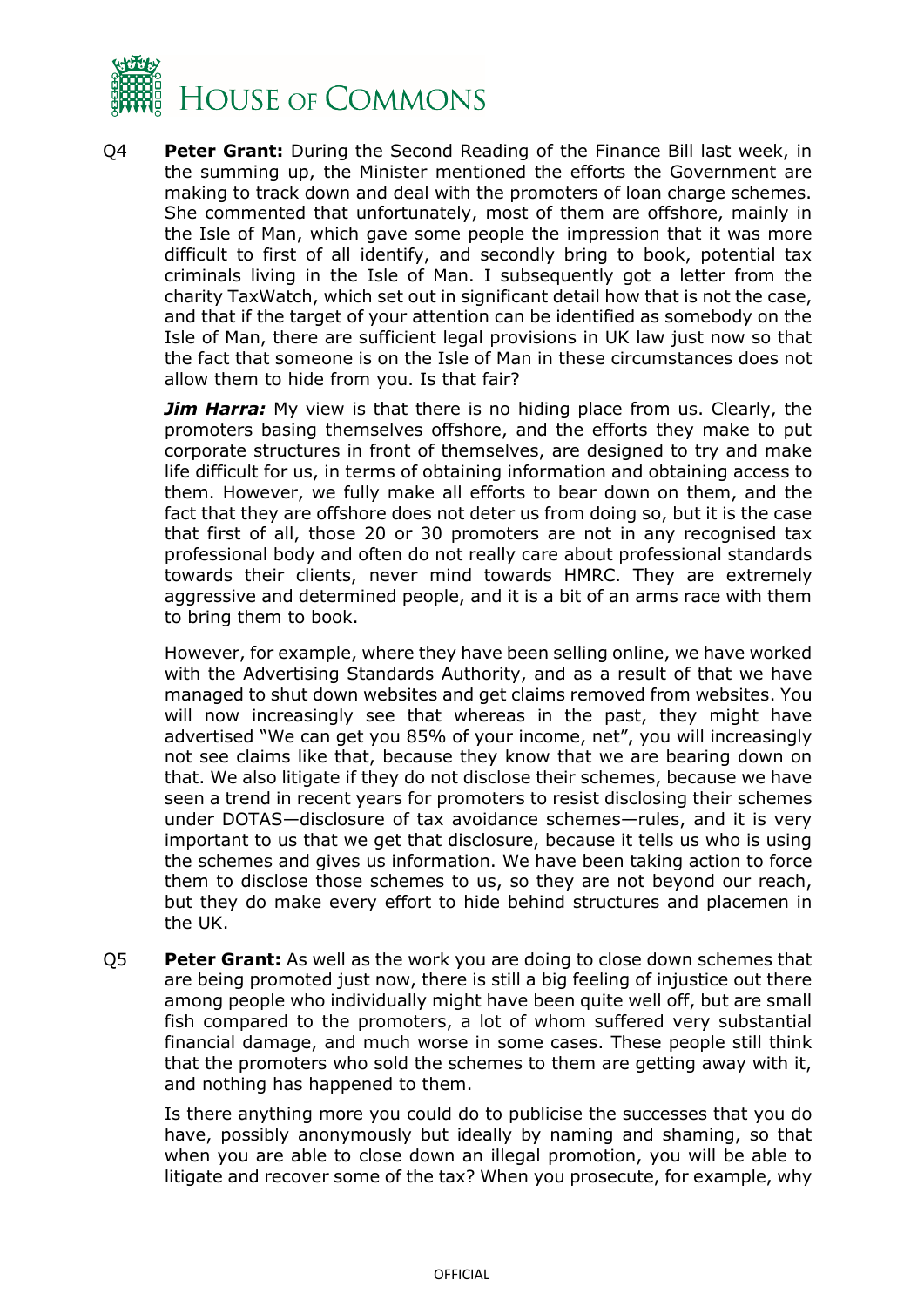

do you not make a much bigger song and dance about it, so that the smaller individuals who have lost out, such as the self-employed people, can at least see that effective action has been taken against the real con men?

**Jim Harra:** On transparency, yesterday we published our second annual review of the tax avoidance market, which gives information on what we are seeing in that market. We do have powers to disclose information on promoters, and we have recently taken steps, with the Government, to ensure that we can do that more quickly than we have done in the past. Previously we had to gather quite a lot of evidence before we could disclose, by which time, of course, use of the schemes is ramping up. We want to warn off potential users as early as possible, including by naming promoters and their schemes.

In the meantime, we have been using the data we have to try to identify as quickly as possible the people who have got into avoidance schemes. We contact them, tell them that we believe they are in a tax avoidance scheme and offer them help to get out. That is a change in our operational approach, because I think that in the past we would have opened an inquiry and picked a lead case, leaving the follower cases sitting in abeyance while we pursued that lead case, and it could take us quite a long time to get that through the tribunals and courts. In the meantime, as you say, people have been building up tax bills, and often they are not kept informed by the person who is supposed to be representing their interests. I think we have learnt from that and we are trying to do it as quickly as possible.

**Chair:** I think all of us who have constituency cases on this will be grateful for that change of approach.

Q6 **James Wild:** I have a constituent who made a complaint about the loan charge and the fairness with which he was treated. At the end of August he received an acknowledgment from HMRC that the complaint had been received. Last week, three months later, he had a letter saying that his complaint had not been considered in time and that there would be a further delay in replying. Clearly, the delay that he is facing causes more stress for him and his family, so could I ask you, if I provide the details separately to this meeting, to look into the case and make sure it is looked into as soon as possible?

**Jim Harra:** First, I would like to offer an apology now, because it should not take us that long to look into a case. If you give me the details, I will by all means look into it.

Q7 **James Wild:** Do you get MI data on how many loan charge complaints have come in and how quickly they are dealt with?

*Jim Harra:* Yes, it is part of our general complaints data, and generally we most certainly do not take that length of time to deal with complaints. I know that some of these cases are very complex and it can take time to look into them, but I will find out in that particular case what the delay is.

#### **James Wild:** Thank you.

Q8 **Chair:** Just to be clear, you do actually record complaints that are directly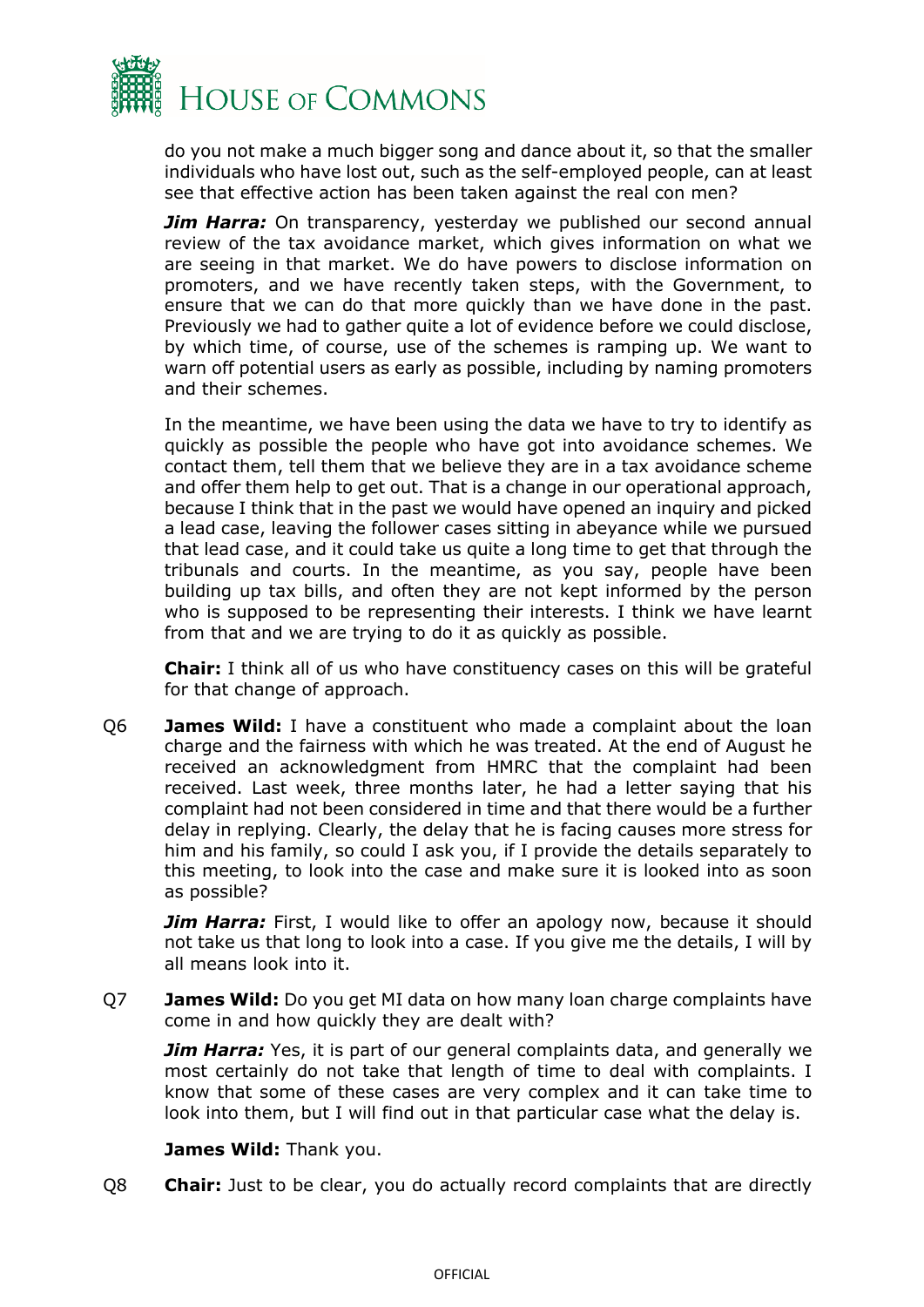

related to how the loan charge is being dealt with.

*Jim Harra:* I am pretty confident that we do—

**Chair:** Ms MacDonald is nodding. It used to be her responsibility.

*Jim Harra:* We have a very comprehensive complaints database in the Department, including the causes of the complaints.

*Angela MacDonald:* Not only do we do that at an operational level, so we are getting operational data, but we pull out themes in the complaints, as part of our monthly leadership conversations, so particular topics are pulled through to be discussed. We are very active on complaints for whatever topic, but specifically we have information on the loan charge.

**Chair:** I am sure that Mr Wild will keep us posted on that, so that we can see whether there is a trend. Ms Olney has a question on a slightly different subject.

Q9 **Sarah Olney:** Mr Harra, constituents employed in the creative and cultural sector have told me of the impact that IR35 is having on their ability to be flexible, to move around and to do lots of different things—and not just performers, but technical staff. They think it is having a fairly damaging impact, because it is removing the flexibility they used to have. Have you done any analysis of the impact that your interpretation of the IR35 rules is having, particularly on the creative and cultural sector, which is a really strategic sector, because it is having a disproportionate impact? Obviously, it affects other sectors—we know about IT contractors, for example.

**Jim Harra:** The IR35 rules have been in place for 21 years. They are not intended at all to affect flexibility in the labour market; their intention is to make sure that if someone works like an employee, employment taxes are paid in relation to their income. Obviously what has changed since 2017 are the administrative procedures for making sure we get that tax, following many years of low levels of compliance. We are monitoring and evaluating what the effect of those changes is, in terms of both whether they are working in tax administration and whether they are having any wider impact. They should not affect the ability of people to work flexibly and move from engagement to engagement, because they relate purely to how much tax they have to pay. People can continue using their own personal service company if they wish; or, people are increasingly engaged by umbrella companies and then, through an agency, moved to the engagers who want them to work for them for a short period of time. My own department, like other engagers, makes use of that.

This is something that we are monitoring and keeping under review, and we would want to help industry if anything is causing it difficulty in the way that it is administered, but it should not have the kind of effect that you say people are saying it has. Obviously in the creative industries, and particularly broadcasting, there has been quite a lot of case law recently about what people's employment status is, which is clarifying what the law means in that area. That has been a particularly challenging sector, out of all the sectors, for us to get right.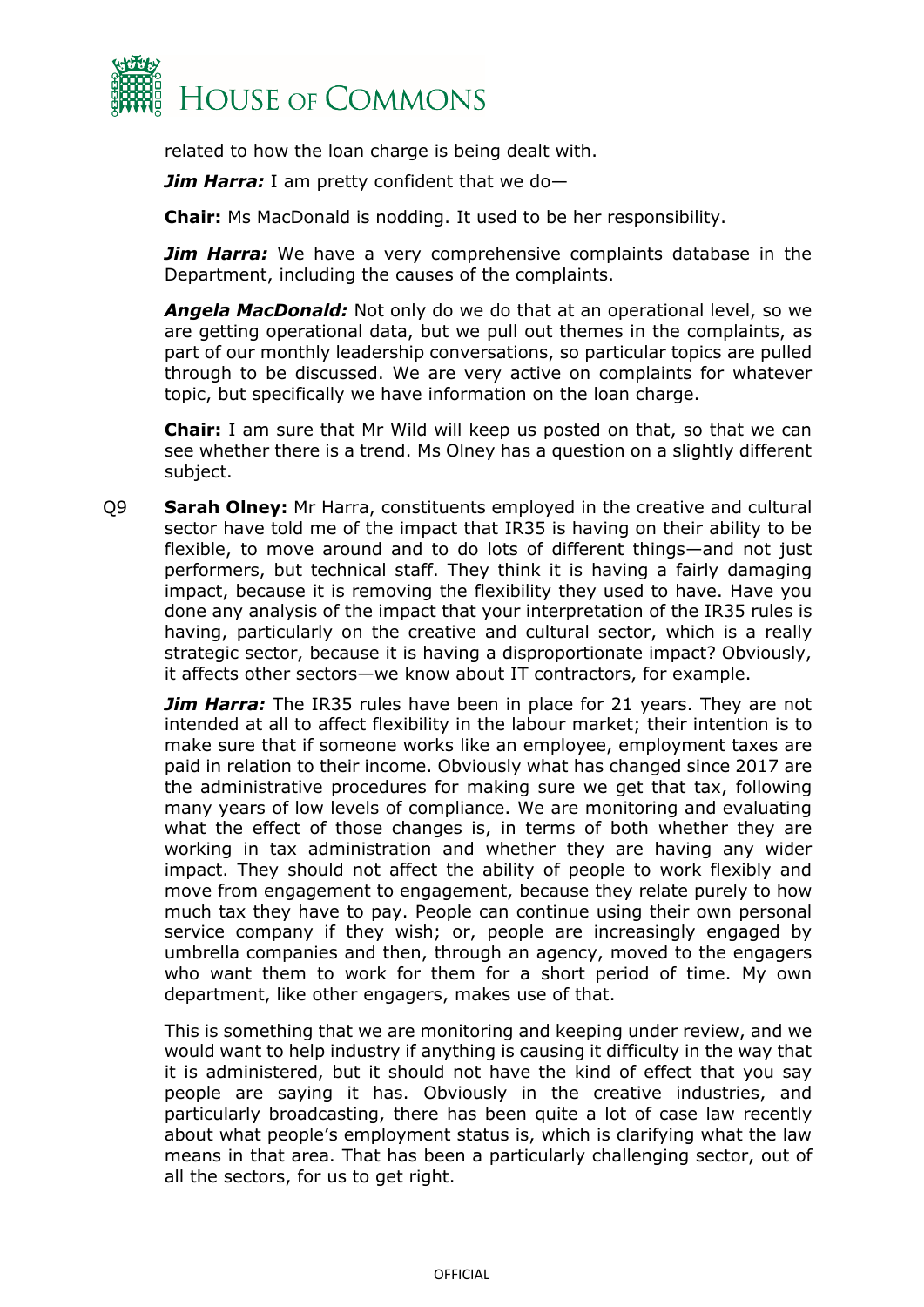

Q10 **Chair:** Thank you very much for that, Ms Olney and Mr Harra. We will of course be looking at IR35 in more detail in 2022—the NAO is looking at it at the moment—so gird your loins, Mr Harra, for some detailed questions on that, especially when you think of some of the constituencies we represent between us.

I want to move on to what has happened to the tax take in the last year. In 2020-21, as we highlighted at the beginning, you had a very challenging time. The pandemic hit; it was challenging for your department, challenging for the country and challenging for taxpayers. Although it was outside your control, how did you seek at that point to try to maximise the tax take that you would normally expect to get?

*Jim Harra:* We had to change our priorities during that year in particular. Our first priority was to deliver the covid-19 support schemes, our second priority was to deliver a smooth transition from the EU and the third was to continue running the key parts of the tax system that enable people to pay their liabilities but also receive their entitlements. But that did mean that we were stretched, and there were certainly areas of our regular services where you could see, particularly after quarter 2 of last year, the service level starting to reduce. But we did, for example, successfully manage the self-assessment peak and enable people to carry on paying their taxes.

Q11 **Chair:** When you say successfully manage, there must have been challenges nevertheless, because you had staff pulled off to do all sorts of things.

**Jim Harra:** There were two challenges. First, as you say, we had key staff pulled off on to other things; but also we know that, outside, taxpayers and the agents who supported them were facing their own challenges as well. For example, if you look at self-assessment filing last year, we postponed the late filing penalties for a month, till the end of February, because we expected, and indeed saw, a reduction in filing on time at the end of January. An additional 685,000 returns came in in that extra month that we gave people, so overall the level of filing stayed up.

Q12 **Chair:** So, combining the end of January date and the end of February, you were about where you should be, so that month's grace was enough.

**Jim Harra:** Yes. People just needed a bit more time and a bit more help, but actually the tax system really ran last year and brought in the money that it should. Obviously the receipts were down on the year before, although they were up on what the OBR had forecast they would be. The reduction in receipts is due to a combination of two things: first, the impact of the pandemic on the economy, and therefore on the underlying tax base, but also some policy decisions that were taken, both to reduce taxes and to defer the payment of taxes. We don't have any indication that there was a change of taxpayer behaviour in that year in terms of compliance levels. We will obviously measure the tax gap in due course, but we believe—

Q13 **Chair:** We will come to that.

You talked about some of the special measures—the tax cuts that were introduced—but, as the NAO highlights in its good summary in figure 13 on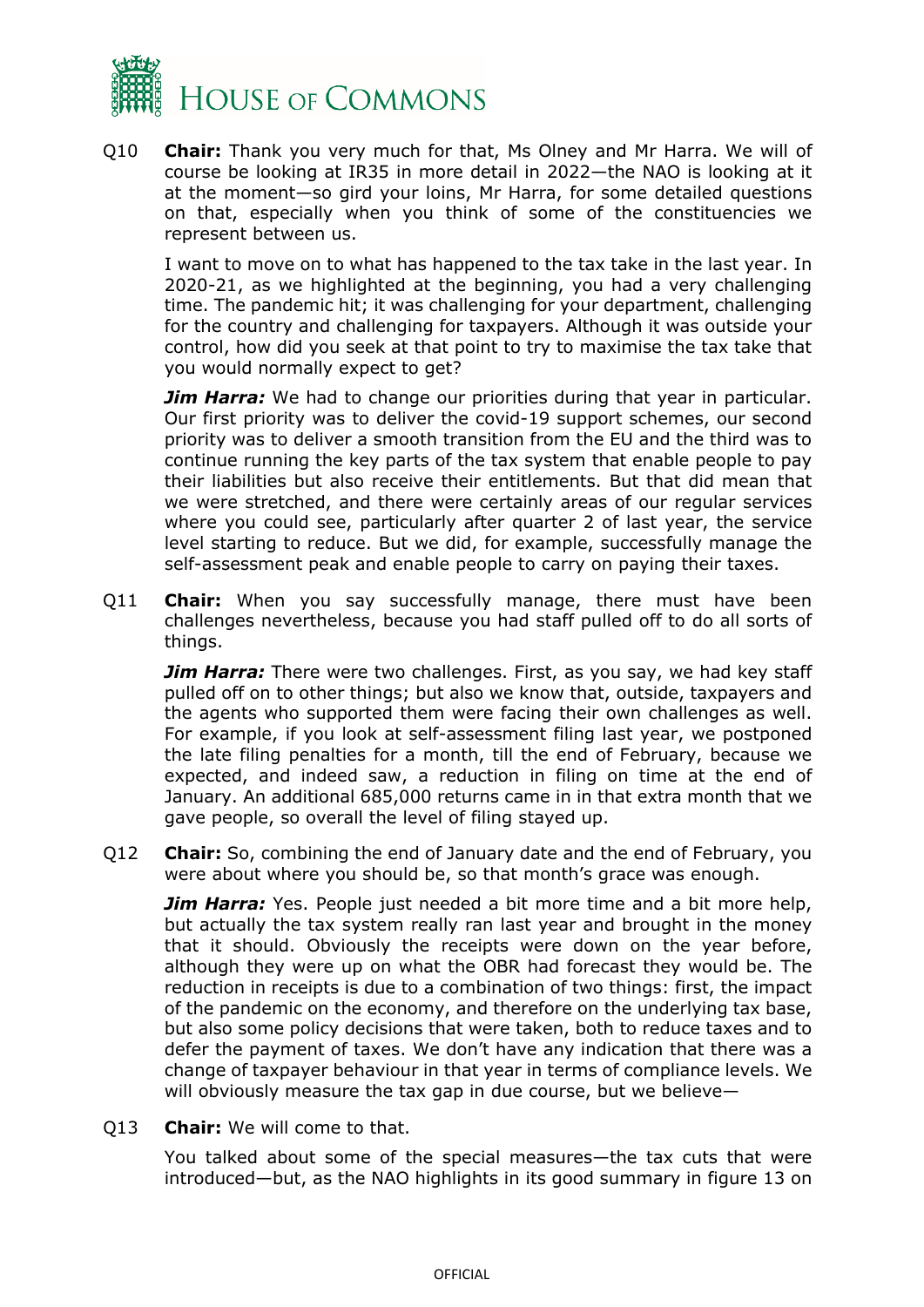

page R39 of part two, the outturn, or the facts that you were able to report, are not available in most cases. That includes the stamp duty land tax cut, reduced VAT rate, VAT zero rating for personal protective equipment—I will not go through the whole list. Why do you not yet know what the real impact was against your estimate?

*Jim Harra:* We have some information. At the time that this was written, there was a certain amount of information, and there is a bit more now. If you take stamp duty land tax, that requires us to analyse property transactions which, of course, were not being—

**Chair:** Yes, so there is a time lag on that one.

*Jim Harra:* Yes. But we have a good estimate of how much VAT, for example, was not collected as a result of the reduced rate that was put in for hospitality. We have a good measure of how much the—

Q14 **Chair:** When you say "a good measure", can you point us to how you are evaluating that and what measures—

**Jim Harra:** In terms of what its impact was?

**Chair:** Yes.

*Jim Harra:* If you take hospitality, we know how many firms benefited. I think it was about 150,000.

#### *Joanna Rowland:* Yes.

**Jim Harra:** About 2.4 million employees were helped by it. We do have a certain amount of information, but whether you can evaluate in isolation the benefits of that to the sector is quite difficult, because alongside that they were getting bounce back loans, furlough support—

Q15 **Chair:** There is quite a lot of politics in it for you, actually. You are HMRC, and you do not have a Minister heading your Department. There is a huge political discussion about whether these things worked and how you evaluate them. Is there political pressure around how you evaluate them? Are you working up your own methodology to see if you can work through those challenges?

*Jim Harra:* As a tax administrator, what I am primarily interested in is, "What was the tax that was due and did I get it?"

**Chair:** Very good. I am glad to know that you have your mind on the prize.

**Jim Harra:** The policy decision to have a reduced rate, and therefore to forgo tax, as a tax administrator, is not a matter primarily for me. At the time, however, a lot of effort was put in, particularly by Treasury officials but also by HMRC officials as well, to make sure that we were able to advise Ministers on what would make a difference and what the scale of that difference would be.

Q16 **Chair:** You mentioned the tax gap. Where is your latest thinking on the impact of the pandemic on the tax gap? You have just presented quite a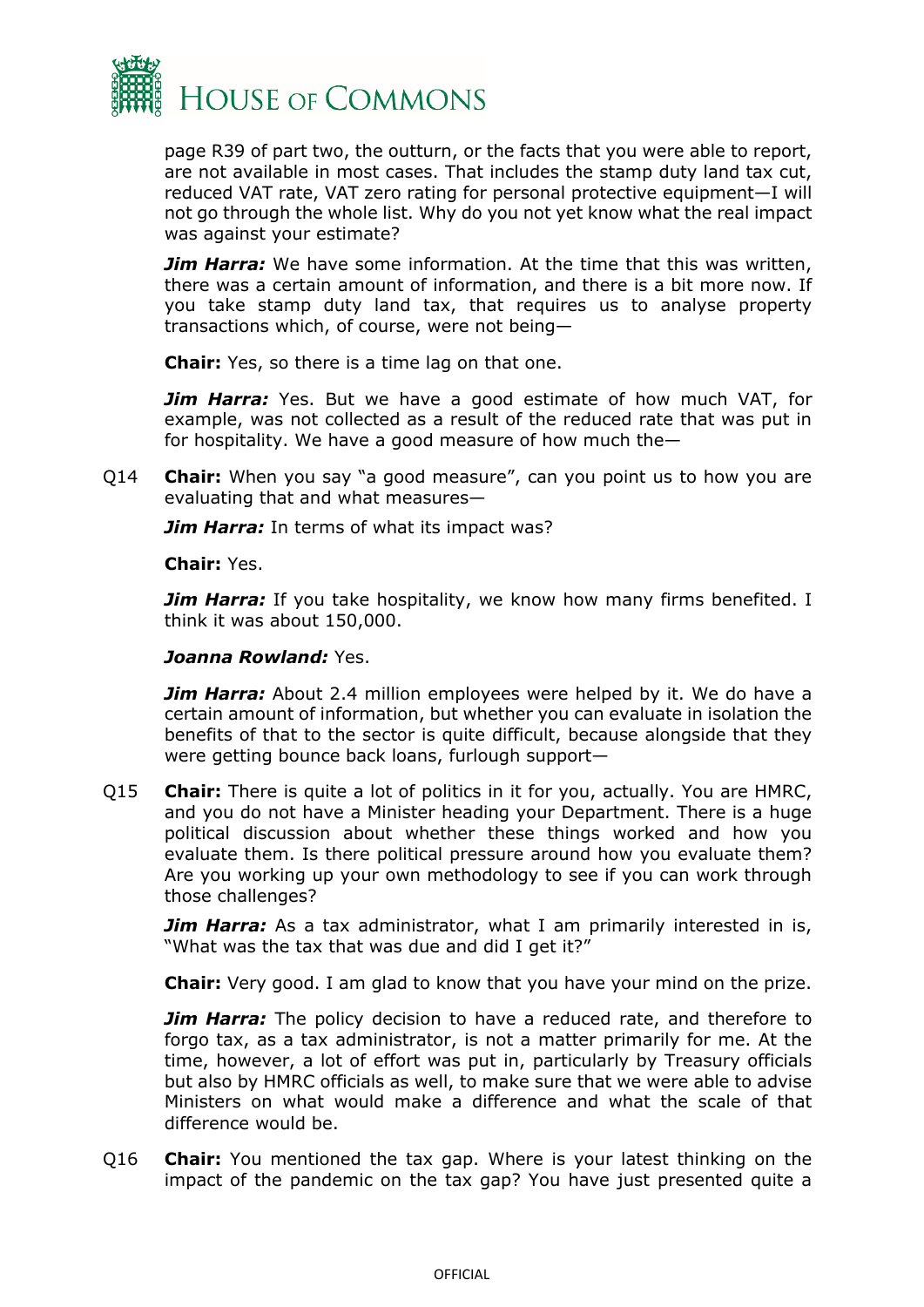

positive picture—ordinary taxpayers put in their returns, and you got the tax in as far as you are able and you can monitor the policy decisions, but you don't have the figures yet—but what about the overall tax gap?

*Jim Harra:* At this stage there is no evidence to indicate that the pandemic caused a change in people's behaviour in terms of returning accurate amounts of income, for example. A key risk to the tax gap is obviously the level of indebtedness, because if we do not collect a debt, that is recorded as part of the tax gap, and we obviously have a much higher level of indebtedness than we would normally have. If there is one area of the tax gap in which I would expect to see some movement, it would be in nonpayment.

In some areas where we did see very significant reductions in the tax take, we are able to see independent evidence that points to that being correct, and not being an indicator of non-compliance. If you take air passenger duty, for example, where it really dropped very dramatically, and if you then look at the information about passenger movements on aircraft, you can see it almost completely matches the percentage reduction in take. The same goes for hydrocarbon oils, where we saw a big drop in excise duty collected from that, but if you then look at the statistics about travelling on the roads, you will see that it pretty much matches.

There is quite a bit of independent data that points to the reductions in tax take being a genuine reflection of what was going in the economy, rather than a change in people's behaviours in terms of tax compliance.

Q17 **Chair:** Looking ahead, because you will not get the full impact of it, of course, because of the time lag in collecting data, what are your projections for next year?

*Jim Harra:* We do not forecast the tax gap; we measure it afterwards.

Q18 **Chair:** You must have some working understanding of where the risks are.

**Jim Harra:** First of all, much of the risk in the tax system remains unchanged. We obviously need to make sure that we manage the compliance risks in relation to the covid-19 schemes. We need to make sure that we detect and recover error and fraud where we can. We also need to make sure that where people received taxable payments through covid-19 schemes, the compliance risk of those not being returned to us correctly is managed. We are doing a lot through education and guidance at the moment to ensure that tax agents and taxpayers know what they need to do in respect of those.

Otherwise, our main movement in relation to compliance is to get back to a normal way of managing taxpayer compliance. During 2021 we suspended some of our compliance work if taxpayers weren't able to cope with the inquiries, but also because we were redeploying our resources to other things. You can see that reflected in the compliance yield we collected that year. That will go right through to the end of this financial year as well. Our aim for next year will be to get our compliance yield performance back on an even keel.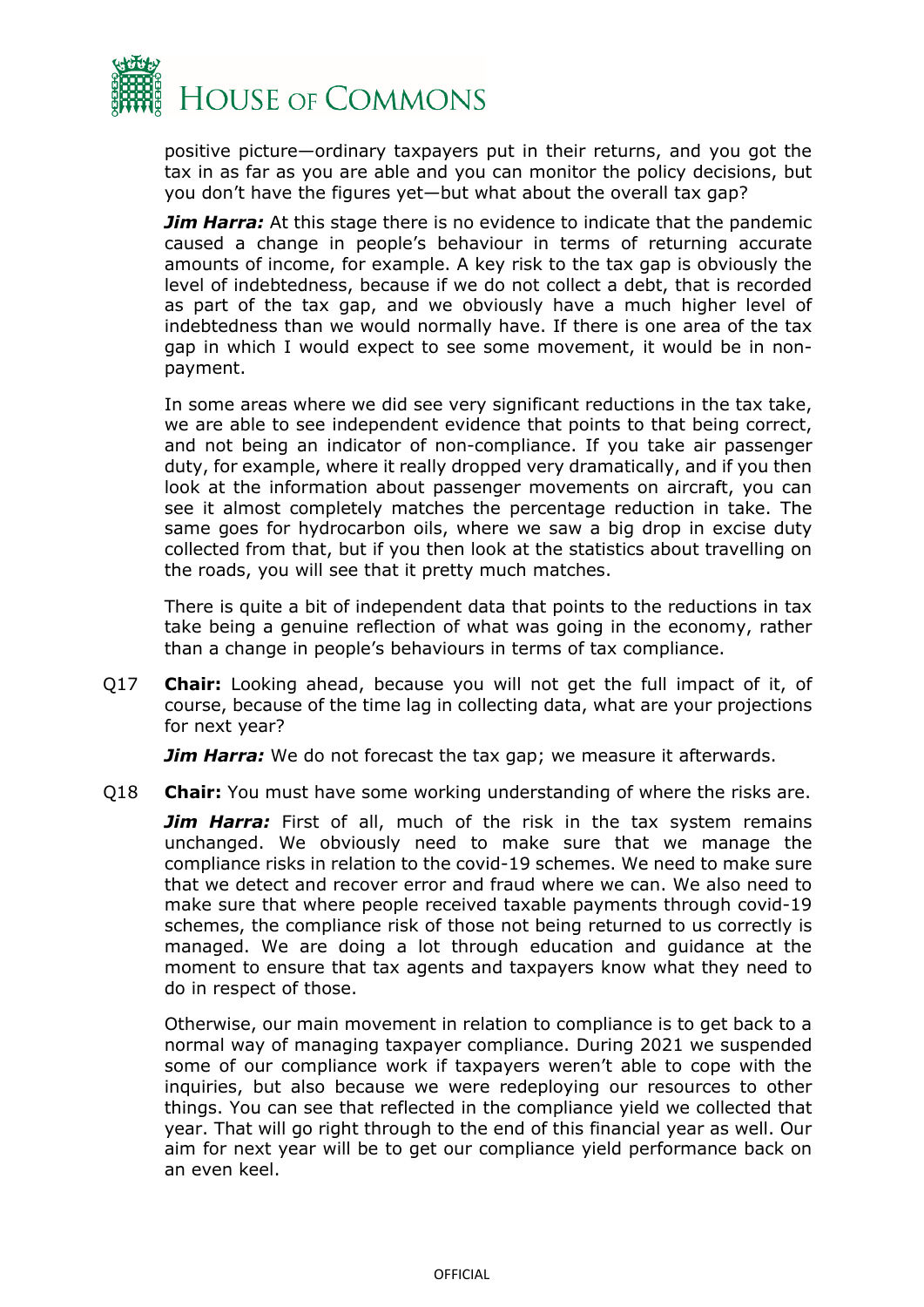

Q19 **Chair:** We will come to that in a minute, but you mentioned indebtedness, which is obviously a big issue. A lot of people are very pressed. You are a primary creditor. Are you top of the list nowadays?

*Jim Harra:* I would imagine so, yes.

Q20 **Chair:** Even on a generous reading, if you give people time to pay because they can pay, but perhaps not immediately, that does mean that there will be a time lag in some of the payment coming in. Do you have a projection of the impact on the Exchequer and the tax take of that level of indebtedness?

*Jim Harra:* Just to give you some context, going into the pandemic, our total debt was about £22 billion, which was a pretty standard figure. It peaked in August 2020 at £72 billion. By the end of the financial year, that had gone down to about £57 billion. It is now under £44 billion, so the trend is in the right direction. I know we will have a more detailed hearing on debt in the new year. Much of that increase in the debt balance was a result of policy decisions that were taken to allow people to defer payment of VAT.

Q21 **Chair:** You think most of that was deferment, rather than—

*Jim Harra:* Yes, it was.

Q22 **Chair:** Of that £44 billion, what would be down to deferment?

**Jim Harra:** I would have to see what the make-up of the remaining balance is, but certainly the increase we saw from March to August 2020 was largely down to deferral. When we have started to try to collect that VAT and selfassessment debt after the deferral period, we have seen a pretty good payment record. The vast majority of both of those have now either been collected or gone into an agreed time-to-pay arrangement. Provided people comply with those terms, we will get that back. There is only a relatively small amount—about £0.3 billion for VAT and £0.3 billion for selfassessment—that is still not paid and not in a payment arrangement.

Q23 **Chair:** Typically, how long is one of those payment arrangements? I am just trying to work out the time lag for getting that in.

*Jim Harra:* Normally, our payment arrangements are 12 to 18 months, but we have no limit on how long they can be. We did have a standard offer that people could self-serve online, which I think was 12 months. That is where the bulk of the payment arrangements are, but anyone who could not cope with that was able to come to an adviser and get a bespoke arrangement. Some of those will be for longer.

Q24 **Chair:** Was that online thing new?

*Jim Harra:* It was new in 2018/19

Q25 **Chair:** So basically, people have voluntarily said, "I can't pay, but I will log on and offer to pay a certain amount each month."

*Jim Harra:* Yes, that is correct.

**Chair:** And they did that?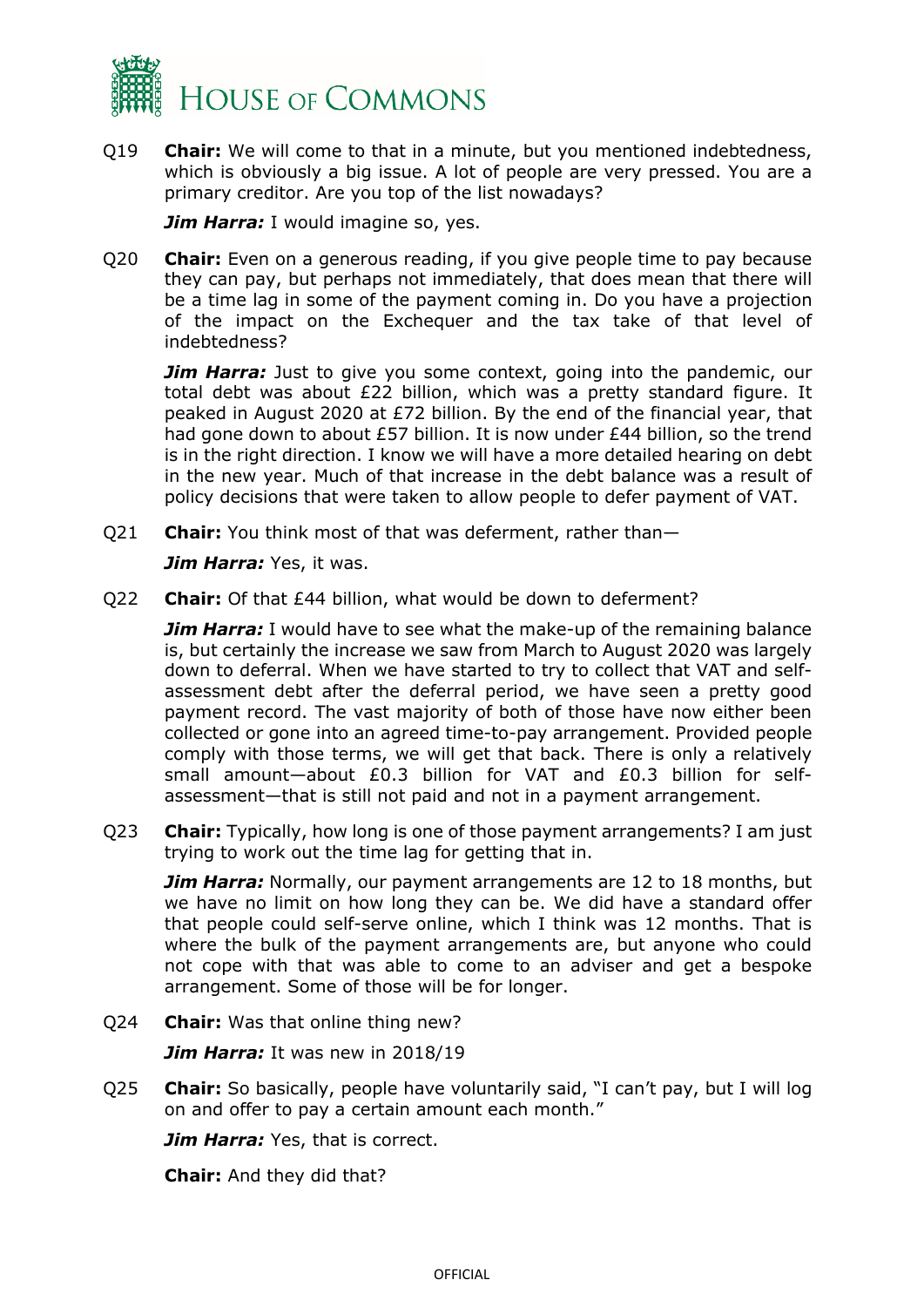

*Jim Harra:* Yes, they did.

Q26 **Chair:** So this is a potential business saving for you, is it?

*Jim Harra:* I am old enough to remember when we brought in time-to-pay arrangements, which was during the foot and mouth crisis many years ago.

Q27 **Chair:** How many crises have you seen through, Mr Harra?

**Jim Harra:** At the time we were, as a tax administrator, quite sceptical about what would happen, but what we have always found is very high compliance rates with time-to-pay arrangements.

This time around, we were therefore very comfortable about putting the self-serve service online. It helped taxpayers in two ways. First, they did not have to get in a queue on a helpline to speak to someone, but also, while we are very nice people, that is not necessarily how taxpayers always think of us when they are in debt and—

Q28 **Chair:** A bit of an advert there for your being very nice people.

**Jim Harra:** So an online service that meant they did not have to deal with an adviser probably suited some people. The take-up was very good.

Q29 **Chair:** The fear of the tax official drove people online.

*Jim Harra:* I think we have to accept that sometimes.

Q30 **Chair:** Smile here more often, Mr Harra, and people will see the benevolent side of the tax official, I'm sure.

You talked about returning to compliance levels. Mr Grant will come in in a minute in more detail, but you have to recruit staff to improve compliance. How is that going?

*Jim Harra:* In terms in the resources available to us, we are pretty much on plan. We have about 1,400 contingent workers in the department, rather than people we have recruited. We have used that as a bit of flexibility during the year to make sure we have the resources that we plan to have. We are in constant recruitment and will be bringing in several thousand more people, for example, in January to go through particular compliance training, so it is never ending.

Q31 **Chair:** Several thousand?

*Jim Harra:* Yes, I cannot remember the exact figure.

*Angela MacDonald:* We have put about an additional 3,500 people into compliance this year.

Q32 **Chair:** Some of those are from internally?

*Angela MacDonald:* Yes. Typically, about half the people who would come into the compliance group are people who are already somewhere else in customer services, because it is a great career progression to move into professional taxation. A lot of our people will come into service jobs to then move over.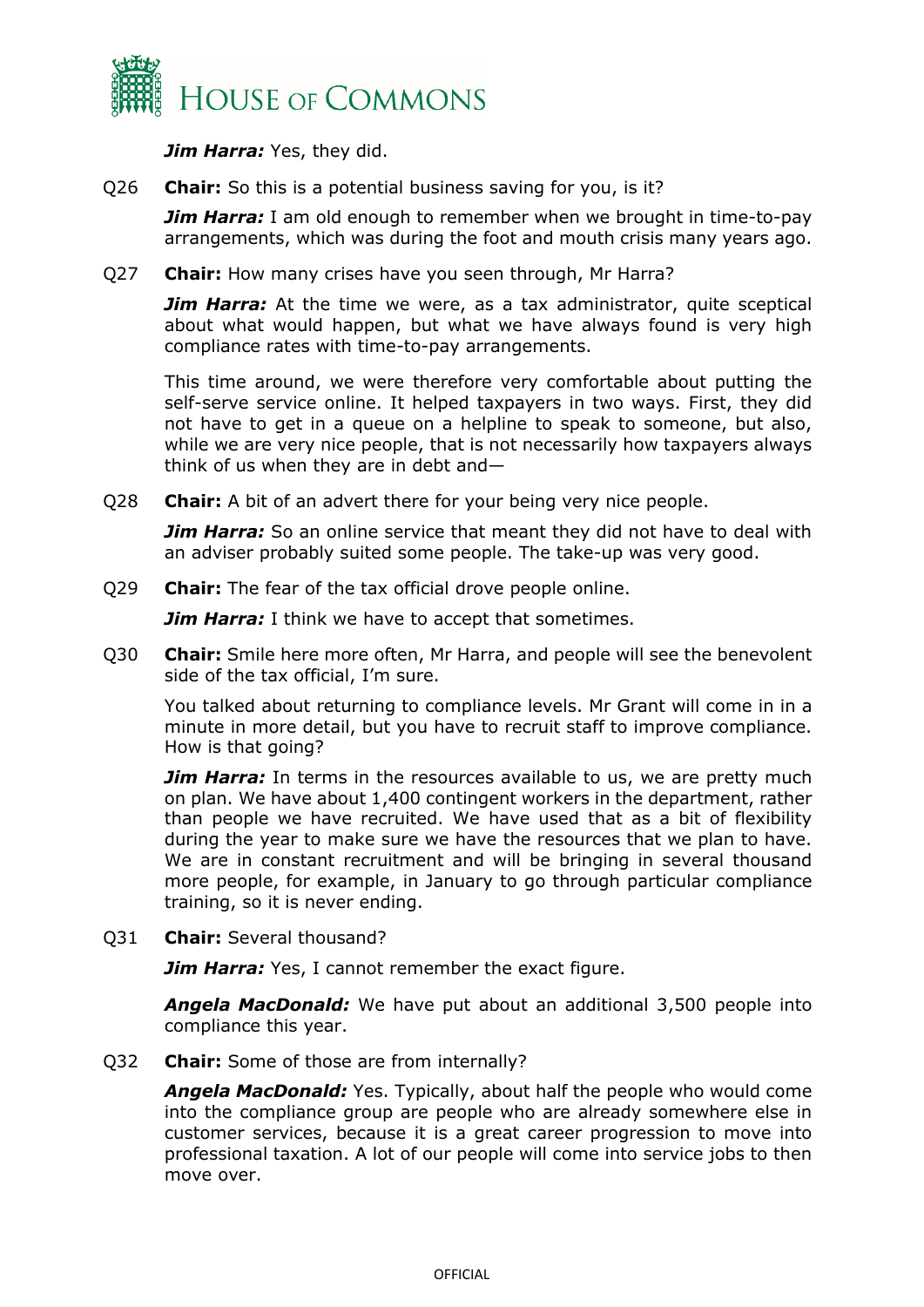

Q33 **Chair:** So it is a promotion.

*Angela MacDonald:* It is definitely a promotion, but it is also a start of a career journey that many of our colleagues, once they are in the organisation, choose to take.

Q34 **Chair:** So that is internal, but you're backfilling those.

*Angela MacDonald:* Yes, we are backfilling. We will typically lose about 3,000 a year in customer services. That is pretty standard and pretty much in line with other industry percentages. Usually, roughly half of those we will lose outside and about half will usually move into compliance jobs. That is what we saw last year and also what we are already seeing this year.

Q35 **Chair:** You sound remarkably unconcerned about having the right people to do this.

Angela MacDonald: I am never unconcerned. It's definitely true to say that the labour market is tougher at the minute. I speak to many people from other organisations, and it is quite challenging to recruit, but we are a great employer, as the civil service—

Q36 **Chair:** Another little advert for HMRC. So you are all nice people and it is a great place to work.

*Angela MacDonald:* We are. We are very nice people and it is a great place to work, definitely.

The real resourcing challenge for us is how you keep skill levels up. One of the challenges we have had over the last 18 months hasn't only been, "How do you keep the resource levels constant?", but about the volume of retraining that people have been through—retraining to go on covid; we retrained 3,000 people for all the changes for the EU; and we have had some changes with the different kinds of volumes on some of our tax activity. We have faced two real challenges that you have got to manage when it comes to resourcing. It is just one of the big things that a great big service organisation has got to be really good at, so we have to try hard at it all the time.

**Chair:** Great, thank you for that.

Q37 **Peter Grant:** Mr Harra, I know we had quite a detailed discussion about this time last year about the accuracy and reliability of the figures for compliance yield, so I will not over that discussion again, but the reported compliance yield this year was quite significantly down, by about £5 billion or £6 billion. The NAO has reported that that was largely caused by the fact that last year's figure was artificially high. I think you just happened to have a small number of quite significant wins that hit the books last year. Did you actually highlight the fact in last year's accounts that the high compliance yield was a one-off?

*Jim Harra:* I will maybe ask Justin to say what note we put in our accounts, but it is correct that compliance yield can be bumpy, and certainly if we have exceptional items, we make it clear in our accounts and report that they are exceptional. What we had in 2019-20 was several big litigation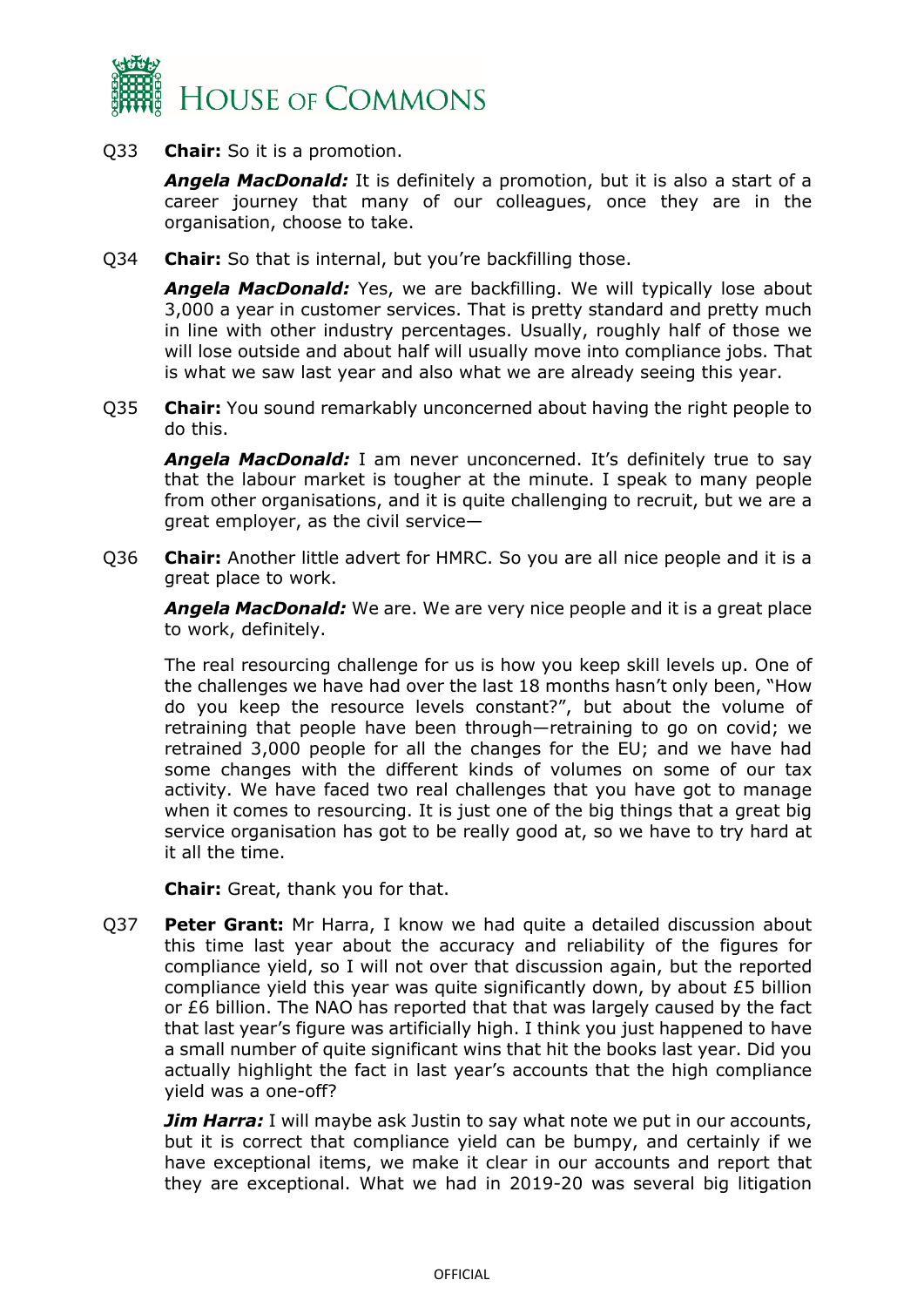

cases that boosted yield in that year. I would say that in the following year that was one of the factors for why yield was lower, but the other factor was the fact that during the course of last year we slowed our compliance work and delayed some of it.

*Justin Holliday:* We didn't specifically flag that last year, but as Jim says, we have a kind of history of big cases coming through. The year before last there were a number and last year there weren't.

Q38 **Peter Grant:** Do you appreciate that people might wonder why, when there is a year-on-year big drop, you point to an artificially high figure last year to explain it, when you didn't necessarily highlight the fact that it was artificially high last year? It could be interpreted as you pointing to exceptional circumstances when it explains why performance seems to have gone down, but not necessarily pointing to it as markedly when it helps your performance to go up. Is that a fair criticism?

**Jim Harra:** No, I do not think it's a fair criticism. First of all, you refer to it being artificial. It was genuine compliance yield but, by the nature of our work, some of our compliance yield is lumpy. Sometimes you can have large businesses that contribute significantly to the yield: you can have some very large ones, or you can have very large litigation cases, so it can be uneven over time. We would have concluded last year that that was not an exceptional item that required a note in the accounts. I do recall that a few years ago, we did have one item that was so exceptional that we did not include it in our compliance yield—we put a note in our accounts instead so we do make those judgments.

Q39 **Peter Grant:** Looking at the analysis you have given on pages 42 and 43 of your annual report in particular—I appreciate that the 2021 figures were significantly impacted by covid—and the figures for the amount that you spend on compliance in each of your client groups, if you take the individuals and small businesses together, your compliance yield back is almost exactly 10 to one. You spend £890 million, and you get back £8.9 billion.

If you look at the equivalent figures for the very wealthy individuals, which I think is somebody with at least £2 million at their disposal, or larger businesses, the amount spent on compliance is less than half what it is for the wee guys—it is £416 million—but that has a payback of almost 40 to one, £16.2 billion. Doesn't that suggest that you are spending a lot of resources chasing the small folk for what is a relatively small amount of money, although in absolute terms still a lot, when possibly if you concentrated more on the big fish, you would get more money in for the Treasury?

*Jim Harra:* It is very important, when we are deploying our resources, that we do that optimally. One of the key factors in that will be, in the case of compliance, what payback you get from that, but that is not the only factor that we take into account. We do feel it is important that we cover all aspects of the tax gap, and small businesses do unfortunately account for a very large proportion of the tax gap. The traditional way that we have tackled non-compliance in that group is quite expensive, and therefore the rate of return is lower. That is one of the reasons why we are doing Making Tax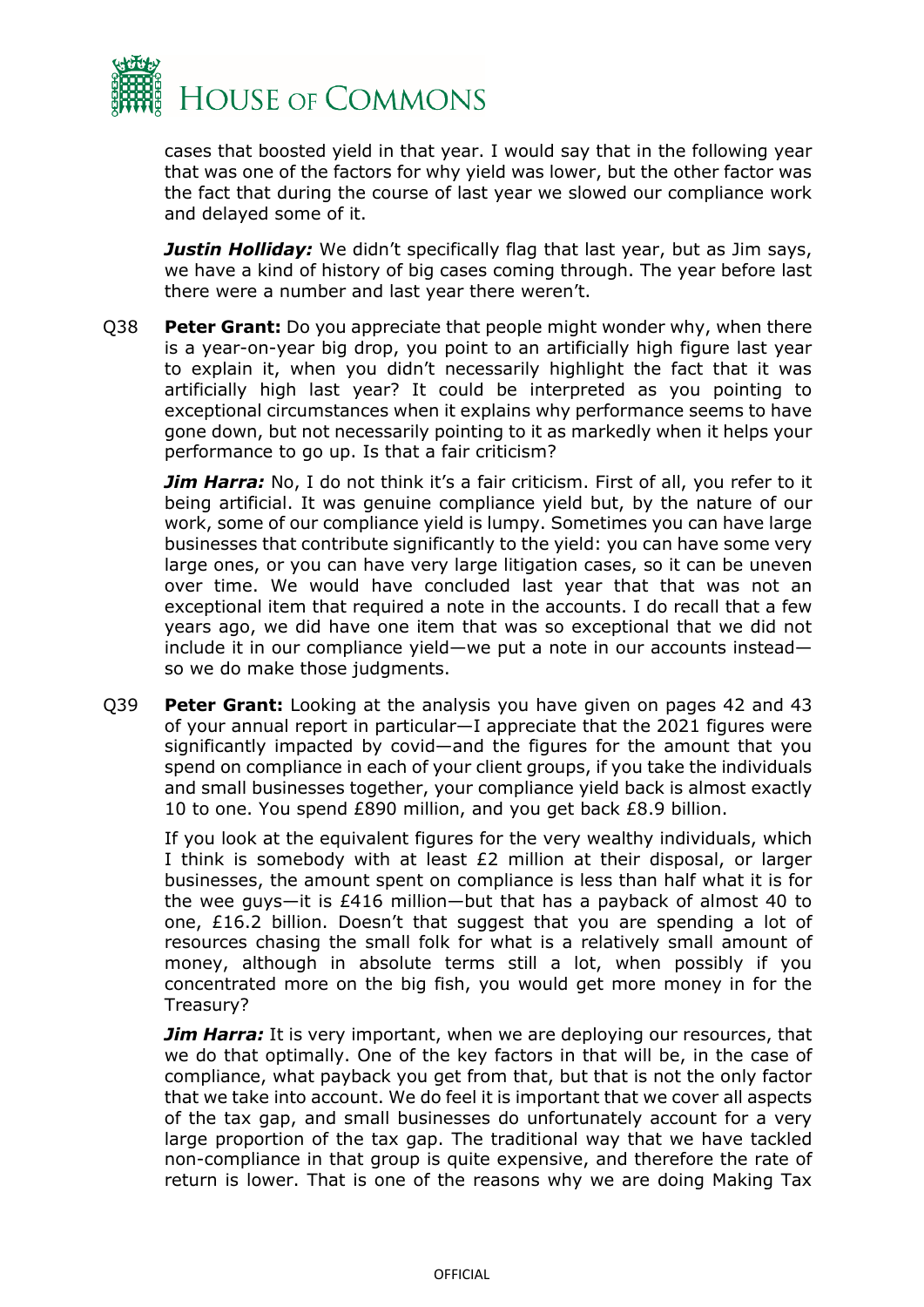

Digital, because we would prefer not to deploy as much resource for a relatively low return.

The other thing to bear in mind is that while that is the average yield per person, it does not mean that if you added one more person on, the marginal yield that that person would bring would be the same. There is obviously a tail-off, but we are constantly adjusting the amount of resource that we put into the different directorates, both based on what yield we think we will get and what the risks are in there that we think need to be managed.

Q40 **Peter Grant:** That still does not explain why, if you look at large businesses, you had to chase them for 5.5% of the total tax they paid last year. That was compliance, yet the amount that you spent on compliance for that group was one of the lowest of any of the groups. It was slightly higher than the millionaires—obviously, there are fewer of them.

Does that not suggest that if you put more resources into compliance work with the bigger businesses, who are going to have the ability to hide their affairs from you much better, you would get more money back for the taxpayer than you get by chasing smaller people? Those smaller people should be paying their taxes—there is no argument about that—but it does sometimes appear to a lot of my constituents that you are more enthusiastic and more determined to chase the small folk who cannot afford the good lawyers than you are to chase the big folk who, as it turns out, are trying to hold back almost 5.5% of their tax from you.

*Jim Harra:* First, the 2,000 largest businesses are quite heavily policed by HMRC. At any given point in time, about half of them are under inquiry for tax compliance risks. They each have a customer compliance manager, because our strategy for managing their compliance is to have quite an intensive relationship with them whereby we understand what they are doing all the time.

If you look at the yield and the residual tax gap, you will see that we recover a much higher proportion of the large-business tax gap than we do of the small-business tax gap. I think, roughly speaking, we recover about half of all the large-business tax gap, which is the yield figure that you see, whereas it's a much smaller proportion of the small-business gap. I take the point, but the vast majority of small businesses don't hear from us. We don't inquire into them; they self-assess and we take their payment. We riskassess them, and if everything is fine, we just leave them alone, whereas the vast majority of large businesses hear from us very frequently. I appreciate what the perception may be like, but the reality is that the vast majority of small businesses we don't inquire into; we just leave them to get on with the business.

Q41 **Peter Grant:** Regarding your description of how you ensure compliance from larger businesses, are all the costs of those activities included in the reported £220 million compliance cost, or do you do other things with large businesses that are geared towards compliance but that are not reported as part of the compliance cost?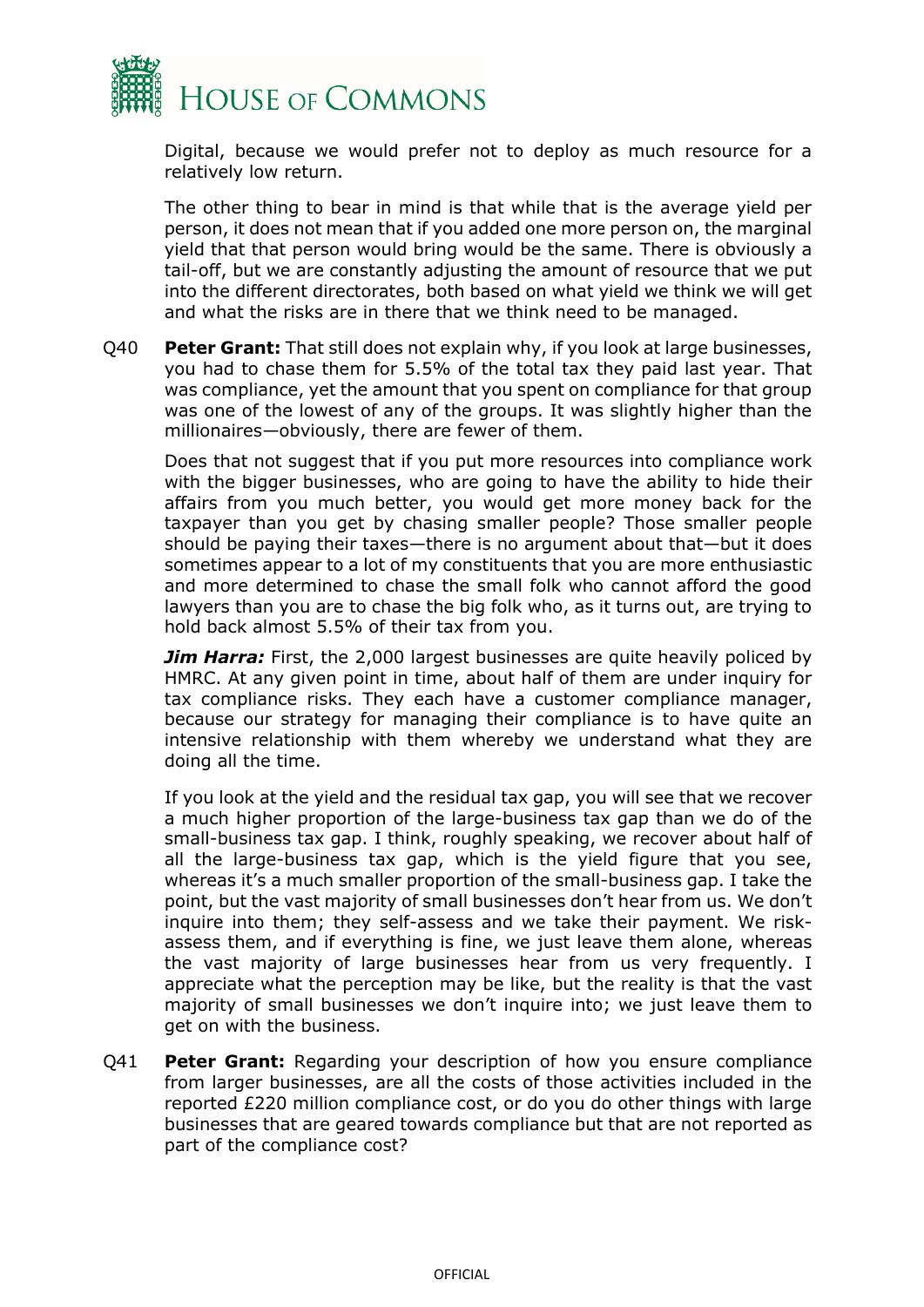

*Jim Harra:* Not to any significant extent. There will be other parts of the Department that large businesses get a bit of a service from. Obviously, IT is used. They might get some legal advice. They might get some advice from a policy official who is expert in a particular part of the tax code where we will not have scored them against large business. But the same would apply to small business as well. This looks at the direct resources in the directorates that are applied to those groups, but they will have access to some other things, like legal services, as I have said, that would not necessarily get captured in here.

**Chair:** Thank you, Mr Grant. We now go to Mr Craig Mackinlay.

Q42 **Craig Mackinlay:** I just want to pick up on a couple of bits that you have mentioned so far, Mr Harra. The trouble is that you're in the hot seat for most of these events, so I can't try to spread this among your colleagues!

I had always appreciated that the tax gap was the best estimate of what is lost through error, intentional action or just oversight and carelessness. You added another dimension in what you said. Some of the tax gap is tax that is properly assessed and has come through self-assessment, VAT or whatever else but has just not been collected. This is the first time I have heard that. Are you going to use the same type of rationale? There must come a day when you say that is written off—they have gone bankrupt; it's irrecoverable. Are you going to use the same rationale on debt recovery? I don't know what you use—whether it's two years or three years and so many chasings and then you give it up. Are you going to use the same rationale? What I am more concerned about for this Committee is: are we going to be matching like with like? I have not seen a figure that actually stratifies the loss through fraud and error and the bit that is just lost through non-collection.

*Jim Harra:* It is actually shown in the tax gap as non-payment. Where debts are written off and that is a loss to us, we record that as part of the tax gap. Those were obviously established liabilities, but they were not collected as a result of that loss, and we would intend to continue reporting that. That figure, I think, will probably have been skewed over the last 18 months by the fact that there has largely been a moratorium on insolvencies, for example. Something we will need to think about is how we present that, because it could have a distorting effect, just a timing effect, which we will need to think through. But it has definitely always been in there under the heading of non-payment.

What we do in our estimate of the tax gap is that we analyse it by reference to behaviour type—non-payment is included in that. We analyse it by reference to customer type: large business or small business. And we analyse it by head of duty—how much of it is VAT or self-assessment tax, for example. We try to give as detailed an analysis of that as we possibly can, for transparency but also for our own purposes in terms of targeting our resources and advising Ministers. Non-payment is definitely part of that.

*Justin Holliday:* It is probably worth adding that in a typical year, we write off and remit about £5 billion—write off being "cannot collect", and remit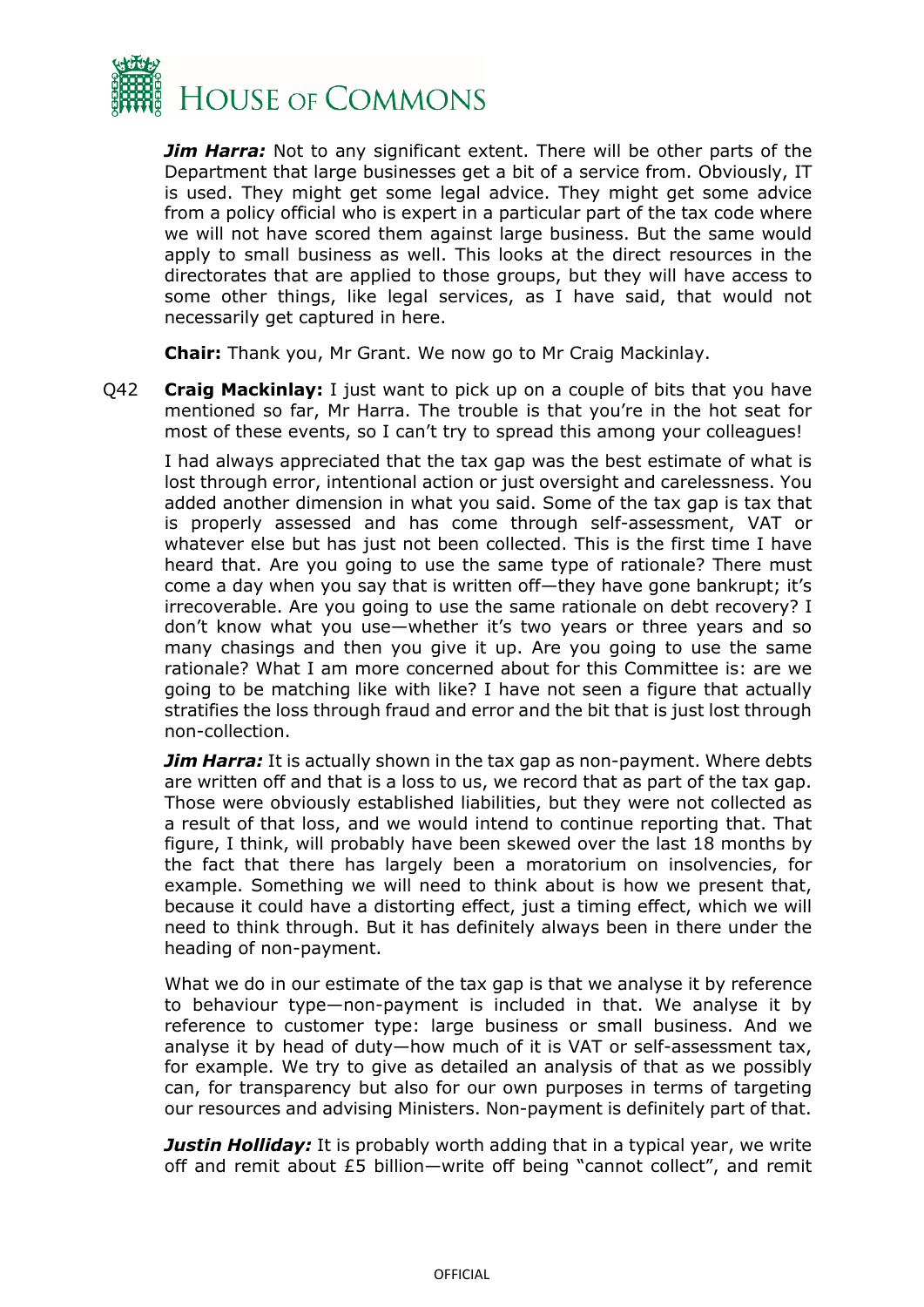

being "value for money not to collect". Last year, it was about £1.5 billion that we wrote off and £0.5 billion remitted, so there definitely will be a deferred effect of that, which is caught up in the way that we have provided against the debt balance.

Q43 **Craig Mackinlay:** Following on from my colleague, Mr Grant, on the compliance investigations, I note from the figures provided by the NAO that there have been 29% fewer compliance cases opened over the last year, and 26% fewer closed. That suggests to me that you are doing less, and they are all taking longer—that is just in easy speak.

I understand the pressures you had, in terms of reallocating staff to deal with the various furlough schemes and other covid measures, but we investigated this in some detail when you were in front of us before. If you had a business plan that provided, at best, a 10 to one return on the money that you invest and, even better still, a 30 to one return in some investigations of the bigger and more complex customers, that is something I would pursue heavily until the low-hanging fruit has most certainly been cropped. What are your plans to expand to that? As a taxpayer myself, to think that it is out there to be picked, if we are willing to put enough pickers in the field, has always been a bit of a frustration.

*Jim Harra:* We made a deliberate choice last year. We felt that there were people out there fighting to keep their businesses and livelihoods going. If they could not cope with our having a compliance inquiry and we were able to defer that without losing tax, that is what we offered to do. Some taxpayers said, "No, I want to get my inquiry out the way," in which case we worked it, but many said, "Yes, I'm delivering food door to door," or whatever it is, "to keep my business going. I really don't have time for this," and we were happy to defer that. As I said, it enabled us to redeploy resources to what our priorities were, but it also helped businesses. That was a deliberate choice on our part, and it is reflected in the reduction of take-up last year, but also in the fact that we did not close cases.

What we did do was make sure that we protected revenues, so that we are deferring revenues here rather than losing them. If we were up against a statutory time limit for opening an inquiry or making an assessment, we went ahead and did that. Also, if we thought there was any serious noncompliance going on, such as fraud, we went ahead and pursued that. Otherwise, for the vast majority of small businesses that Mr Grant was talking about, we asked them, "Do you want us to postpone pursuing your inquiry?" If they said yes, we were content to do that.

Q44 **Craig Mackinlay:** The worry is that after we are back to normal, whenever that properly happens, you will have a certain number of errors and frauds happening on an annual basis. That will not stop post covid; it is going to be a similar amount. It is like a bus stop: people come, and the bus comes along. You're the bus taking the cases away. Are you going to be looking at the current year in normal years in the future? What will you do about these two years, effectively, of fewer cases? Are you going to take the view of, "Well, we'll just have to crack on with the new, rather than reopen the potential old"? I know that in some of them, you will be time barred, through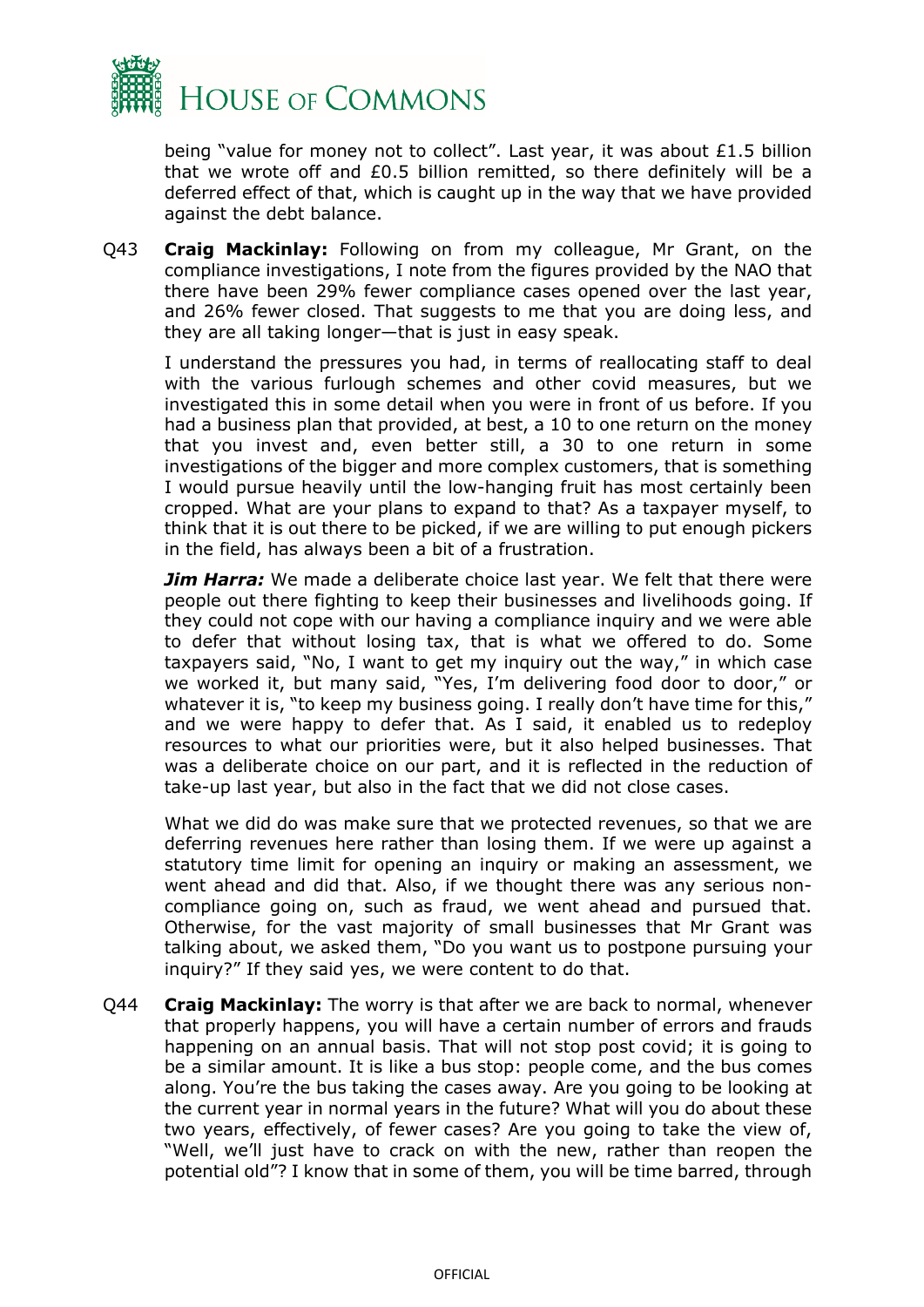

legislation, from easily going back into them unless there is something really serious. Some self-assessment windows will be closing at the end of January, in terms of the year before. Are you going to just give them up and start afresh? What is the plan?

*Jim Harra:* No, we think that, by and large, the action that we took last year will defer our ability to correct the non-compliance and recover the tax, but it will not significantly involve a loss of tax that we would otherwise have been able to collect. If there was a case that we would have picked up in normal times last year but instead will pick up next year, obviously tax legislation gives us the ability to go back into earlier years, if we find noncompliance. We can go back to the year that we would have inquired into and collect.

What we are doing now is getting back on an even keel, in terms of picking up cases and restarting the cases that we had put on hold. We are confident that, by and large, what we are looking at here is a deferral of compliance yield, rather than a loss. As I say, in cases where we knew that there was a risk that was up against a time limit, notwithstanding our offer to postpone things, we did take action in those cases.

Q45 **Craig Mackinlay:** I don't want to be making our job, or that of the NAO, easier, but I foresee that there will be an excuse for a number of people to say, "Ah, well it was different then because it was a covid year." It is going to be difficult to match like for like, but that is something we will have to cope with when we approach it.

*Jim Harra:* I think that is fair. We will have to do our best to try and get transparency through that, certainly in terms of how we are performing and the work that we are doing. In the next financial year, I want to be back on an even keel. It all depends how things go, but that is what we aim for. We know that compliance yield will continue to be depressed in the current year, but by next year I would very much hope that we would have normal volumes of work and that we would be pursuing normal timelines for clearing them. You are right; there will be distortions, like the one that Mr Holliday mentioned. We will need to find a way to present them and be clear about it.

Q46 **Craig Mackinlay:** Perhaps we can come to Ms MacDonald. I am always wary that Mr Harra ends up with the lion's share of the questions. The whole strategy of the estate for HMRC, with the moving into the super-centres, always causes a discussion on the Floor of the House. For example, when somebody's more minor tax office ends up closing, and it has been a solid, well-paying employer and well respected for many years, it always causes upset. We have obviously seen a very big change in work patterns, with homeworking. I can imagine that all your staff are not back in office properly. There is a lot of homeworking going on. I want to examine some of those issues a bit later on, probably under customer service. Do you think the strategy you have embarked on—with the super-centres, long-term leases, and a lot of money in them—is now holding up and is right for the future?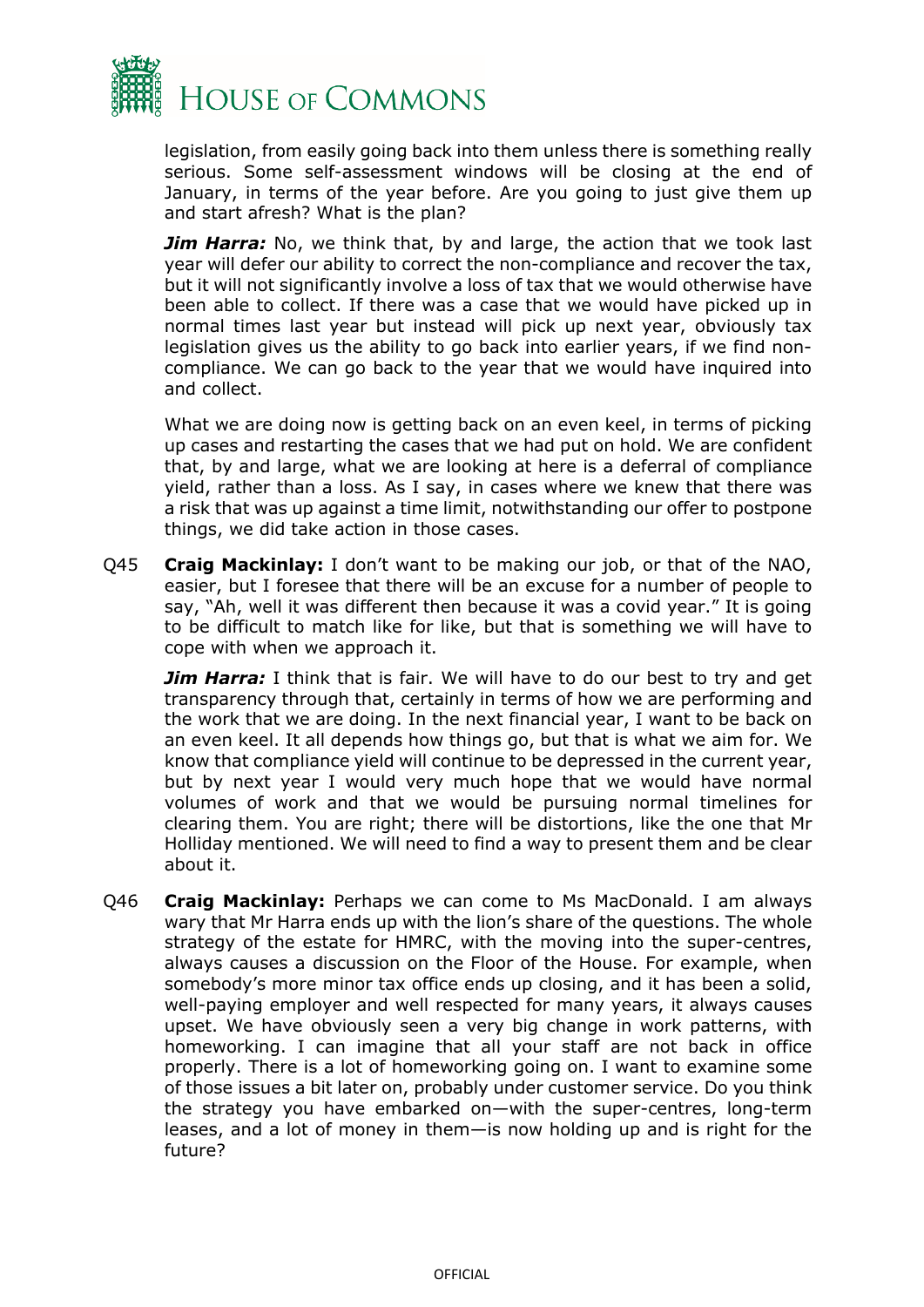

*Angela MacDonald:* Yes, I think it absolutely is. We embarked a number of years ago on this changed strategy for our property, because one of our long-term property deals was coming to an end. It was part of making ourselves fit for the future. What we now have—and have nearly finished with—is an incredibly high-grade, high-quality estate, into which, quite rightly, our people will go. Who would have thought, when we started this off in 2015, that hybrid working would be a large-scale feature of any organisation, let alone the civil service?

One of the real advantages that we have found as we have started to think forward about our future plan is that a great, high-quality estate is actually easy to offer to many other Government Departments, as part of the broader moving of roles outside London and into other parts of the UK. My local regional centre, for instance, is Leeds. We have put 8 departments on to one of our floors which, because of hybrid working, we will not need. What we have been able to do is make space very easily and speedily available to other Departments. As an easy example, the Department for Transport is in there. Those Departments are able to come in and pursue their own property strategy as we seek to move around. I think that there is an incredibly positive move here, not just for HMRC, but for the broader civil service and its delivery of services from a wider range of UK bases.

Q47 **Craig Mackinlay:** So your new plan is for hybrid working, probably in perpetuity to some extent?

*Angela MacDonald:* Yes; as an employer, just like any other, what we have discovered throughout this process is that technology offers a real availability to deliver jobs—not all jobs, as there are definitely some tasks that must be office-based, due to the nature of the task and what must be delivered. But we can do that, which is great for us. It means we need to occupy less property, but it also makes us competitive as an employer. I get the opportunity to spend time with the leaders of other service organisations in both the private and public sector, and what we are seeing in HMRC—around the expectations of our employees—is the same as is being expected everywhere.

Q48 **Craig Mackinlay:** In terms of your ambitions, perhaps here you have been saddled with buildings that you might not have chosen in 2015—

*Angela MacDonald:* I wouldn't say "saddled with" at all; I would say that what we've got is—

**Craig Mackinlay:** Sorry—inappropriate choice of word there. But you have built them and you are hoping other Departments will come. Are they stepping up to the plate and willing to come?

*Angela MacDonald:* Definitely—I think we have a queue. Justin might help me out here. We could hand over far more—we are basically trying to keep people out. We have a queue.

**Jim Harra:** First, HMRC has not just been implementing HMRC regional centres. We have been implementing phase 1 of Government hubs. All of our regional centres are effectively in hub locations. We have already let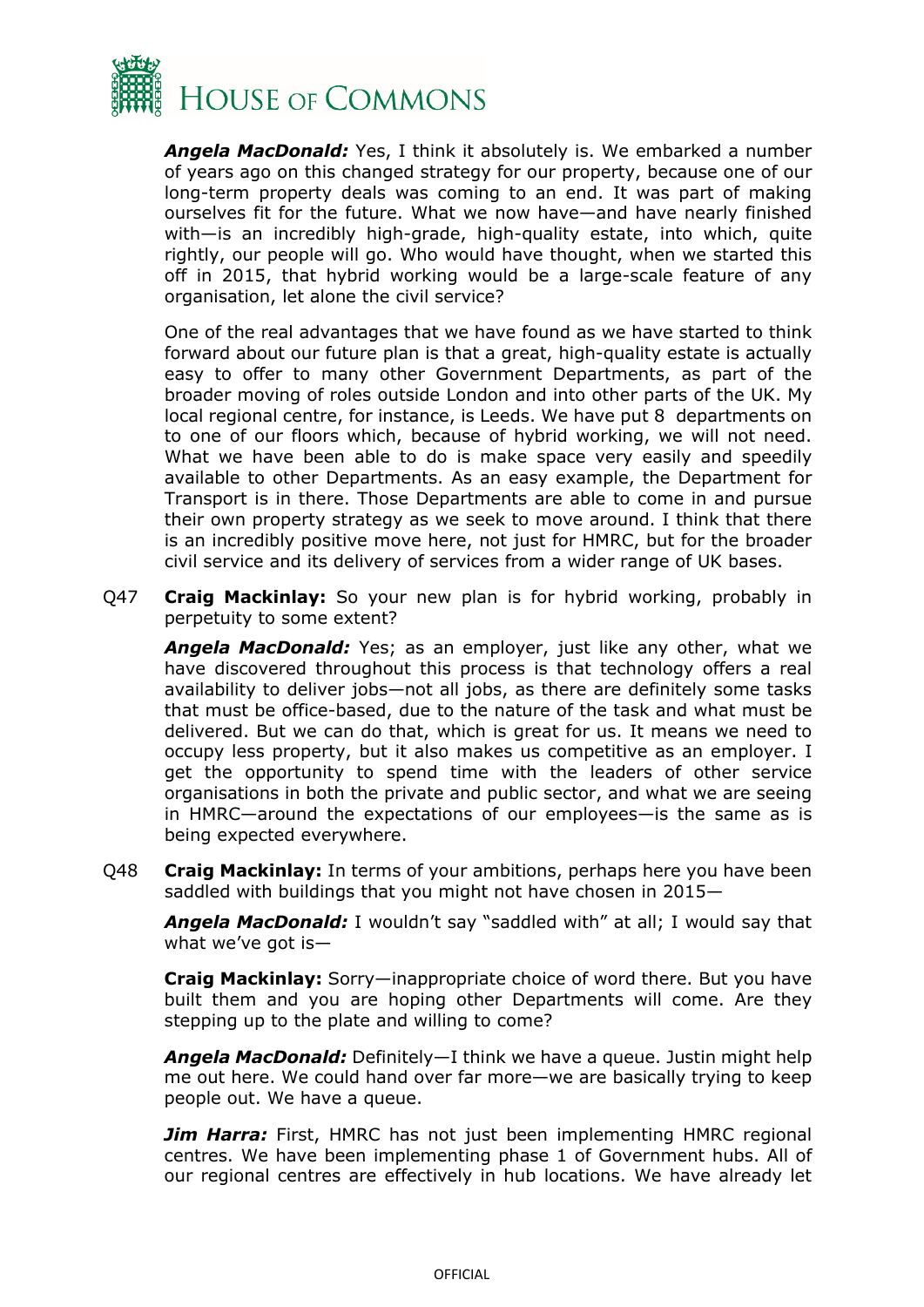

about 28,500 square metres of space to other Government Departments. By next autumn, we expect that to be about 41,000 square metres.

#### Q49 **Chair:** What percentage is that?

*Jim Harra:* It is the combination of about 7,500 officials. We have about 65,000. So that is the proportion, if you like. I can get you the figures.

**Chair:** Of the total space you have got, how much is that?

*Jim Harra:* I don't know.

**Chair:** Maybe Mr Holliday could write to us about that.

Q50 **Craig Mackinlay:** Back to you, Mr Harra, on some issues of compliance.

I need to know the plan by which you will be accurately assessing, for us to look at, the tax gap in terms of what perhaps has not been looked at during the covid period and what will be looked at in the post-covid period. I can see we are going to have some great difficulty in saying that was a really good year and you have done exceptionally well, because we have had a gap in insolvencies, as Mr Holliday said; we haven't had too many zombie companies; we have probably come out of covid, if it doesn't get worse again, in a state I didn't foresee. I thought we would be in a worse place, honestly, and I am usually an optimist. We have come out in a good place. The level of insolvencies has not happened. We just need a bit of commitment that the tax uncollected—I know you have about 2,000 staff potentially being recruited for this. How are you going to focus on that, and how can we look at that to be sure that the figures that come out can be matched year on year and all the rest of it? It is a bit of an abstract, because we have a lot of timing differences going on here. So there is tax assessed, tax to be collected normally a bit late, a few laggardly ones, and what are the unusual covid ones. How can we assess that?

*Jim Harra:* Obviously, we will be looking at how we can present as clear a picture as we possibly can. There will be some distortions that we need to work through, but as I said, in terms of our level of activity, we are getting that back to normal now and I would expect that to be normal in the next financial year. There is obviously some deferred work in terms of cases that were put on hold and are restarting, where we will have to see, on a likefor-like basis, how we identify what the performance is. When it comes to the tax gap measurement itself, I think that should be relatively clear, trend-wise, with the possible exception of non-payment, where you are going to see that distorting effect that Justin talked about.

Q51 **Craig Mackinlay:** Ms MacDonald, on the estate, you explained very well how it is available to other Departments to come in, how it has been built, and that we have got a little too much space. What if there is a day that comes where you say, "We've got a whole floor—it is a big floor. Other Departments don't want to come"? What will be the strategy for that? Will you be looking at third party rentals?

The whole market has changed in commercial property—I think we are very aware of that. Homeworking is going to apply to HMRC, as to lots of places.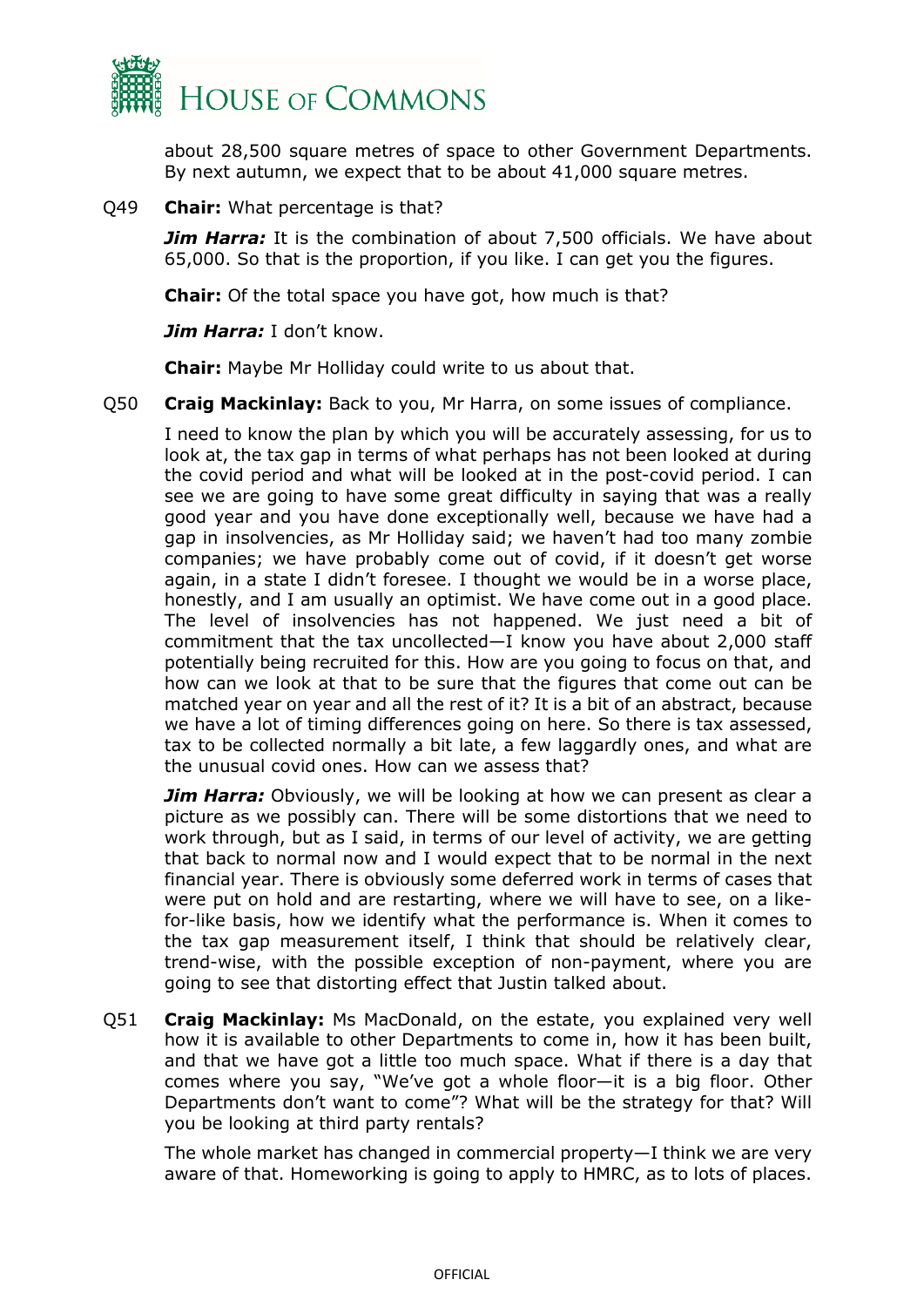

We may be in a different commercial property world in the future. Have you made any assessment thus far of whether you have perhaps bitten off a bit more, for good reasons in '15, than will ever be filled?

*Angela MacDonald:* If it's okay, Mr Mackinlay, I'm going to offer Justin the opportunity to respond.

*Justin Holliday:* We had the advantage of being the first mover on the Government hubs programme. As Ms MacDonald explained, we had to move because the Mapeley contract was coming to an end, but we took that move and it did mean that we were at the front of Government hubs. If you look at most of the cities we are in, we have got the newest, best, most modern accommodation. We do rely on the controls operated by the Cabinet Office, who look at all new property deals and all new lease extensions, to make sure that people who could be pointed at our buildings are pointed at our buildings. That is working well at the moment. We are open to any—

Q52 **Craig Mackinlay:** Can I stop you there a minute, Mr Holliday? Do you think the Cabinet Office is actually co-ordinating that well enough? It would know that you have 4,000 square feet of space. Would the other Departments that might be thinking of relocating know that your space is available? Can I be sure of that?

**Justin Holliday:** I am probably not often very complimentary about Cabinet Office controls, but this is one that works and is useful to us. I do think it is working. It needs to be kept on top of, and Cabinet Office needs to keep making it work, but it works at the moment. In relation to your question about—

Q53 **Chair:** Just to be clear on the controls, they are forcing people to you, rather than encouraging them to rent somewhere else. That was always the plan, but there were not many Departments keen to move in before the pandemic.

**Justin Holliday:** Yes, there is a strong intent to rationalise Government property. That needs some central control, and that is being exercised by the Cabinet Office in a broadly sensible way. Coming back on your question about who else we would be prepared to rent to, I guess we have an informal hierarchy—central Government first, other bits of the public sector next, private sector after that. On all our leases, we have the ability to sub-let to people. We would obviously be discerning when it comes to the private sector, but we do have the ability to sub-let.

Q54 **Craig Mackinlay:** Ms Rowland, I understand that you look after software, Making Tax Digital and all these types of things. I have been very close to many Financial Secretaries to the Treasury for many years, and I always ask them this question: what is Making Tax Digital for? I don't want to prompt you in any way, but the story I am given changes with each different Financial Secretary to the Treasury. What is your interpretation of what it is for?

**Joanna Rowland:** I think there is only one interpretation of what it is for. It is absolutely integral to our 10-year tax strategy, and it is about making tax easier, it is about keeping tax moving with the digital age and it is about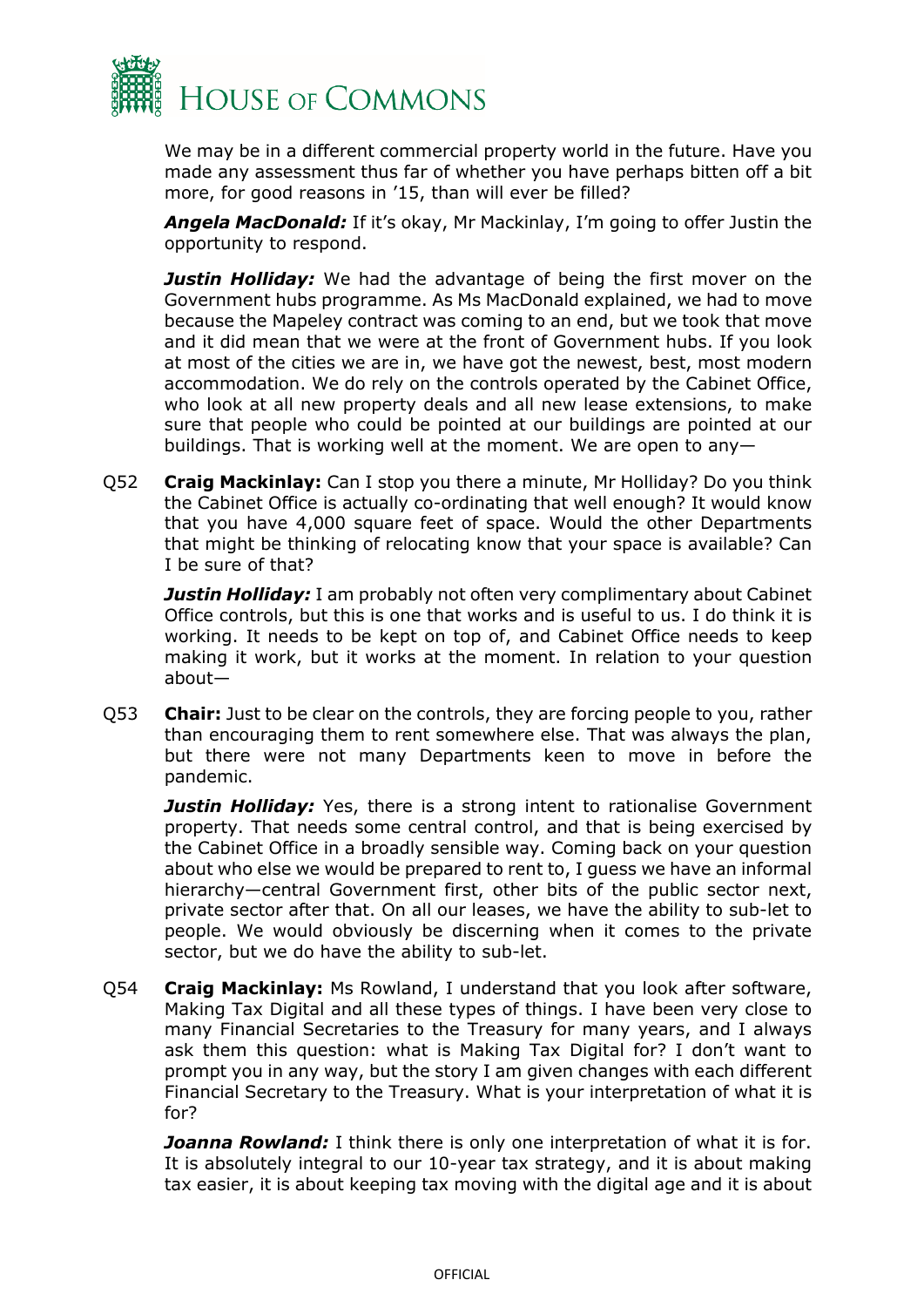

making businesses more productive as a result. A number of research pieces are already looking at the impact of Making Tax Digital for VAT. As you well know, we already have a number of customers, and we have had 11 million tax returns in through that portal already. We have already seen, for example, the Enterprise Research Centre say that using software creates up to an 11% productivity benefit for small business. It is all about making tax easier and productivity for businesses—but it is also moving with the digital times.

Q55 **Craig Mackinlay:** There is no question about using the electronic digital interface, either for the taxpayer at home using the HMRC portal to do their annual tax return or for an accountancy practice through whatever software they use; that has been fairly standard stuff for 15 or 20 years now. It is more about this move towards the quarterly Making Tax Digital obligations for the smaller taxpayer. Could you tell me why that is so necessary and beneficial, because I am not sure it ticks the "easier" box? Yes, it is modern and it is digital age, but I am not entirely sure that that is an ambition in itself. It is a statement that, yes, it is modern and we are in a digital age, but what is beyond that?

*Joanna Rowland:* Our research shows that, for 80% of our customers who responded, Making Tax Digital is either very easy or fairly easy. So, we already have evidence that it is ticking that box. The other benefit for the tax system, and one of our main benefits, is that, as Jim said, the selfemployed make up a huge proportion of the tax gap, and a large amount of that is errors. We have all heard, and those of you in the accountancy sector know, stories of people emptying a year's worth of receipts on their accountant's desk and saying, "There we go. Could you do my tax return?"

Q56 **Craig Mackinlay:** I would say that error is in HMRC's favour, because half of the bits of paper have been lost throughout the year, going out the side of the white van.

*Joanna Rowland:* But we're about getting tax right for the customer. That is what we are here to do. It is about keeping digital records more frequently, and 48% of businesses that we have surveyed are actually keeping them not just quarterly but as a regular daily part of their business, because they are now finding that easier. That is by far the best way to get tax right.

Q57 **Craig Mackinlay:** In terms of the self-employed—the plumber, the builder, the small shop owner, or whatever type of self-employment—I can see that. But I have had concerns about the small, retired person with one rental income. How will that help them? I do not suppose they actually took part in your survey, because I expect it would have been an online survey in the first place, and they may not have been digitally enabled to take part.

*Joanna Rowland:* Obviously our evaluation to date has been on the VAT element of Making Tax Digital. We have recently announced that the income tax element will be delayed to 2024. That is in strong consultation with our customers and with representative bodies, who wanted to give customers and us more time to prepare for the income tax change. There is a threshold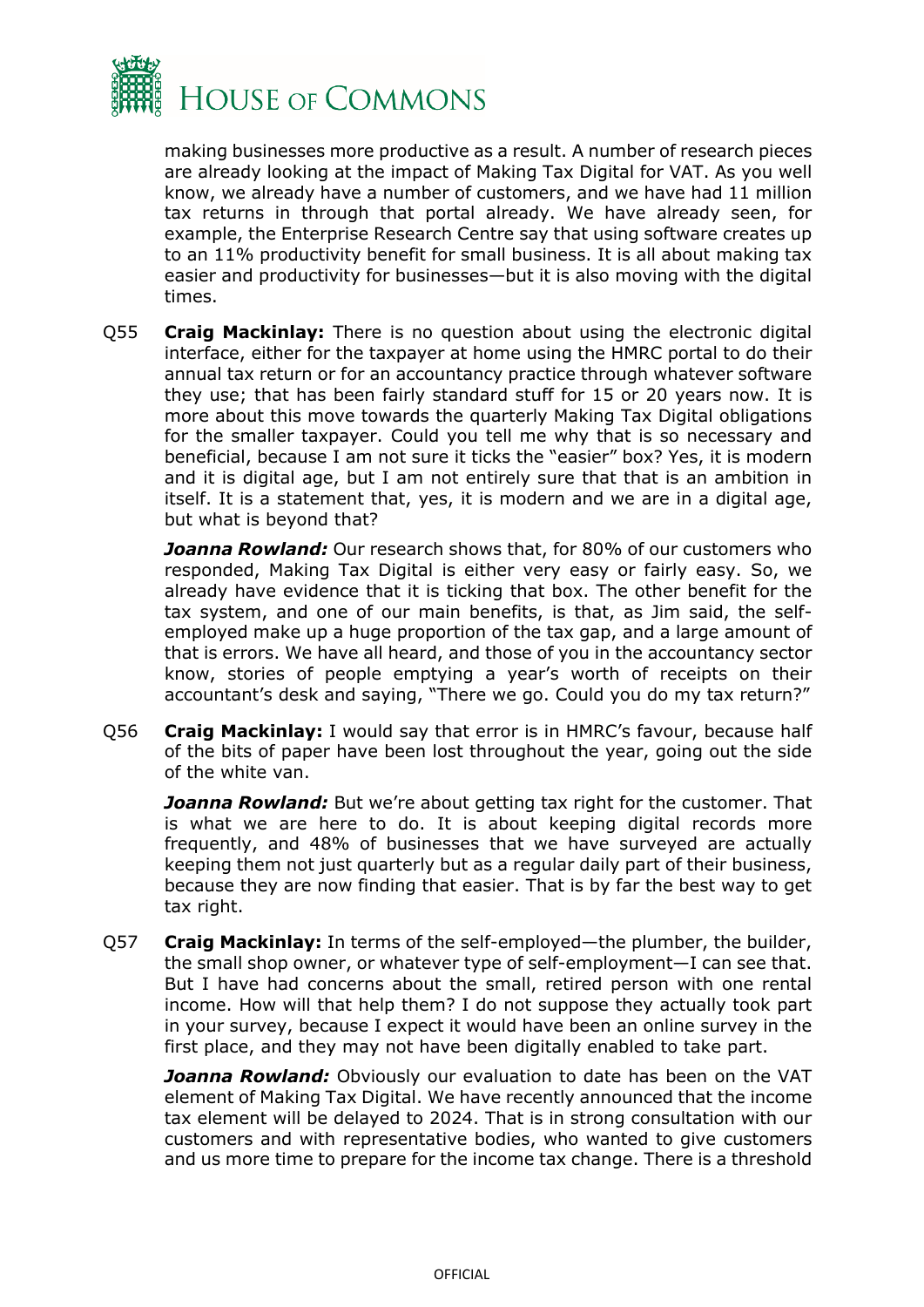

in that, though, of  $E10,000$ , so it is highly likely that someone with one property would not be part of the mandated sector.

Q58 **Craig Mackinlay:** They will if they are on a state pension.

*Joanna Rowland:* It is self-employed income, so if that is under £10,000, they would not be part of Making Tax Digital. If they are, we are very keen to support people through the transition, and those with the most simple tax affairs are likely to have free software available, and of course all the guidance available from us, as well as the tax and accountancy community.

Q59 **Craig Mackinlay:** Do you think HMRC are getting themselves ready to give that support to the smaller, unaccompanied simple taxpayer? Do you think you have got the resources available to give them the support that they need? Is the free software being written for them to make this easy, or will they have to buy it from somewhere? What is the plan?

**Joanna Rowland:** The free software would be through the software market, not delivered by us. A feature of MTD is that software—

**Chair:** Sorry, MTD is Making Tax Digital.

*Joanna Rowland:* Making Tax Digital, thank you. It is all about involving the software industry, who are renowned for creating a range of software for a range of customers. We have got pledges from the industry—just as we have had for VAT—that they will provide free-at-point-of-service software for those with the most simple needs. Of course we are gearing up to give the support to the customers, but we are not alone. We are very pleased that we have a range of stakeholders on board, ready to give that support to their customers, their clients, as well. More recently, stakeholders like the Federation of Small Businesses have been working with us to look at how we can support the transition.

Q60 **Craig Mackinlay:** I am not so concerned about those in business, perhaps with the support of the FSB, with banking facilities. I saw today that Lloyds Bank are offering some sort of Xero-type software for a fiver a month. That is all fine if you are in business. I am more concerned about the support for the unsupported taxpayer, who has never had to worry about this in the past. They have done their annual tax return, which is all pretty simple for them. They might use the HMRC interface, or a friend or family member might do it for them. I still have not had the answer as to why we need those simple taxpayers to do something every quarter. I have had a new answer this year from a new FST and a new Chancellor, and you have not mentioned it yet.

**Chair:** Trick question!

**Craig Mackinlay:** Maybe Mr Harra might know what the answer is. The point I am making is that it seems to be an evolving answer, because nobody really can tell me why you are doing this.

*Jim Harra:* I think I know why, but I will also talk about what the narrower business case for Making Tax Digital is. To reduce those errors, we want people to use software to keep their records, and we want them to keep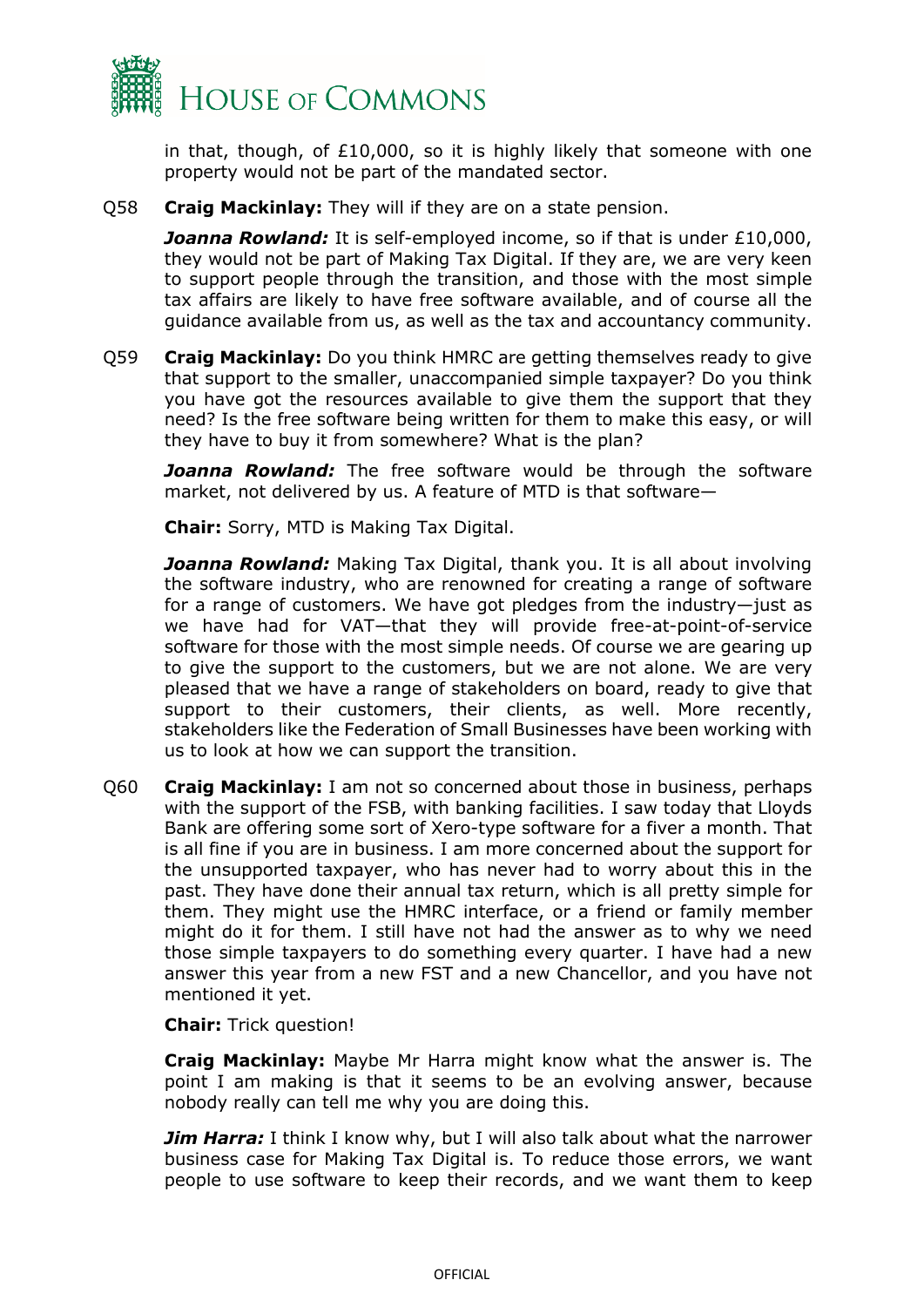

their records up-to-date and not just do that once a year. Quarterly reporting will give us evidence that their records are being kept fairly contemporaneously, as well as giving us some information that will enable us to play back to taxpayers how their tax liability is building up over the course of the year, to assist them. Because one of the pieces of feedback that we get from self-employed people, in particular, is that they are often caught by surprise by their tax bill, because they have not had a good view during the year of how that is going. Quarterly reporting will force people to keep their records fairly contemporaneously, but also give us an opportunity to play back to people a sort of mounting picture of their tax liability over the course of the year. Is that what you would have said?

*Joanna Rowland:* That is what I would have said.

Q61 **Craig Mackinlay:** That is not the latest answer. No, the latest answer from the Chancellor is that, because of covid, we would have had a much better idea of the support that was needed—it's that one.

*Jim Harra:* Well, yes. I am on record as saying that as well.

**Chair:** Good. It's nice to know that you are aligned.

*Jim Harra:* And I think I have said that to the Committee before.

**Chair:** You have indeed.

*Jim Harra:* We have very regular information about employees and their income—we get that every time the payroll is run.

Q62 **Craig Mackinlay:** Maybe it is me being a bit of a Luddite. I think that when RTI came in, everyone was going, "It's the end of the world. It's going to be aggravation" and, let us be honest, it settled in.

*Jim Harra:* It was our saviour when we were creating the furlough scheme. For self-employed people, we only get information once a year, and we get it very significantly in arrears. That does mean that if we then have to swing in and do something like we did with the self-employment income support scheme, we do not have real-time or up-to-date data about those people. There were some people whom we were not able to help, particularly in the first three phases of the self-employment income support scheme. We were able to bring in about half a million extra people in the last two phases because we were able to move to another year's tax returns—the 2019-20 tax returns.

So, was that a reason originally for MTD? No, it wasn't. But does real-time data enable me to offer a better service to customers, including a support response if, God forbid, we are ever called on to do it again? Yes, it does.

**Craig Mackinlay:** Okay. I will move on and let someone else in shortly, but I remain unconvinced. The small, retired taxpayer with one rental property who has paid their July payments and their balancing payment in September in advance of January knows where they are—there is no arrears and they pay it. That is probably a not uncommon situation for many hundreds of thousands of taxpayers. I have yet to hear from anybody how being modern,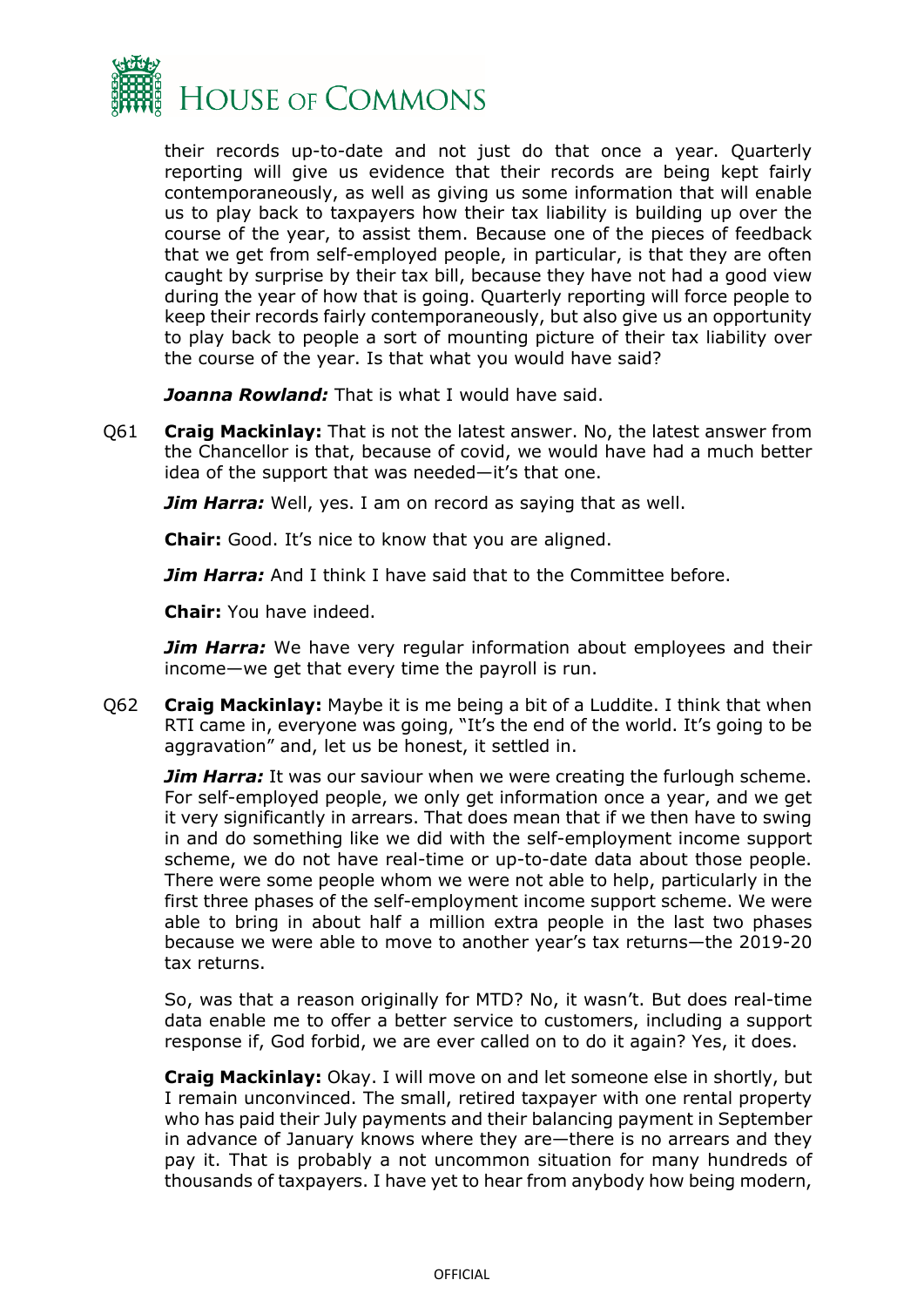

being sort of digital, is going to help them or help you. Because it feels like they are being made a servant of you rather than HMRC being a servant of them.

**Chair:** Or you could say that is progress, but—

Q63 **Craig Mackinlay:** Well, yes. Ms Rowland, let's turn to another aspect of the whole digital roll-out. As you know, I am in practice and we will later discuss the customer service that we have had over the last 18 months, which I must say has been truly, truly woeful.

**Chair:** Okay. Let's park that for the moment.

**Craig Mackinlay:** Yes, but it is on the computerisation—people working at home. Have people been able to access from home all the areas of HMRC that they need to access?

*Joanna Rowland:* Angela or Jim would probably be better placed to answer that. I will just start by saying that we—

**Craig Mackinlay:** When all this chaos happened, people said, "Right, you are going to work at home—you can't come into the office" and you did something.

*Angela MacDonald:* There were about 5,000 people's worth of jobs where it was not possible for the work to be done at home, and those people were in our offices all the way through. For everything that could be done remotely, to comply with the overall rules that were in place, we sent our colleagues home just like everybody else did. Now, it is a very long time since we had bits of real post in our offices; everything is scanned and digital. And whether or not that colleague would be sat at an office desk doing it or sat at their kitchen table doing it, the delivery mechanism for their work is the same. So if it could not be done remotely, those colleagues were in; and if it could be done remotely, those colleagues, to keep in line with the rules, worked from home where that was possible, because that was the instruction.

Q64 **Craig Mackinlay:** I get that, but I am afraid that I have seen too many letters this last year saying, "We have not been able to do this because of covid." Was there something wrong with the interface for people working at home—maybe for perfectly acceptable security reasons, firewall reasons or whatever—although if they had been in the office, they could have accessed everything they needed? It seems to me that they could not quite do everything because they were at home. Was there a problem with the interface?

*Angela MacDonald:* No, there was not. I think the challenge is about the allocation of resources across the different topics rather than, "I am sat with task A in front of me and I cannot do it." Bear in mind that we chose to prioritise a number of areas to support covid first and then EU exit, as Jim mentioned. That meant that some work was put to one side, which meant some of that work was not being done. So, because of covid is not "because I couldn't access it"; it's "because we had to manage the work and the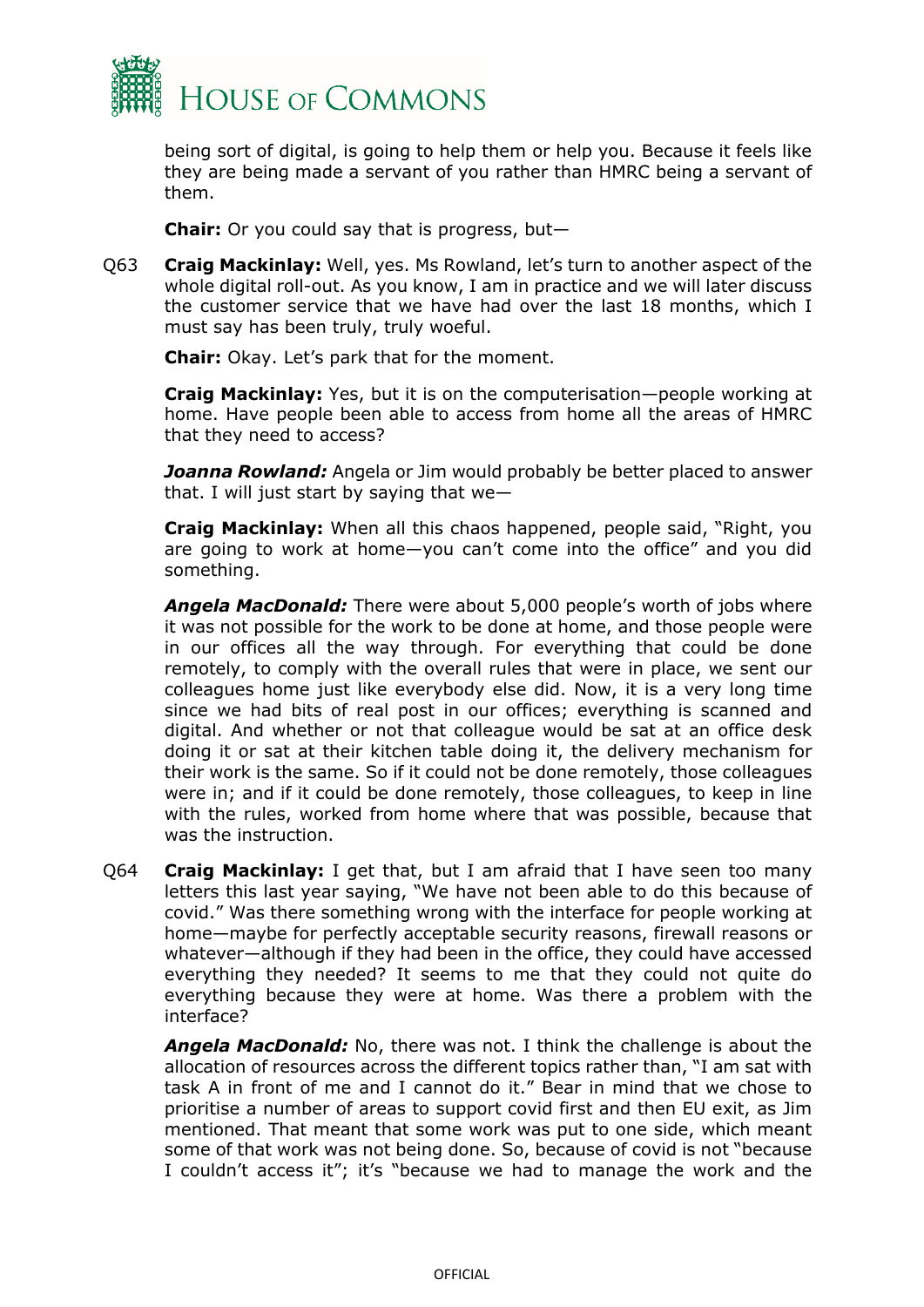

resources in the round, that work was not prioritised at that point", whatever might have been the individual item. Does that help?

**Craig Mackinlay:** It does. That's fine. I will be back on some other things shortly, but—

**Chair:** We're not going to hold Mr Mackinlay today, as you can tell; he's on fire.

Q65 **Peter Grant:** I have just one question, Ms Rowland. Following up on the answer you gave to one of Mr Mackinlay's earlier questions about the pensioner with a single external source of income, you referred to there being quite easy software freely available, often free of charge. That is what HMRC used to say about online self-assessment and I remember that for about five years I printed off dozens of forms and filled them all in by hand, because none of the freely available self-assessment software actually worked, or if it did work it was only for very specific circumstances.

Is there a danger that you will have to do exactly the same again with Making Tax Digital? If you can foresee that there is, would it not be better just to put it all on the HMRC website now, rather than going through a period of several years of diverting people to commercially available, if free, software that turns out not to work?

Joanna Rowland: First of all, we acknowledge that the online selfassessment experience is not where we would want to be right now. That is exactly why we are improving our services. There are a range of things that we are asking software providers to build in, such as nudges and prompts to help customers to get it right in the system.

I think it would be arrogant of us to assume that we could produce better software than an industry that makes commercial profit out of doing so. Of course, what the industry would hope is that while some of their free software is fine for those with the simplest affairs, those with more complex affairs, or as their business grows, might be tempted to buy a fee-paying version of their software, so it's very much in the commercial interest of the suppliers to make sure the software is adequate.

However, the whole reason for the pilot is so that we can test this. The whole reason we are building in, and have delayed until 2024, is to make sure that the software industry has plenty of time to act on user research and user feedback, and get it right.

*Jim Harra:* I would add something in relation to that. Obviously we have already done VAT. I feel that if we had gone into VAT with HMRC saying, "We are going to provide the software for this", you would have got a onesize-fits-all software—

Q66 **Chair:** We would have had a lot of complaints in our inbox.

*Jim Harra:* And the market would not have stepped up. So we had a deliberate strategy of not doing that and we watched very carefully, and a very large number of products came on to the market, serving all kinds of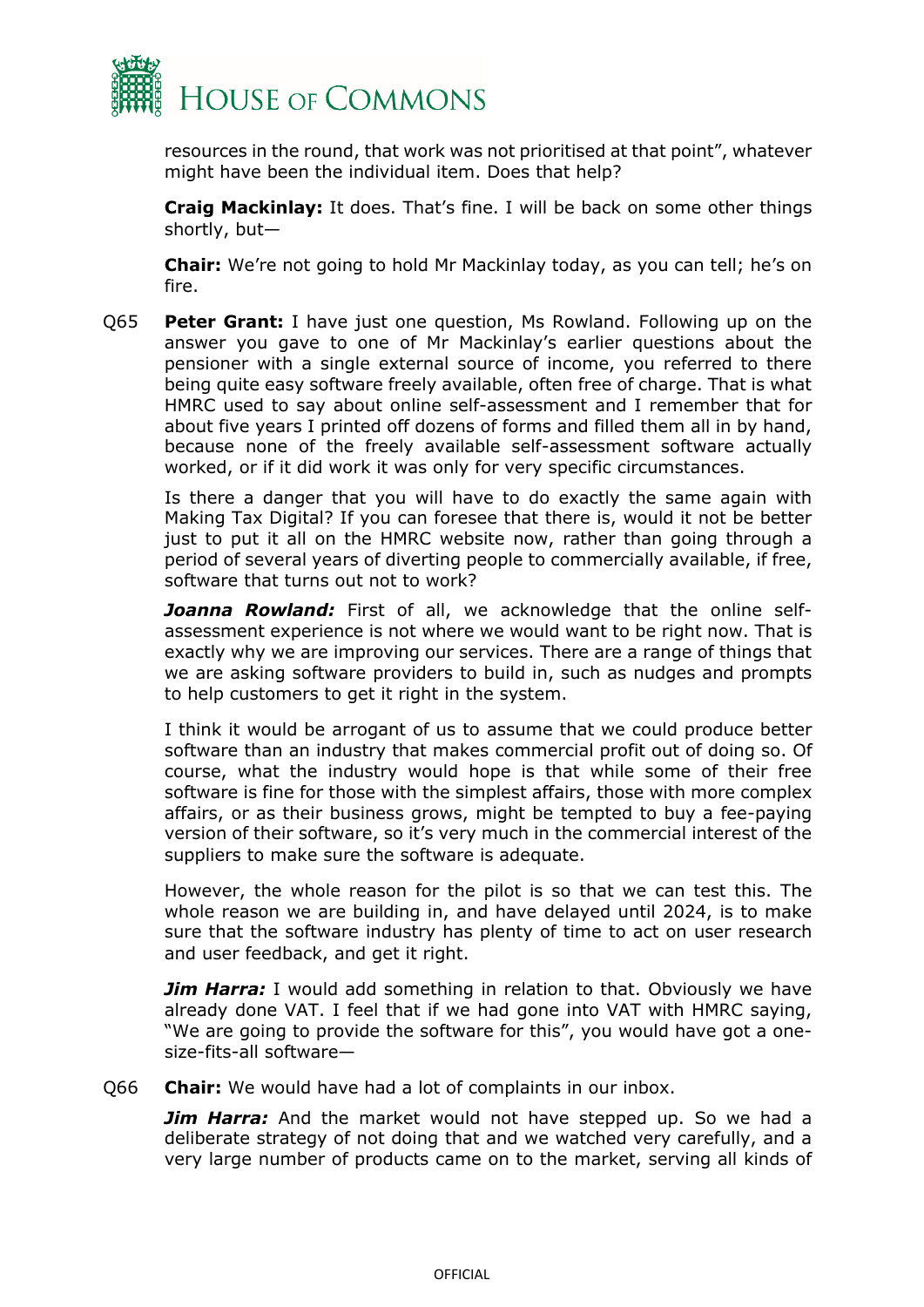

different needs, including free products for people with basic affairs. As Jo says, we will watch carefully—

**Chair:** I don't know if it's in your defence or not, but as a payroll provider for my babysitters when I had them, the private sector stuff was better than yours, and I switched over mid-year, so there you go.

Mr Richard Holden, very briefly.

Q67 **Mr Holden:** I have just one very quick question, Mr Harra. Paragraph 2.32 of the NAO Report says that Making Tax Digital for Business was initially expected to raise almost an extra £1 billion in extra tax revenue. Then that was downgraded to £480 million, because of the changes in what was going to be added. The actual estimate for the programme now is that you will only generate additional revenue of £265 million, which is a quarter of what you had originally suggested and 45% less than even what was planned in the revision. So how can we have any confidence that the programme's investment life cycle, including the penalty reform element all the way through to 2027-28, will get anywhere near the £2.9 billion that you are suggesting? Is there any danger of it going the other way round?

**Jim Harra:** I will let Jo come in shortly, because it is her programme, but there were some key policy decisions taken that changed the profile of the benefits. First, originally we intended to go first with self-assessment and then with VAT, and that got reversed. Of course, we have now had a decision to defer self-assessment for a year, to give people more time to prepare.

Those decisions have necessarily had a deferral effect on when the benefits come in, but they have not reduced the benefits that we believe we will get from MTD—they have kind of moved them to the right—and we have already seen the Office for Budget Responsibility validate and certify the forecast of what we believe we will get from MTD.

**Joanna Rowland:** Just to add to that, obviously Making Tax Digital is about changing habits, so the return on the investment builds over time. On the very latest OBR estimate for the whole scorecard period, the figure you quite rightly quote is for receipts to date. The whole value over the whole scorecard period has actually been increased by the OBR to £3.2 billion, and that scorecard period goes up to 2027.

Q68 **Chair:** Okay, we will keep an eye on that, but well raised. I want to move on to some of the issues around fraud and error. We have obviously had a difficult time, but figure 17 from the National Audit Office shows your most likely projection of all the schemes combined. These are CJRS, which is the coronavirus job retention scheme, the self-employment income support scheme, also known as SEISS, and eat out to help out, which the NAO has decided to call EOHO—eat out to help out is probably easier. Your most likely current estimate of all those schemes combined is around £6 billion, yet your ambition to recover error and fraud losses is £1 billion over two years. It does not seem very ambitious, Mr Harra. Can you explain and unpick those figures?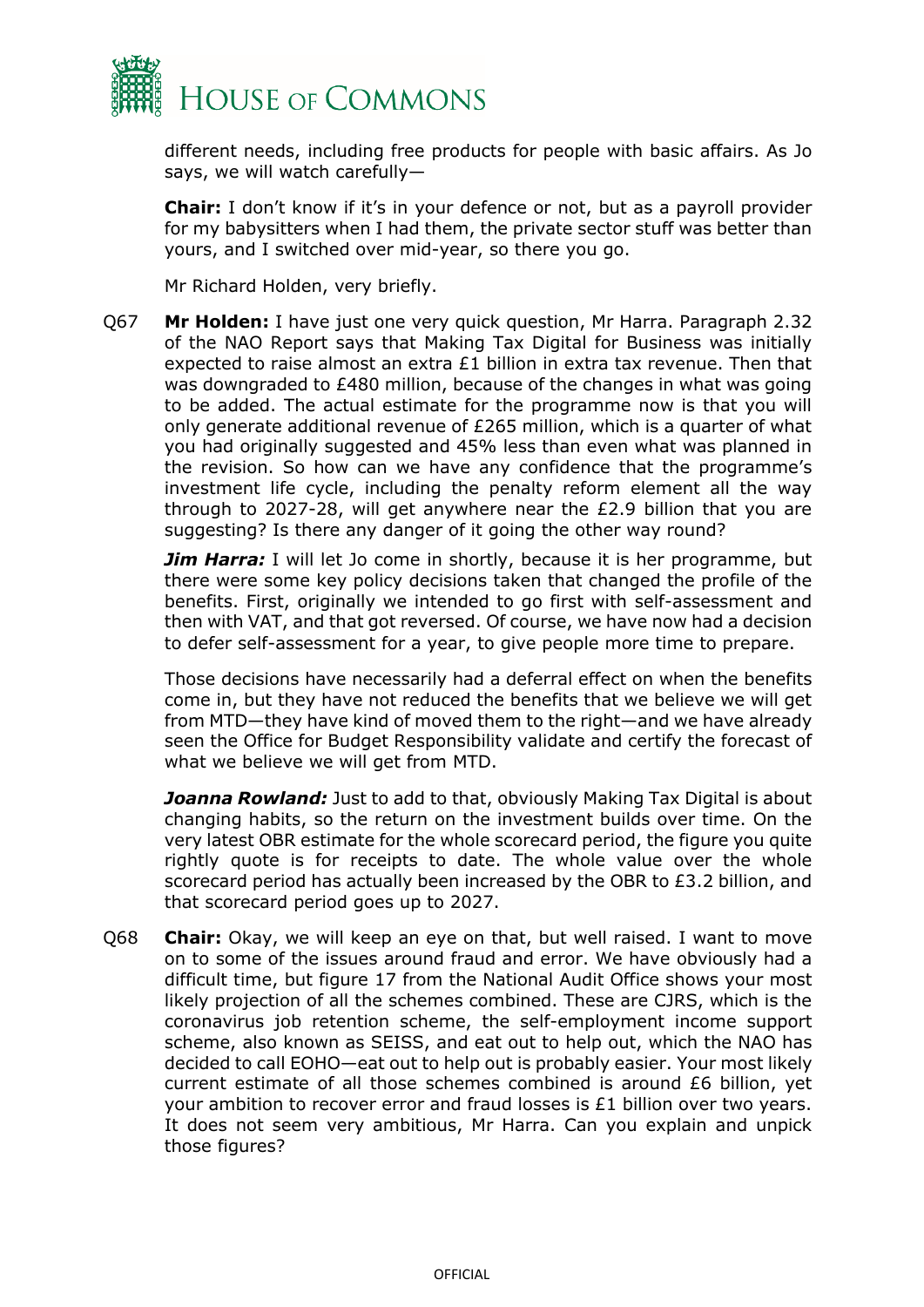

*Jim Harra:* First of all, in terms of what we have already recovered, in 2021 we recovered about £500 million through our compliance efforts before the taskforce funding came in. We have also done one-to-many campaigns to encourage—

Q69 **Chair:** Was that mainly furlough?

*Jim Harra:* Yes, that is from the furlough scheme. We have also done oneto-many campaigns to encourage claimants who we think are at risk of having made errors to self-correct. To date, about £350 million has come in from their responding to that.

Q70 **Chair:** An amnesty, effectively.

**Jim Harra:** That is all we would recover anyway, if it is an error, and then we expect that the taskforce will bring in about another £1 billion.

Q71 **Chair:** That is £1 billion on top.

#### *Jim Harra:* Yes.

Q72 **Chair:** So the total would be £1.5 billion.

*Jim Harra:* And we continue to encourage people to self-correct, although obviously time is passing and I think you expect to get diminishing returns from that. But certainly, before we would open lots of inquiries, we would write to people to say, "We may be opening an inquiry, and we invite you to have a look at what you did." That gives us payback. We will endeavour to bust those figures if we possibly can, but that is our best estimate of what we think we will recover.

Q73 **Chair:** I am just going with the estimate figures, because the NAO also highlights that your original assumptions, which we have discussed before in this Committee, were that the level of error and fraud would be 5% to 10% for the coronavirus job retention scheme and furlough scheme, and 1% to 2% for the first tranche of the self-employed scheme. But actually, those figures were higher—6.7% to 12% for the furlough scheme, and 1.8% to 3.2% for the self-employment scheme. Eat out to help out went up significantly as well. What did you get wrong? What did you not understand in the first planning assumptions about the behaviour of people that led to those higher-level estimates?

**Jim Harra:** Certainly for the furlough scheme, our estimate of the most likely level of error and fraud is still within the original bounds of 5% to 10%. You are right to say that the lower bound and upper bound have moved, but the central estimate of 8.7% is still within that. We think our original planning assumption that we used for design and planning resources was actually a fairly good one. You are right to say that in relation to the self-employment scheme, where our planning assumption was that error and fraud would be between 1% and 2%, we are now saying it is 2.5% for the first three phases of that scheme. There are a number of reasons for that, in terms of how it panned out.

Q74 **Chair:** What is the 3.2% figure?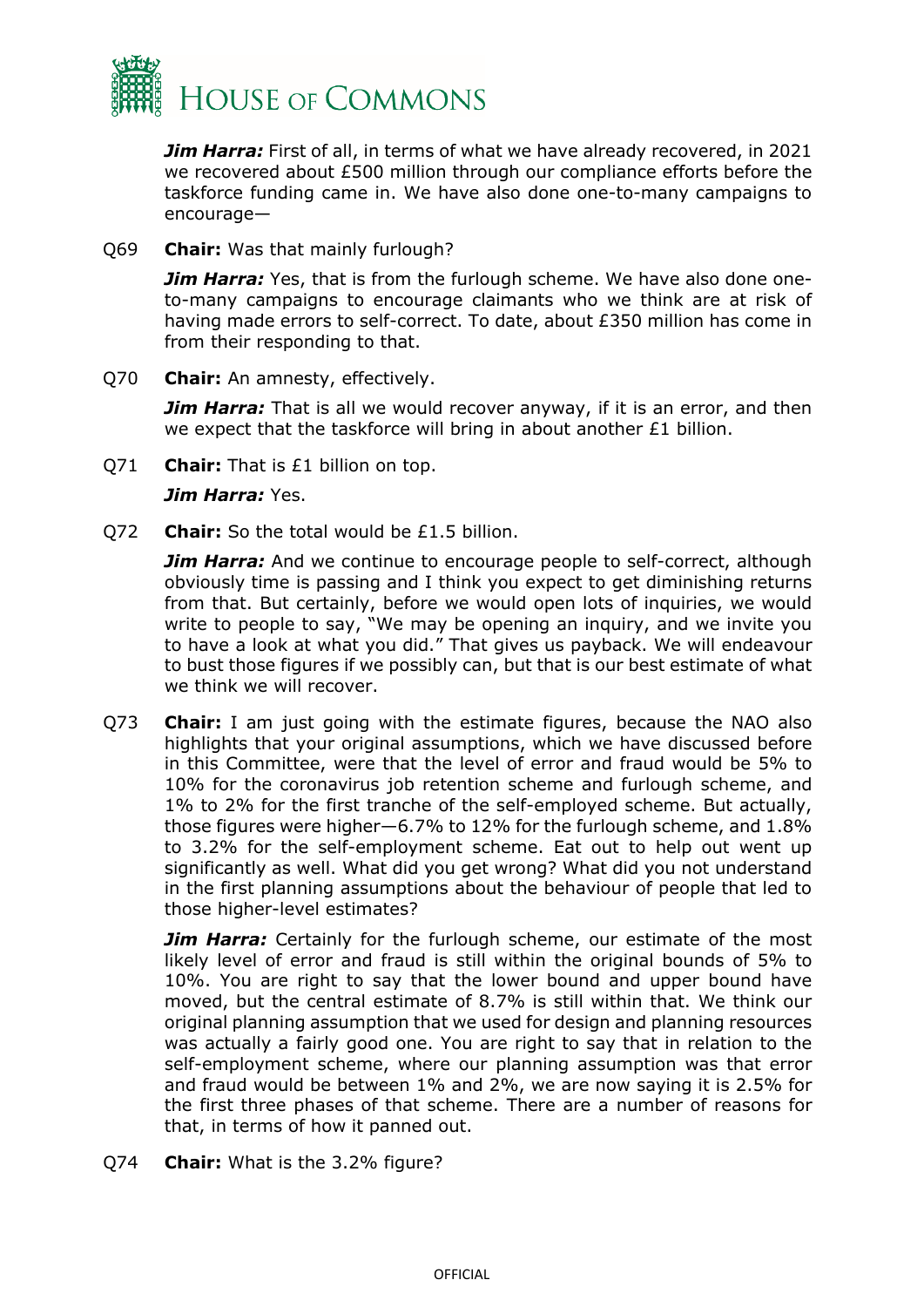

*Jim Harra:* That is an upper bound.

Q75 **Chair:** You are very confident of your middle bounding.

*Jim Harra:* There is a significant degree of uncertainty in our estimates, and we will be continuing to update those estimates as more data come in, which is why we have given a lower and upper bound for confidence. But we do have a most likely estimate, which is 8.7% for furlough and 2.5% for the first three phases of the self-employment scheme.

Q76 **Chair:** Over two years, you could try to get that £1 billion back, and you also have the £850 million from that first tranche, so that is £1.85 billion. You are still just over £4 billion short.

#### *Jim Harra:* Yes.

Q77 **Chair:** So what is the plan? You say yes—very nice and cool, Mr Harra.

*Jim Harra:* That is our realistic judgment of how well we think we can do.

Q78 **Chair:** But that is over that period of time. What are you trying to do to get back the other £4-and-a-bit billion?

*Jim Harra:* We're going to try to get it all back. If you want my estimate of how much we will succeed in getting back, that is what it is. Of course, it is exactly the same with the tax gap. The tax gap is about £35 billion. I am afraid I cannot promise to get it all back. We don't get it all back. If you look at the furlough scheme, for example, where I think we were very successful— First of all, to go back, we were trying to get help to people at the right time, because the effect on the economy would have been catastrophic if we had taken longer to design the scheme.

Q79 **Chair:** We understand. We gave you that credit, if you like, at the beginning. Bank that—you don't get it a second time.

*Jim Harra:* But we made a big effort to make sure that organised crime could not take advantage of it. We think that the level of organised crime, particularly in the furlough scheme, is very low, proportionally—about 0.3%. That is through our preventing, I think, about 21,000 claims; we blocked those that we knew were fraudulent. For claims that did get through, before we paid them, we made checks on those. Even in the case that got through those checks and we paid, before they could get the money out of the account, we got an account freezing order for £26.5 million on that, so we felt we did a good job at preventing that kind of abuse. However, some aspects of the furlough scheme will, in practice, be very difficult for us to establish. In particular, if an employer was claiming for an employee, but perhaps they were colluding and the employee was in fact working and therefore did not qualify, realistically, without help from employees, that will be quite difficult for us to establish.

Q80 **Chair:** We will come to more detail on furlough; Mr Mackinlay is firing up for that in a moment. The NAO and you highlighted the early selfemployment schemes, but you have schemes 4 and 5 as well. What is your range of estimates of fraud and error in those? Have you learned from the first schemes how to reduce fraud and error in later schemes?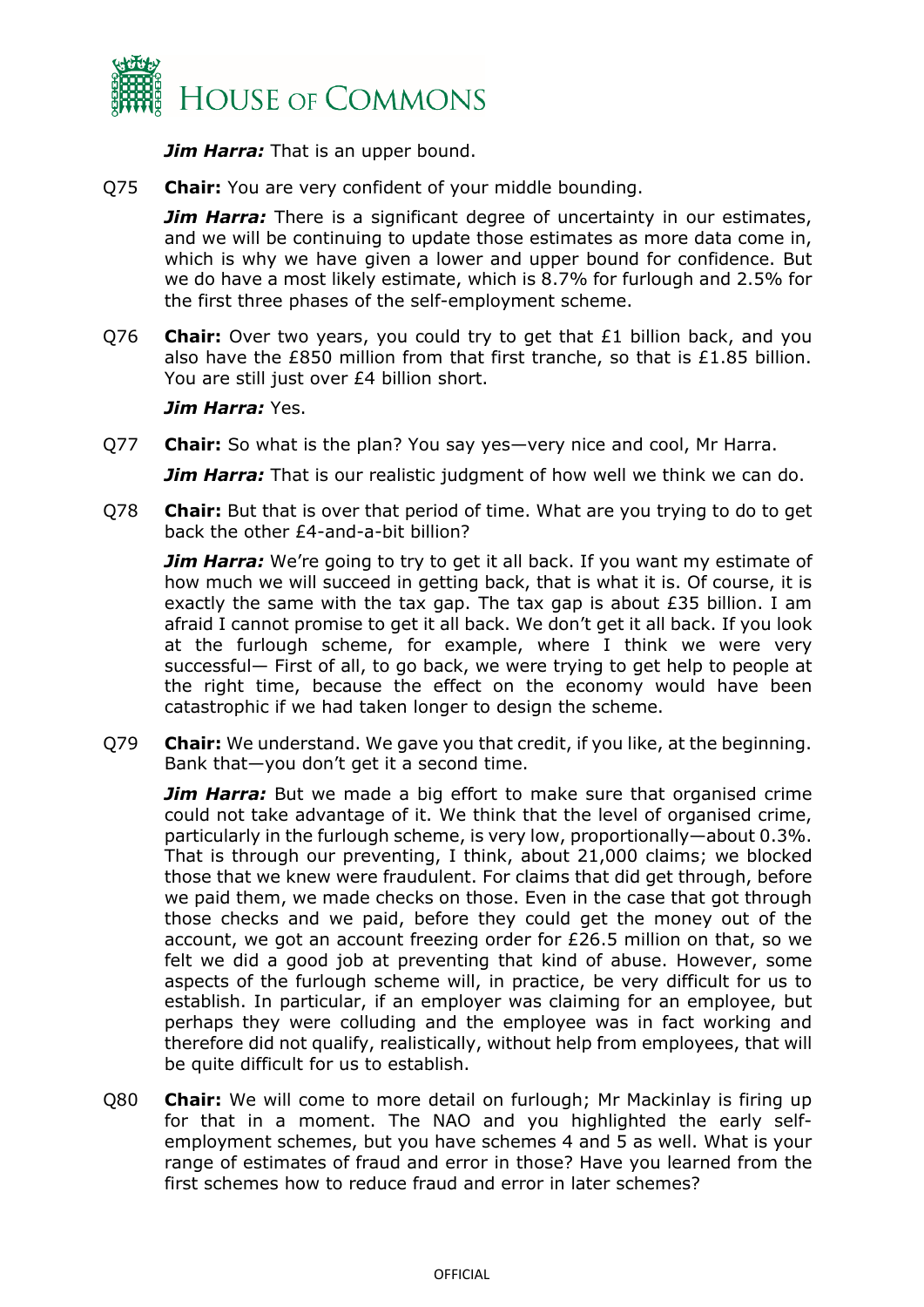

*Jim Harra:* I might ask Jo to come in. First of all, in terms of the basic protections in the design of the scheme, they were equivalent. We used data that we held, rather than allowing people to self-assess. We did that from tax returns. That should keep the level of error and fraud, in terms of quantification, low. However, the eligibility rules were tightened up in the last two phases of the scheme. We will need to look at what impact that will have had on people's behaviour—we do not really know that yet; we will only know that when we have investigated some cases—and whether that had an impact on the level of error and fraud in those phases. We do not have the data so we have not put in an estimate.

Q81 **Chair:** I have a couple of questions. Worryingly, there is a new variant. First, what lessons have you learned along the way? Do you think you have left some of this too late to ever recover the fraud and error, because you are going through and checking claims and so on? Some of it, as you say, you stopped at the beginning—the major organised crime. What would you do differently if you suddenly had to turn around and implement these schemes again in, say, January?

**Jim Harra:** A learning, which I think we knew at the time, was that the more data you already have, the less opportunity there is for people to make mistakes or to defraud you, and the less you rely on self-assessment, the better.

Q82 **Chair:** We knew that anyway. What would you do differently in January?

*Jim Harra:* I was going to say that the reality of some of these schemes is that you would be reliant on self-assessment. People will have to do things on which we do not have referential data. That would continue to be a challenge.

Q83 **Chair:** So people not getting anything under the self-employment scheme would still be a challenge if you had to do this again?

*Jim Harra:* I sincerely hope that we won't have to do it again.

**Chair:** No, we all do. I am not predicting that, I hope.

*Jim Harra:* We made changes where we possibly could to bring more people into the schemes. Particularly for the self-employed scheme, we brought an extra 500,000 people in by changing the base year for the last two phases. If you change the balance of the judgment about who you admitted, you could significantly change the error and fraud risk, but that is a policy choice and a value for money choice. The positive of all this was that it kept the economy going and—

Q84 **Chair:** We don't need to be convinced of that; we all recognise it. We are trying to talk about the recovery. With schemes 4 and 5, you say that you have learned lessons and that there were tighter criteria. Do you have some working assumption about what the level of fraud and error would be on those? You have tightened the rules, you went through the processes, and you have experience to work off.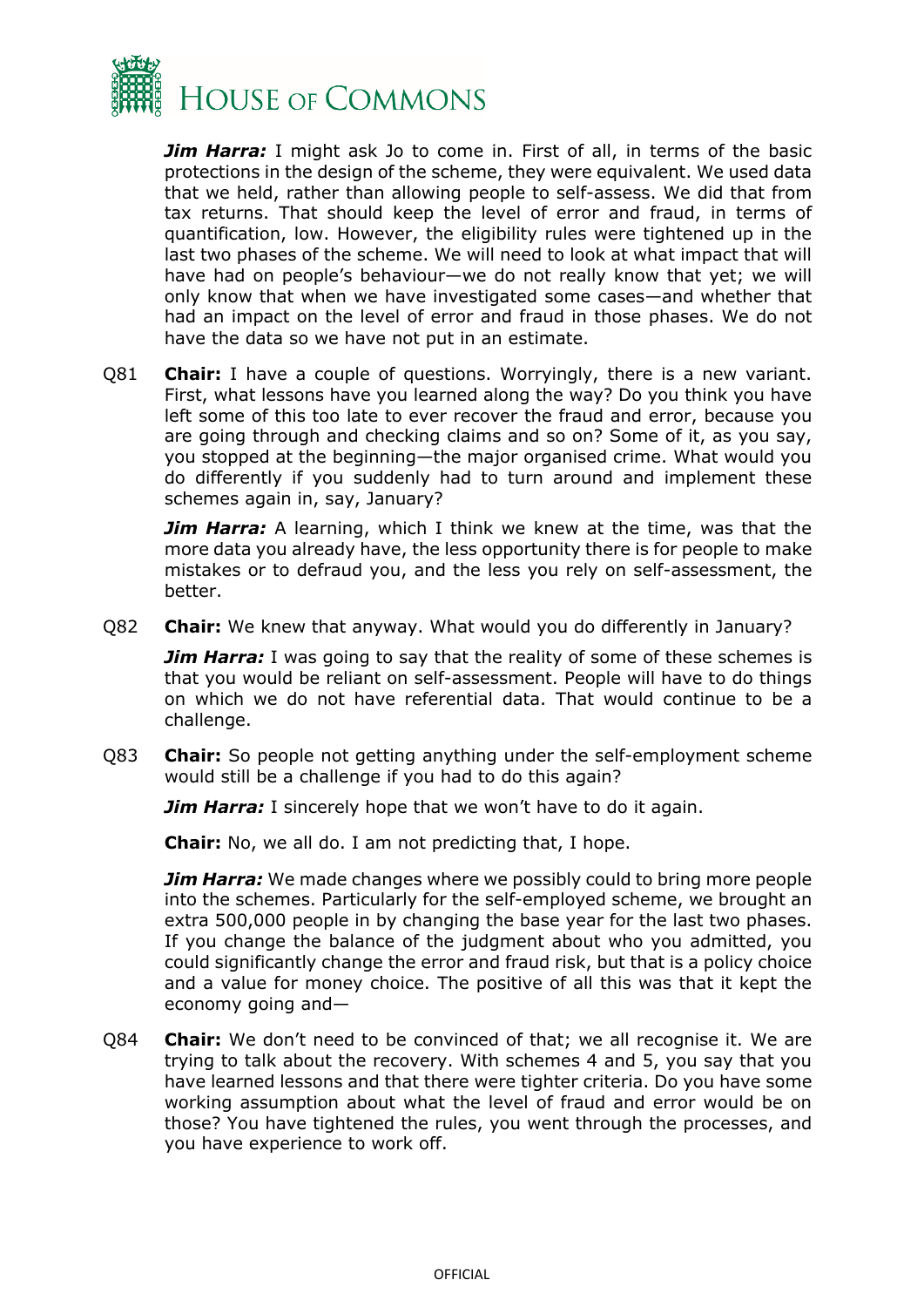

*Jim Harra:* The criteria that were tighter related to the level of adverse consequence on the businesses. In particular, in the final phase, there were two levels of grant that you could claim for. There was a turnover threshold. Those are extra rules for people to potentially get wrong.

Q85 **Chair:** But in terms of fraud and error, from what you have said you would expect it to be less than you had in the earlier schemes, because the parameters were tighter. Could you give us some idea of what your working assumptions are? Can you reassure me that you have some working assumptions about the level of fraud and error, so that you are tracking and evaluating it against some estimate you have made or analysis you have done?

*Jim Harra:* I think we had broadly the same assumptions.

**Joanna Rowland:** We have kept broadly the same assumptions as we go through. Until there is firm evidence to the contrary, we wouldn't move them. However, early evidence is showing that, as the schemes went on both CJRS and SEISS—fraud and error did reduce. Part of that was our own intelligence.

Q86 **Chair:** Fraud and error on the early schemes or on 4 and 5?

*Joanna Rowland:* Yes. As each of the schemes went on over the months the self-employed scheme compared to scheme 1, compared to 4 and 5, and for CJRS—there was some evidence, though it is still being worked through and properly evaluated, that we were able to be more effective. Part of that was because we had a growing intelligence base about who was claiming and what their circumstances were.

Q87 **Chair:** Your Department is good at dealing with numbers and money, and you are used to dealing with fraud and error estimates. It is bread and butter to you. Your Department and DWP were better at this, let's be honest, than a lot of other Departments. That is the good bit—bank that—but it feels that there is not much urgency from you in determining what the likely fraud is of new or reworked versions of the scheme. I cannot quite get a handle on how we can hold you to account and you can hold yourselves to account against the potential fraud and error when giving out taxpayers' money. You must have had some ideas that you were reducing risks of fraud and error in the later schemes.

*Joanna Rowland:* There absolutely is urgency. What I would say is that we have literally only just closed these schemes down, so it is still early days for us to be able to say to you exactly how long it will take and what we can say about it.

Q88 **Chair:** So when will you have better figures?

*Joanna Rowland:* We are currently discussing with Ministers what the right approach to evaluation is, now that the schemes have been longer. We published our approach to the CJRS evaluation in December, but in terms of the timeline and approach, that is something that Ministers need to opine on. We are in discussions now.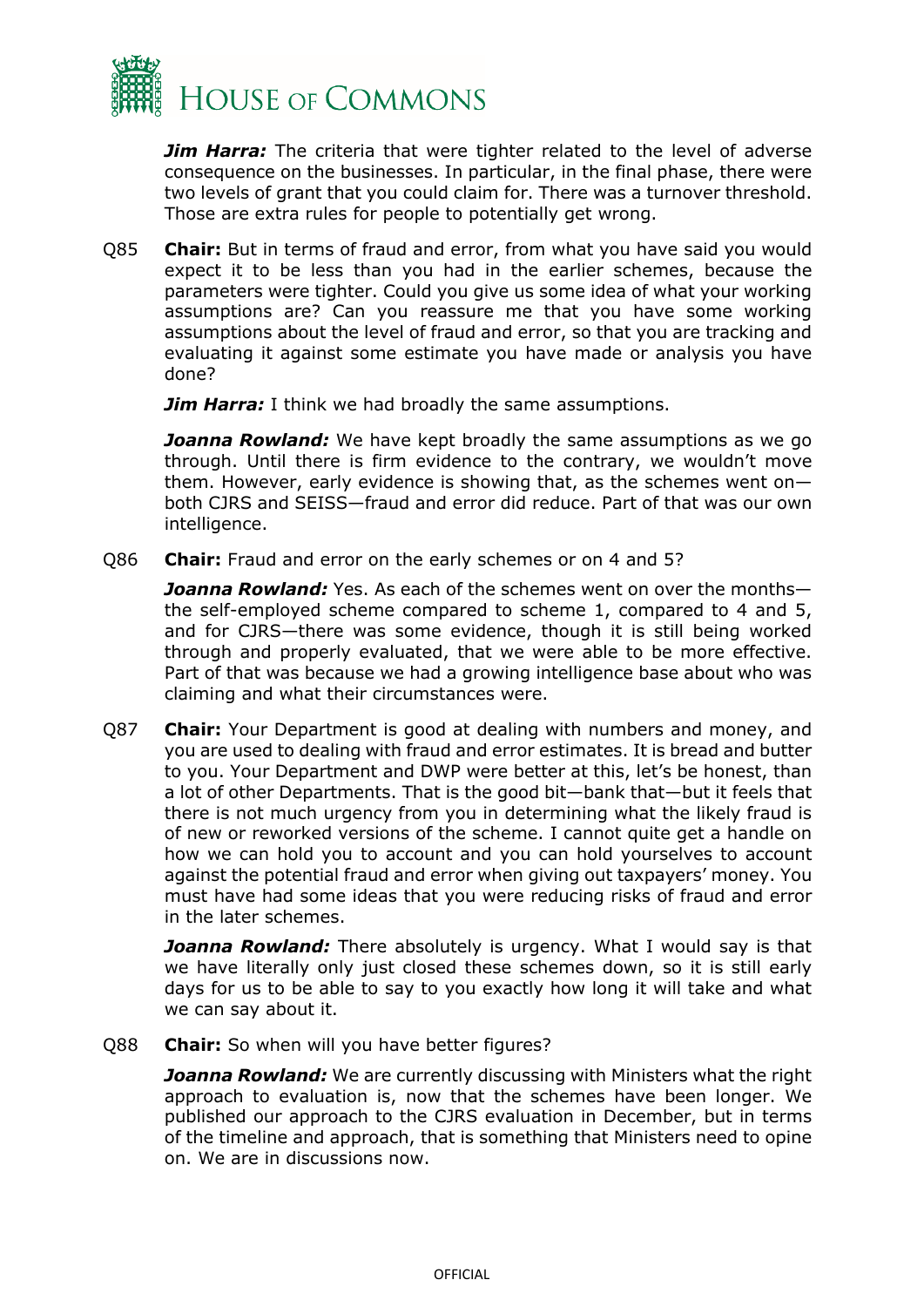

Q89 **Chair:** I am interested that Ministers have an involvement here. We are all elected, and we are all quite happy—well, I'm not so happy with the Government we have got, but you know, that's—

**Mr Holden:** Speak for yourself, Meg.

**Chair:** My point is that the electorate spoke and elected a Government. I am happy that we have a democratically elected Government that makes decisions. What is the role of a Minister in deciding how HMRC evaluates these schemes? Surely it is automatic business as usual for you?

*Jim Harra:* I think we are perhaps talking at cross purposes.

Q90 **Chair:** Please explain.

**Jim Harra:** There are two things we need to do. Obviously, we need to evaluate the schemes on the following. How did they work overall? What benefits did they bring? Did they hit their target? And what lessons can be learned? Separate to that is our estimate of the level of error and fraud in these schemes. On that, I believe that we did act promptly. We put out our planning assumptions very early on, and on 4 November we published provisional estimates to back those up. That is much earlier than we would normally issue a tax gap estimate for a tax year.

The time it takes us to produce an estimate of error and fraud has not in the meantime stopped us from deploying resources and getting on with trying to recover that error and fraud. I think that if our estimate that we published on 4 November had turned out to be wildly different from our original planning assumption, that might have pointed to us having taken wrong decisions somewhere. But actually, as I say, it came pretty much within those planning assumptions.

Q91 **Chair:** Even on the wider evaluation, this is again about number-crunching, and it is for Ministers to interpret those figures, rather than to determine the evaluation you are doing, surely? I am just a bit puzzled.

**Jim Harra:** I think the evaluation of whether the schemes achieve their objective and what you might have done differently in terms of different policy decisions you might have taken would involve Treasury and Ministers. What we are talking about here is the measure of error and fraud. That is something that HMRC does.

Q92 **Chair:** Okay, but with something like eat out to help out, for example, there was a tax element—the VAT issues, the supply chain VAT issues and so on. There are lots of layers that you could be looking at the data on. Presumably, you are doing that number crunching without referring to Ministers.

*Jim Harra:* The number crunching?

**Chair:** We are getting into the weeds here, potentially. Eat out to help out boosted an industry, if you like—kept it going. There are all the suppliers of food and so on, who supply the restaurants that were opening. They would have been paying VAT that they wouldn't have been paying, even at the lower rate, if they hadn't been operating. You must have some analysis of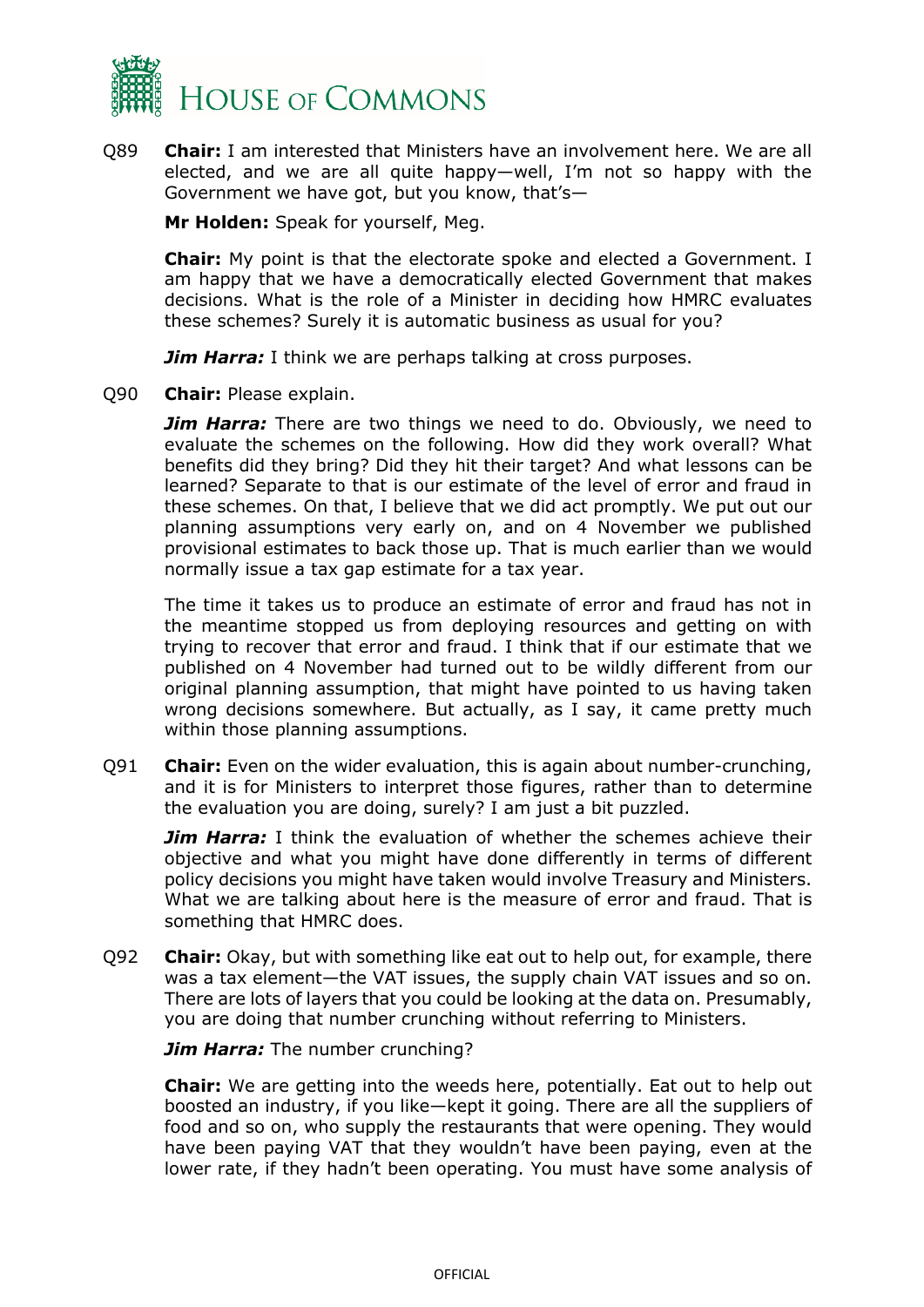

what your tax take was as a result of the taxpayer pumping relief into the hospitality industry.

*Jim Harra:* In numerical terms, there is an estimate of how much tax was forgone, for example, as a result of the reduced VAT rate. The evaluation of whether it was worth doing and whether we got a good payback in terms of keeping the hospitality industry going and keeping jobs going in return for forgoing that tax is an evaluation that Ministers would be involved in. They wouldn't get involved in quantifying the tax forgone.

**Chair:** I get that the Treasury would be involved. Perhaps we are going down a bit of a rabbit hole here. I will turn back to Mr Craig Mackinlay.

Q93 **Craig Mackinlay:** Looking at the breakdown of the most likely losses in that  $£5.84$  billion, the biggest by a long way is the job retention scheme the furlough scheme. I suppose it doesn't take the wisdom of Solomon to realise what the likely fraud was. As you alluded to, it was partly the employer being in collusion with the employee, where they were still working and a claim was made, or—just as likely if not more so—the employee did not know at all that a claim was being made on their behalf. How do you drill into that? You are lucky that there are live actors involved the employee upon whom the claim was being made. That is a big job, to interview people.

Do you think there was a weakness in the system, in that the underlying employee was not part of the claims scheme? It isn't a criticism. I know these things were put together in great haste for good reasons, but in terms of risk management of a scheme, do you think more could have been done?

*Jim Harra:* We recognise that there certainly is a risk that employers claimed and the employee was unaware that they claimed. During the course of the scheme, we changed the transparency. We published the identities of the employers who were claiming. We also put on to the online personal tax account of employees the amount that had been claimed in respect of each of them. Any member of the public can see which employers claimed from the date when we started releasing that data, and individual employees can see that they were the subject of that claim on their online account.

**Craig Mackinlay:** That I did not know.

*Jim Harra:* But we didn't have that in from the start. It took us time to get that in place, but it was put in place during the life of the scheme.

Q94 **Chair:** Was it in December?

**Jim Harra:** Yes, December. You are right that those are two key risk areas.

Q95 **Craig Mackinlay:** I suppose the reality is that if you are just a PAYE employee, you are probably not so likely to have an online tax account, because tax is just done for you and it is just one of those things.

**Jim Harra:** I can't remember the exact figures, but tens of millions of people do.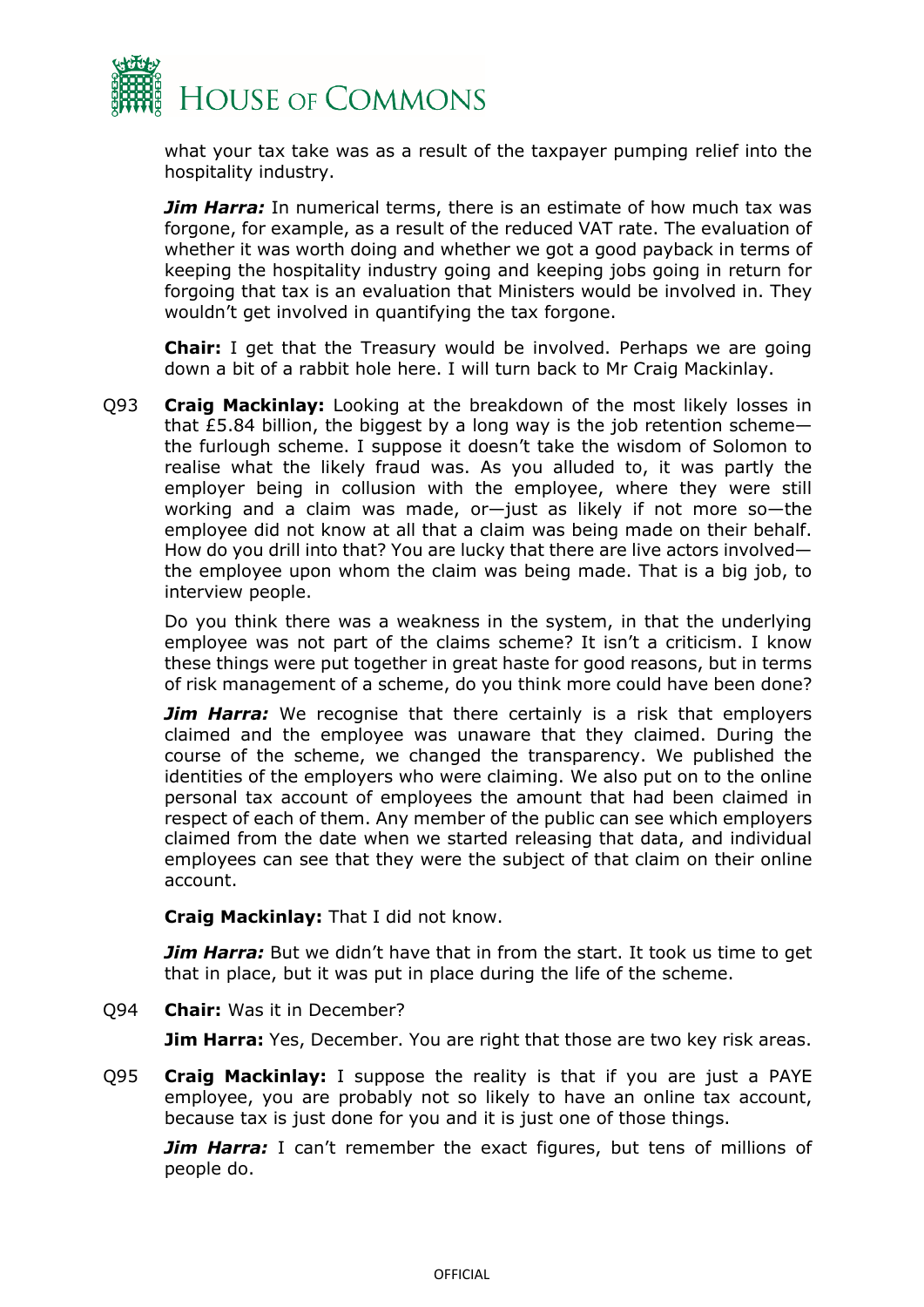

*Joanna Rowland:* Yes, about 15 million people do.

**Chair:** Fifteen million?

*Joanna Rowland:* From memory. I would have to double-check the latest figure, but it is about 15 million.

**Chair:** But that doesn't negate Mr Mackinlay's point.

Q96 **Craig Mackinlay:** So your hope is, they will go online and say, "There was a claim made for me," and—

*Jim Harra:* In terms of targeting cases for investigation, we will use a variety of data sources. If an employee gets in touch with us through our online service or our helpline and says, "My employer was up to this," that is obviously valuable human intelligence for us to use. But we are also looking at other data that points to things not being the way the employer said.

For example, we had one case where an employer told us they had furloughed all the staff, but then put in an eat out to help out claim showing that they had had their busiest month ever in their restaurant. We have data from merchant acquirers, for example, on how much income was going through a business. If that doesn't look like it changed in the way you would have expected it to change for a business that had furloughed all its staff, that is the kind of case that we will pick up for inquiry. We have our own data sources for risk assessing, but we value anyone giving us information if they think that they know that someone has acted fraudulently.

**Craig Mackinlay:** I am sure everyone in the room has had a variety of emails from different constituents saying, "It's not fair because I've only just started and there was a deadline date." It was a very sensible thing to put in, because it stopped the potential ghost employee. If someone had not registered on RTI or whatever by a certain date, that employee did not qualify; I think we all had employees who were just on the wrong side of it. It was a good safety measure that there was a key date by which it had to be on the system, and you had to know about that employee being on the payroll.

I can see where you are going to go for the furlough scheme, and personally I think that is about the best you can do. On the self-employment support scheme, the early rounds were fairly fluid and easy-going—

**Chair:** Before we move on to the self-employment support scheme, I know that Peter Grant wants to come in. We will come back to you, Mr Mackinlay.

Q97 **Peter Grant:** I have a couple of questions on furlough. One of the ways you tried to identify furlough fraud was by publishing details of those who had claimed and, in effect, setting up a hotline for members of the public to raise concerns with you. What progress are you making on working your way through those claims, and what are the arrangements for reporting back to members of the public who have raised those concerns?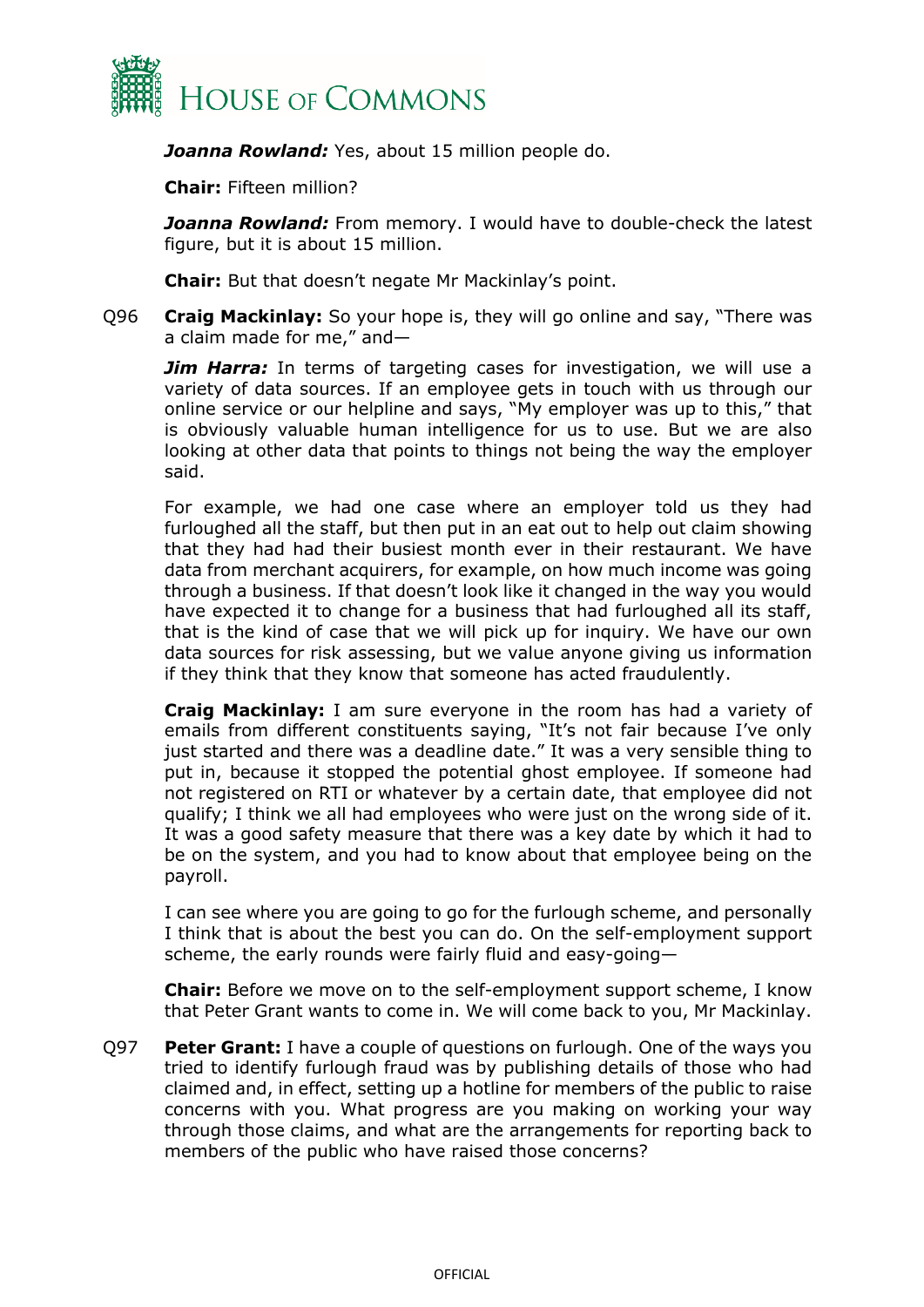

*Jim Harra:* I think we have probably received about 45,000 contacts to our hotline or our online service where people can report potential fraud. Every single one of those is triaged and taken into account when deciding whether to open an investigation. As I said, particularly in relation to the risk areas, there is pretty valuable human intelligence.

We are very limited in the extent to which we can go back to people and engage with them. There are two reasons for that. First of all, if we engage in collecting information from people and go beyond a certain point, they become a covert human intelligence source around which there are all kinds of rules. We try to avoid that in most cases.

When we investigate an employer, they are entitled to confidentiality about that. We cannot go back to an informant and say that we are investigating a person as a result of their information. I want to send a message to people to say that we very much value that information and look at every single piece of it, but the reality is that we are seldom able to come back to you and tell you what we have done with it.

Q98 **Peter Grant:** I understand the restrictions around covert human intelligence, but if the human intelligence is that somebody looks at the Facebook page of a business that keeps putting up posts every day about the work they are doing, at the same time as saying that they have furloughed all their staff, surely that is not covert human intelligence. It is maybe a bit stupid on the part of the business. Would there be benefit in your having more facility to go back to people and tell them what is happening?

I can appreciate the need to keep some stuff confidential, especially if you want an employer to co-operate with an inquiry. Leaving aside the fact that some of it will be malicious and some will be spiteful—although some of it is genuine and some of it is from people with genuine concerns about what is happening—is there a danger, especially after such a big exercise, that if the people who raise the concerns never hear anything more about what you did with them, they think that you did nothing with them and are less likely to co-operate with you in the future?

*Jim Harra:* There is no doubt that I get a fairly full postbag, and you may well do as well, from people who want to know what happened with the information they gave us and that we did something with it. I know that there is a demand for that kind of feedback, but the approach we take for this is very similar to the approach that all the other law enforcement agencies take. We value that intelligence and we use it, but we generally do not collaborate with the informant to the point where they become involved in our investigation. Because of taxpayer confidentiality, we are often not able to tell them what we actually did with the information. We have to work hard to get across the message to the public that we value that information. We want it and we definitely use it.

**Chair:** Mr Mackinlay, I should warn our witnesses that we are expecting votes in about 15 or 20 minutes, so be quick. We are unlikely to finish before the vote, so we will have to come back.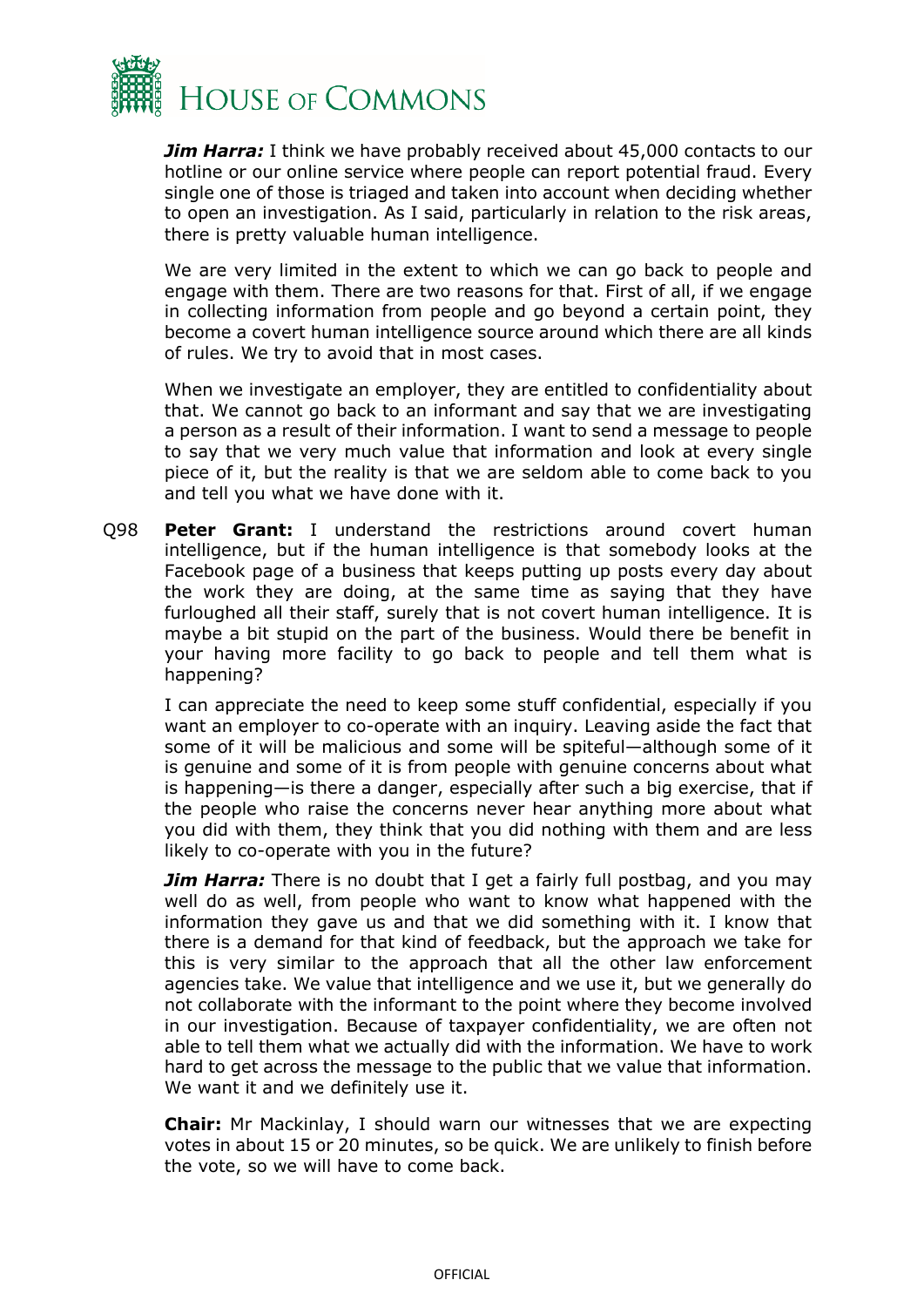

Q99 **Craig Mackinlay:** Just to clear up one thing on the furlough scheme, the employee has the key intelligence on what was going on. Let us say there was a furlough claim on behalf of Mr and Mrs Smith by XYZ Ltd. Have you considered a randomised audit letter to go out to Mr Smith or to one in 100 or one in 1,000 employees? Are you allowed to do that under the Taxes Management Act 1970 or with GDPR issues? Are you allowed to do a randomised letter saying, "A claim was made in your name by your employer. Can you confirm that that was correct?"

**Jim Harra:** I am not aware of anything that would prevent us from doing something like that. I am not sure it is our plan to do so in a randomised way. Where we are investigating an employer, it might well be part of our investigation plan to engage with the employees and see if we can get information about what happened, but we do not have plans on a randomised basis to contact employees of employers. We are planning to do a random inquiry programme of furlough claims, however, to get a better measure of the actual level of error and fraud and to improve our estimate, but I will take your point back to the compliance people.

**Craig Mackinlay:** I don't want to give you any ideas.

**Chair:** Order. I am afraid we will have to break now. We are expecting two votes. We are likely to be 20 minutes, if people can get to the front of the queue. As soon as we are quorate again, we will kick off, although we will wait for Mr Mackinlay, so be quick.

*Sitting suspended for Divisions in the House.*

*On resuming—*

**Chair:** Welcome back to the Public Accounts Committee on Wednesday 1 December. We were just interrupted by votes on the Finance Bill, so we are going to pick up where we left off. Over to Mr Craig Mackinlay MP.

Q100 **Craig Mackinlay:** I think we have done the furlough scheme. Can we move on to the self-employment scheme? Obviously, there were a number of rounds. It had a fair bit of complexity, going in and out, with changes and this, that and the other. The latter schemes had far more of a codified assessment as to what "qualification" meant, and that was the "adversely affected"-type test. Looking online, there was a ready reckoner of what you went through and if you had long accounting periods or short ones. The last round finished on 30 September, of course, for claims to be put in.

In terms of the recoverability of things that may have been wrongly claimed, might it be fair to say that the latter rounds give you greater scope to assess whether somebody should not have had a claim who did, rather than the early rounds, which were a little bit looser—again, it is not a criticism, as it was due to the speed with which they were rolled out? Do you have a different approach to the early schemes than to the last three?

*Jim Harra:* I think the criteria for what the impact on the business had to be in order for it to claim under the self-employed scheme got more defined as the phases of the scheme went on. Obviously, when we started the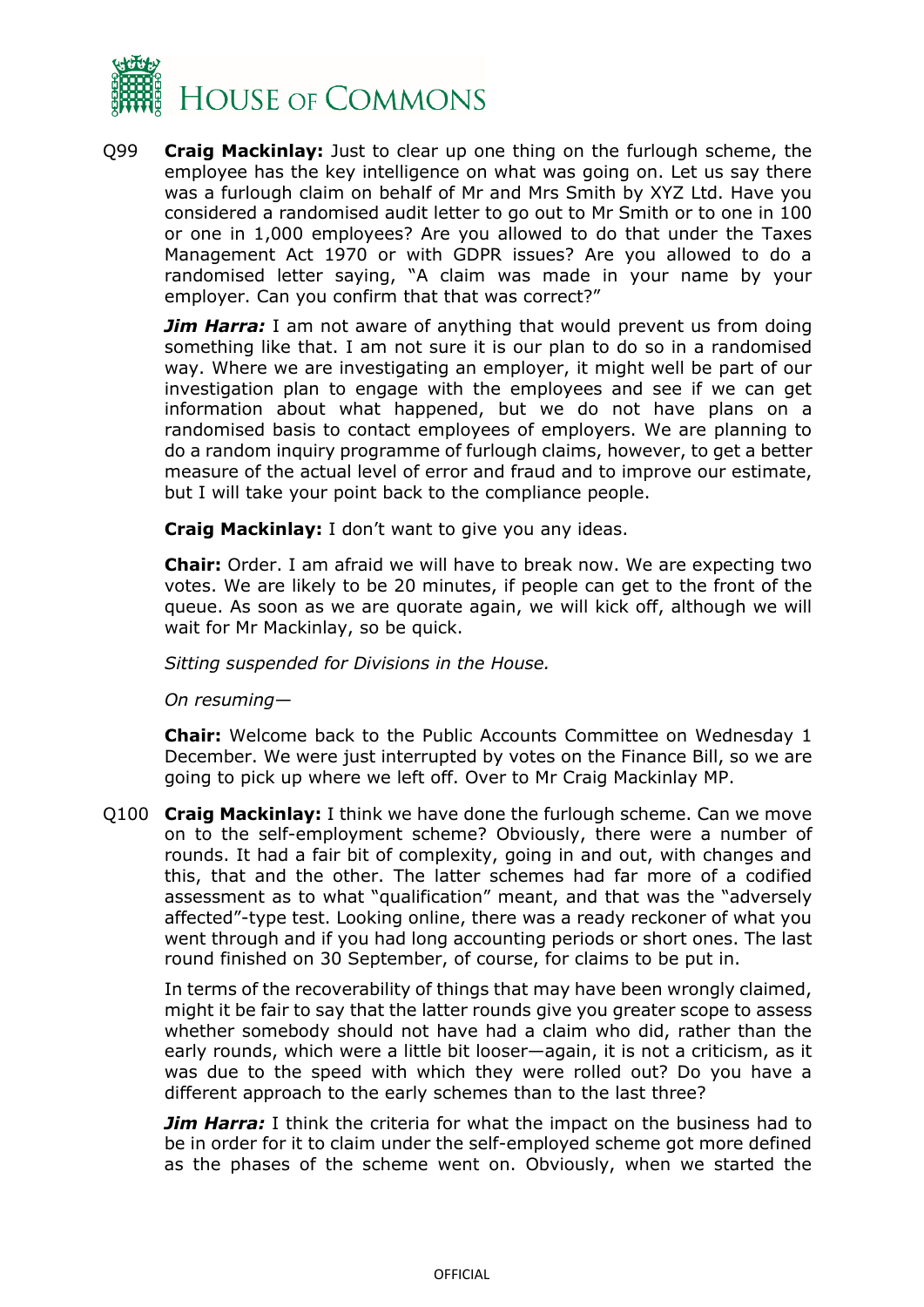

scheme, everyone thought there was probably only going to be one phase, because we thought the pandemic would be over after that point.

For people who claimed in those early phases, their business had to have been adversely affected. We are not going to try to split hairs about that, or argue with people on fine judgments around that, but if there are egregious cases where it is abundantly clear that a business did well, then we will reserve the right to use that test to say, "You should not have claimed this, and we want our money back."

In practice, we believe the vast majority of businesses were adversely affected in that first time, or people believed they would be, because it was quite a panicked, uncertain time. We have no interest in picking clever arguments with people about that. You are right that by the time we got into the third phase, there was a defined reasonable belief test, and that probably gives us a better platform for explaining what we think people should have done.

When you get to the fifth phase, the criterion is still the same—the reasonable belief test—but then there is a defined question about the impact on turnover, which determines which of the two levels of grant you should have claimed. Obviously, we will police that boundary.

Q101 **Craig Mackinlay:** Are you going to rely on the '21-22 tax returns, which are some way away yet, to do some obvious tests of criteria? Or are you actively doing those in year—in other words, now?

*Jim Harra:* We are largely going to use self-assessment tax returns, but Jo can give you more information.

*Joanna Rowland:* If evidence comes to light that enables us to act now, we will act now, but the tax return for that year and the year before are a huge source of intelligence for us, and we will be using it to good effect.

Understandably, we take error and fraud extremely seriously. The vast majority of the population were honest, and we can see that as the income support schemes rolled on, the difference in claim numbers between 1 and 5 was quite dramatic, with 2.6 million self-employed people claiming the first grant but only 1.2 million claiming the fifth.

Q102 **Craig Mackinlay:** Are there any particular business sectors that are more likely to have made claims in error than others, or in an egregious manner?

*Joanna Rowland:* The self-employment market is so varied; I don't think we can typify a sector. It is about making sure that we use the intelligence we have and give the same attention to anything that comes to us as a potential risk.

Q103 **Craig Mackinlay:** Obviously, if the rules did not allow a shop to open, and it was a self-employed person in the shop, then that is likely to have ticked the box properly.

*Joanna Rowland:* Unless they went online and did sales on that service.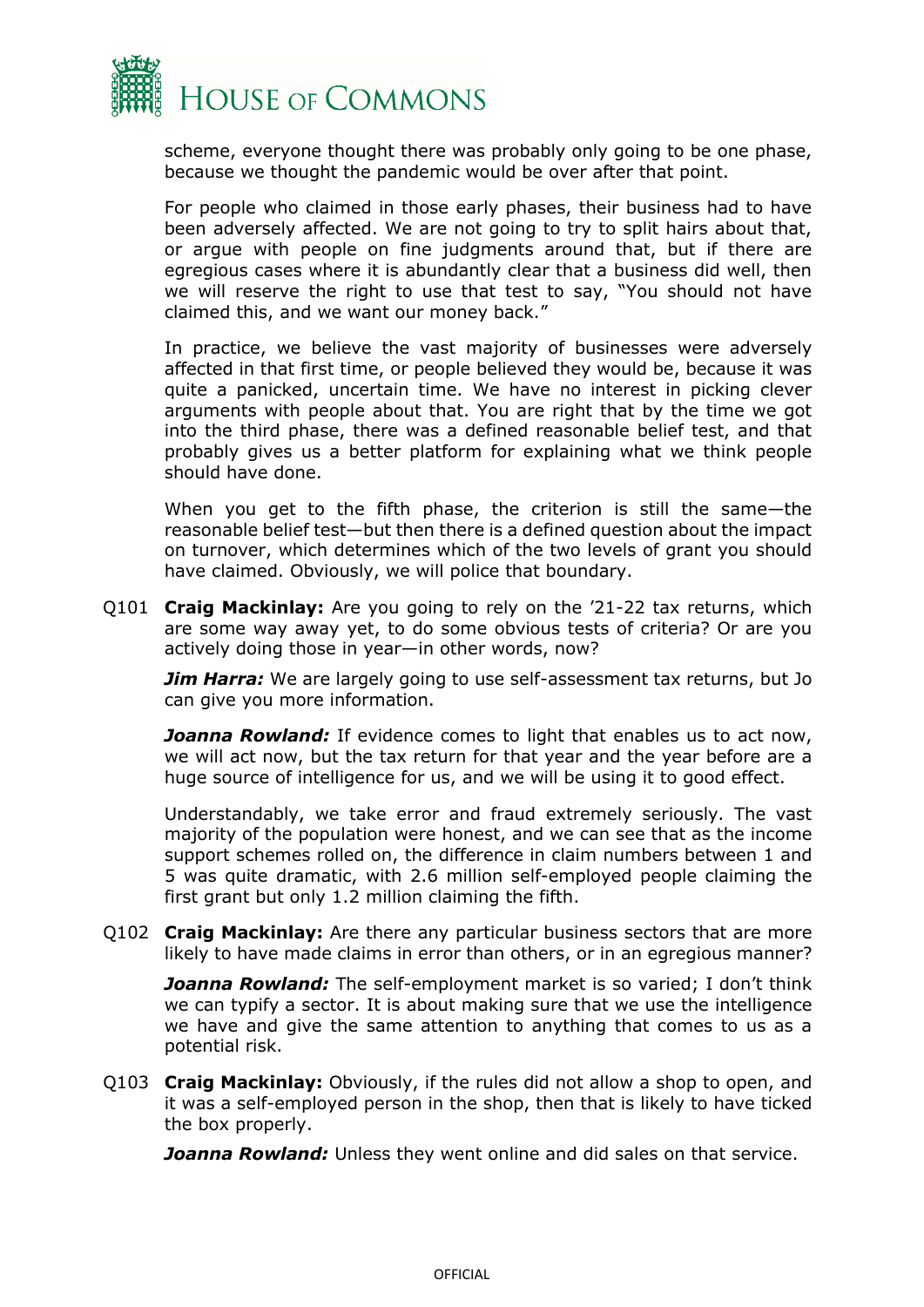

**Craig Mackinlay:** Of course.

**Joanna Rowland:** This is why each case is considered on its merits.

*Jim Harra:* It is quite clear that a lot of hospitality work had to close, and that those businesses must have been adversely affected. Even if a pub started delivering Sunday roasts to homes, you can be pretty sure that their business was adversely affected. Even if a shop was allowed to open throughout, if they had to restrict the number of people who could be in the shop at any one time, or spent money on putting up screens and deploying PPE, those could all amount to a business being adversely affected.

Q104 **Craig Mackinlay:** But you haven't got in mind a particular sector that perhaps wasn't badly affected.

*Jim Harra:* I will go away and see if our compliance people have that view, but I am not aware of it. I think it is just such a diverse range of people. One of the issues with the pandemic is that it was quite difficult to tell who would be adversely affected and how much. At the outset, when we were encouraging people to apply, it was based on what people expected would happen to them, rather than looking back. We have to make allowances for that.

**Craig Mackinlay:** I can think of an obvious sector, but I will leave you to think who that might be.

*Jim Harra:* You must tell me.

Q105 **Craig Mackinlay:** The money involved in the scheme—the £5.8 billion—is fairly small compared to the furlough scheme, which is the really big one. Are you making one of those, "Tell us on a voluntary basis now" offers to people who feel that they have claimed in error? Are you making that known, and are you offering that? It would be the same as what you had for employers who used the furlough scheme, if errors had been made.

*Jim Harra:* Yes, we have been taking a one-to-many approach. One key thing we have done is that if people have either not submitted a 2019-20 tax return, or have submitted a return but not shown self-employment pages, we have written to them, asking whether there is a mistake or whether they need to return their self-employed income support grant. Before we start investigating people, where we see circumstances where it looks like something is not right, we are giving people the opportunity to self-correct.

Q106 **Craig Mackinlay:** Okay, but I am asking whether it is widely known out there in the self-employed sector that they can consider whether they have a declaration and a repayment to make to you.

**Jim Harra:** We have written directly to those people. I think we have written to about 70,000 of them.

#### *Joanna Rowland:* Yes.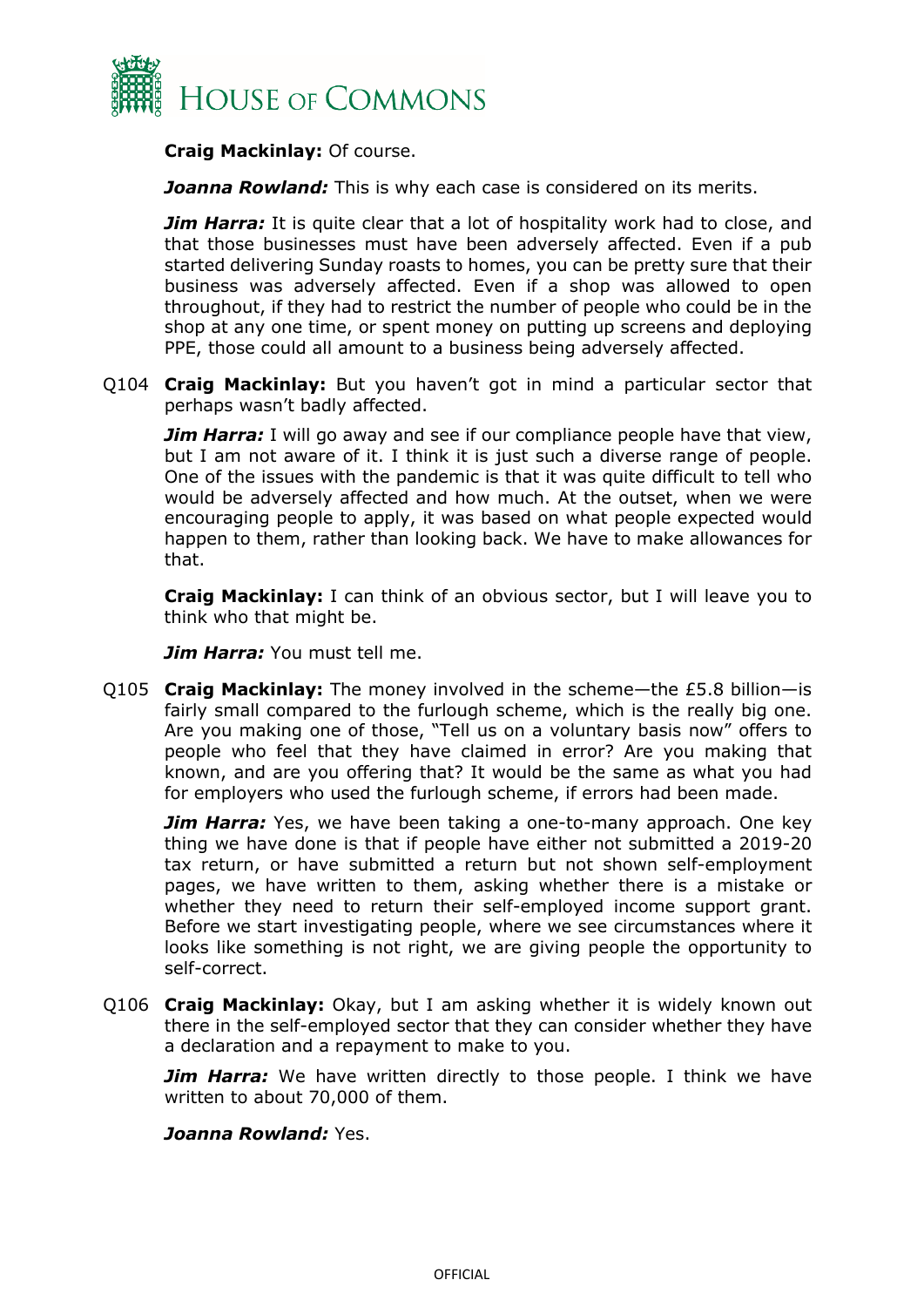

*Jim Harra:* In that instance, I do not think we need to market that to a wider group, because we know the group that is affected and we have contacted all of them.

Q107 **Craig Mackinlay:** That is fine. Eat out to help out was obviously a very short-term scheme, and again, the amounts involved are not high. On that £71 million estimate, are you focusing much on the most likely errors and problems?

*Jim Harra:* On eat out to help out, first of all, as you say, it was a very short scheme, and it was well over a year ago. We do not think we will come up with any updated estimate of the error and fraud in that scheme, but we are definitely actively pursuing cases, particularly of apparent fraud. Again, we have had our own intelligence, and people contacting to give us intelligence.

Q108 **Craig Mackinlay:** It is a difficult one, because it is unknown people in a restaurant, rather than employees or a business. It is quite a complicated scheme to highlight the error or fraud in. I just wonder what your approach is likely to be.

*Jim Harra:* I think I mentioned earlier that we have seen a case of a restaurant that claimed to have furloughed all its workforce, and that claimed on furlough, but then also had its best ever month and claimed under eat out to help out. I do not think we can let those go by.

Q109 **Chair:** There was some publicity about a business where the measurement was over the Christmas period or something, but they maintain that their business was higher. What period of time are you looking over, when you look at returns? They could have had one good month. There have been periods of time between lockdowns when months could have been better.

*Jim Harra:* When it comes to eat out to help out, we will be quite careful about comparing periods, because it was actually a very good period for restaurants. As a result of the scheme, some of them had their best months ever. I do not think we would necessarily dispute that.

Q110 **Chair:** So you would not take August, or whatever it was, as the month?

*Jim Harra:* Not as a rule of thumb. Obviously, if we decide to investigate a case, we might look at whether the number of covers in a restaurant could possibly have supported the figures the restaurant gives. That is the kind of thing we would do. We would not necessarily assume that August 2020 would have been the same as August 2019 or August 2021, because it was quite a bumper month for restaurants.

Q111 **Craig Mackinlay:** One of the potential frauds highlighted—it might have been in one of the newspapers—was the splitting of a starter from the main course. I do not know if you are aware of that one. I do not know how you would ever investigate that, frankly. If there was a lot of starters on a till roll and a lot of main courses only on a till roll, that might give you somewhere to look.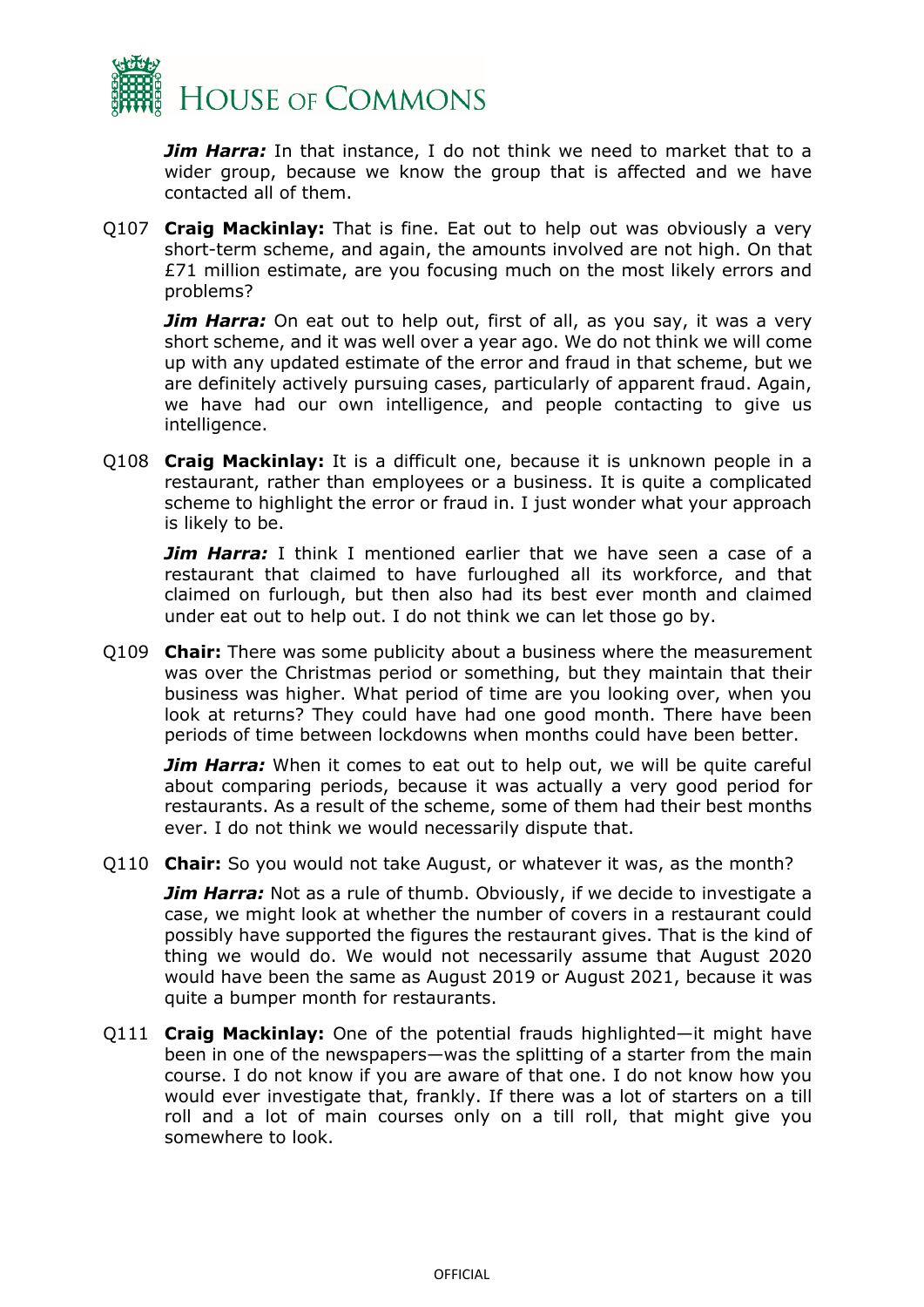

*Jim Harra:* I am not sure we will make an issue of that. If it is a breach of the rules and we see it, clearly we will do something about it, but I do not think we will target cases on that basis. We are looking for egregious examples.

**Chair:** Mr Grant has a couple of questions on eat out to help out.

Q112 **Peter Grant:** There was an acceptance everywhere that because the furlough scheme had to be put together at scale and at speed, fraud and error would be higher than would usually be acceptable. Eat out to help out was not done on anything like that scale, and it did not need to be done at the same speed, because it came in four months after lockdown, yet in percentage terms, the fraud and error levels are quite close to those for the furlough scheme, and are certainly way above those for the self-employed scheme. What is the reason for that? Were intrinsic vulnerabilities to fraud built into that scheme?

*Jim Harra:* A key reason why error and fraud in the self-employment scheme is so much lower than in the others is that the grants were all calculated using data that we held, so we were not reliant on the taxpayer self-assessing what they were entitled to. If they met the eligibility criteria, we calculated how much they were going to get, whereas in the furlough scheme and the eat out to help out scheme, they had to tell us what they were entitled to. Naturally, in any self-assessment scheme, you are going to see a higher level.

Q113 **Peter Grant:** Am I remembering correctly that eat out to help out was one that required a ministerial direction before it went ahead?

**Jim Harra:** Yes, that's correct. At the time when eat out to help out was being designed, there was very limited data as a counterfactual to demonstrate the value for money of the scheme. This was nothing to do with error and fraud; it was simply about whether this was going to be a value-for-money judgment. Under the Treasury guidelines, I could not sign off on the scheme, and I had to ask the Chancellor for a direction; he was perfectly entitled to make the judgment that he would do this. But that was not about worries about the level of error and fraud specifically; it was about whether there was enough evidence for me to satisfy myself that it was going to meet an objective.

Q114 **Peter Grant:** What evidence is there to show that the benefit actually went to the restaurants and cafes, rather than to wealthy customers who could have well afforded to pay the full whack? Have you been able to demonstrate that the benefits went where they were intended, and that the scheme was not just basically subsidising lunches for people who did not need them subsidised?

*Jim Harra:* If you look at the objectives of eat out to help out, they were not simply to put extra money in restaurateurs' pockets. It was about getting people back out of their home and getting the economy restarted. There were broad objectives as well as the narrow objective of helping a particular part of the hospitality business that had been severely affected. Of course, diners benefited from it, but that is why they went out and used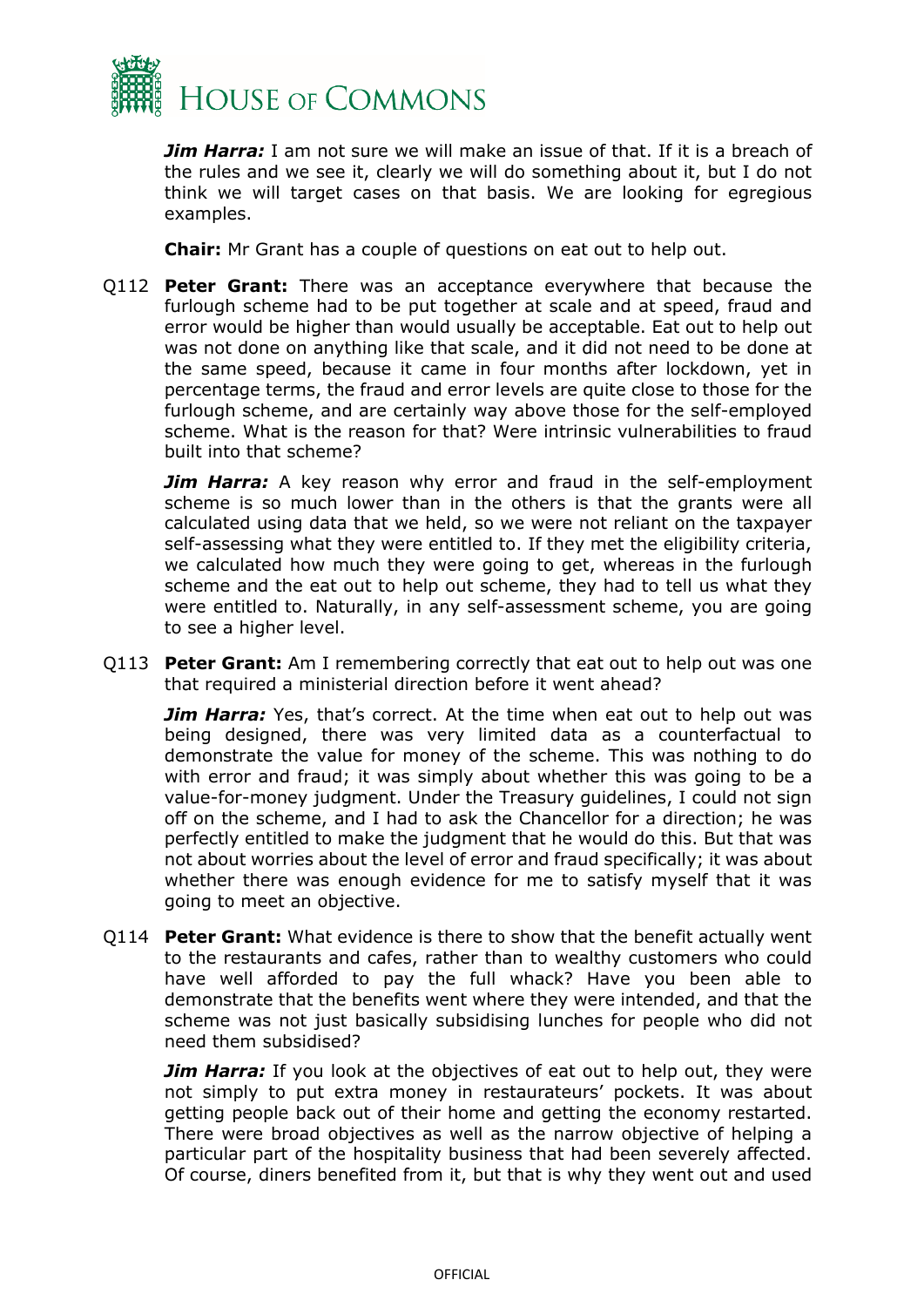

it from Monday to Wednesday in circumstances in which they perhaps would not normally go out. That was all intended to stimulate demand in restaurants, and to get people back out and about, which seemed to work very effectively at the time. Of course, as we know, circumstances subsequently changed.

Q115 **Peter Grant:** Obviously, that was at the height of summer. Is it fair to say you referred to the absence of a counterfactual earlier—that there is not a counterfactual that allows us to say, "This is what would have happened during a hot August if there had not been an incentive," so we do not actually know how much of it is additional?

*Jim Harra:* That was a problem for me as an accounting officer. If you had simply lifted the restrictions on people, it may have been that there was a desperate pent-up demand to go to a restaurant anyway. There was just no way of measuring that within the terms of the Treasury guidelines. Ultimately, it was a political judgment, which is why I asked for the direction, and the Chancellor was perfectly within his rights to do what he did.

Q116 **Peter Grant:** Have you published a geographical breakdown of where the money went, or do you intend to?

*Joanna Rowland:* I would need to check. From memory, we certainly had geographical data on the self-employed scheme and CJRS, but I would need to double-check on eat out to help out.

**Peter Grant:** If you are able to provide that, it would be helpful. Thank you.

Q117 **Craig Mackinlay:** I think this will be a fairly meaty part of the session, as I am sure you have anticipated. It is on service times and customer service. Looking at figure 7 in the NAO Report, we see that every one of them is even worse than anticipated. A regular theme, even before covid, was that there have always been long delays, and people have complained about waiting on the phone and postal returns, but it really did go badly wrong.

This is probably something for you, Ms Rowland. You had to reconfigure the way HMRC worked—I don't know whether this was your Department. You have a phone system, but that had to be diverted to people working at home in some clever way. Did that not work properly? What went wrong? You had the same number of people working. Obviously, I appreciate that you might have had a high sickness rate during some of the period, but all these metrics were poor, and I can confirm what they show. A postal response within 15 days—I am not sure I have ever had one within 15 days, even in good times. Given that there were the same staff numbers working at home, why were these response rates, on the phone and everything else, so very, very poor?

**Joanna Rowland:** Angela has already highlighted that the technology worked, but I will hand over to her, as she runs that side.

*Angela MacDonald:* We can think about the last 18 months in three parts. In the first half of 2021—the point when I was before the Committee last year—we diverted about 5,000 people from various places, and they were focused solely on being trained and then on delivering all the covid support.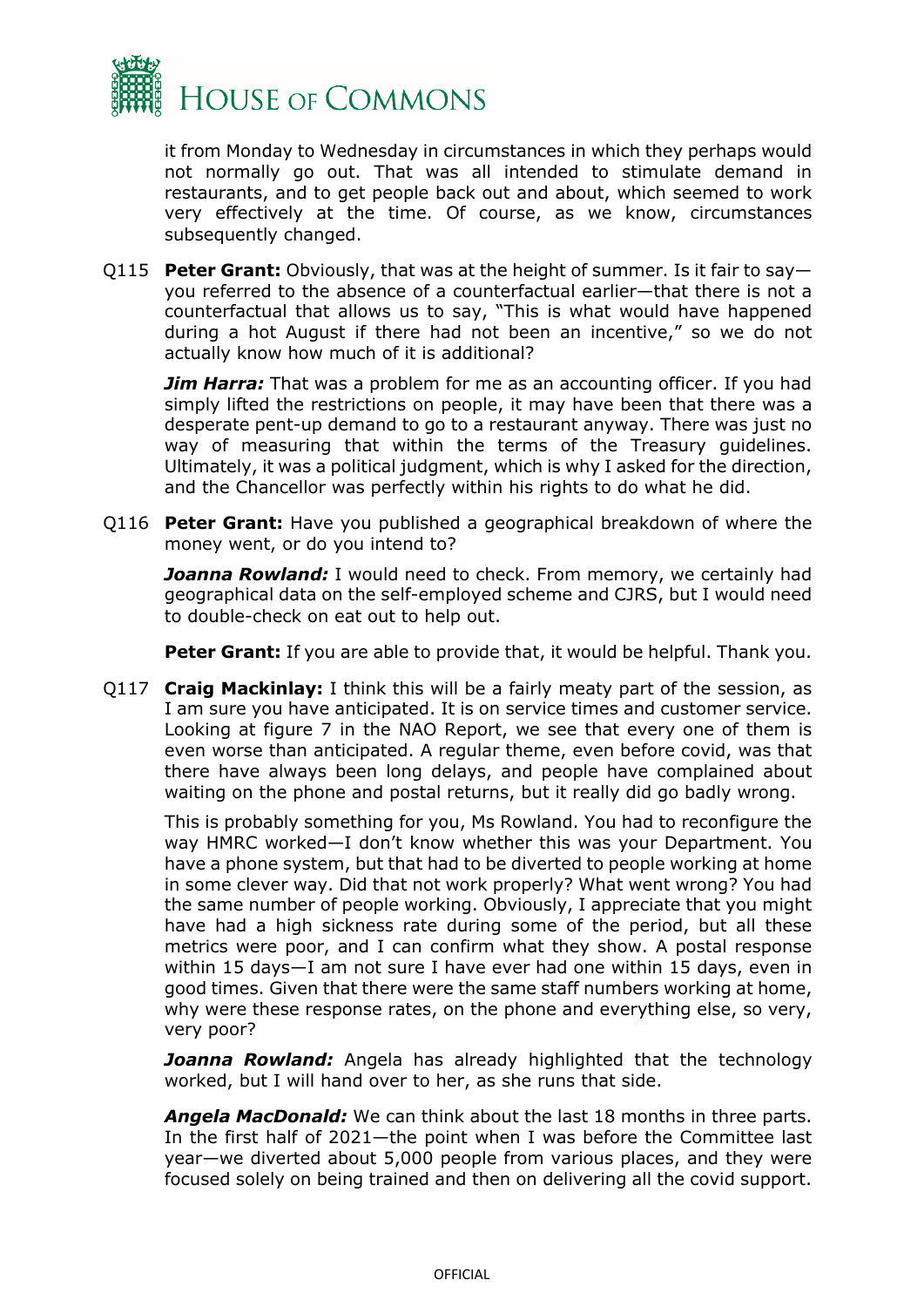

During that period, post intake actually dropped because the economy grew smaller. We stopped doing debt collections, so I was able to divert those things. When I was sat here this time last year, our post position did not have backlogs—we were pretty much on top of it—and although our phone situation had been a bit more variable, that was because we had really focused on making sure that people ringing us about covid were getting through in less than a minute—in seconds, usually. That was pretty much what we were focusing on and trying to do, because at that point, as you will remember, everyone was very concerned. That was the first half.

We then got into the second half of 2021. At that point, we were still doing the covid schemes, but we also needed to divert about 3,000 people to the leaving of the European Union. About 60 IT systems were changed, and lots of training needed to be done, so we moved another chunk of people off to do that. We really focused, during that second half, on making sure that we stayed strong on the fundamentals of the tax system. We mentioned earlier that it is so important that the self-assessment peak gets done, and we very successfully did that.

We also managed the annual tax credit peak—again, that is incredibly important. We prioritised making sure that the extra uplift for tax credits and the one-off payment that we needed to pay all went through. All those things were about ensuring that money was being paid out to vulnerable people, and that the core fundamentals of covid, customs and everything else were put in place. That meant, of necessity—I think we touched on this—that a number of other parts of our tax activity had to be put to one side, so we started to build up a bit of a backlog during that period.

We then moved into the first half of this year. Life moves on, so in the first half of this year, in May, we restarted our debt activity. I do not think we have mentioned it, but the debt position reduced dramatically during that period. We also started compliance activity again, so those colleagues were moving back to their home activity, as it were. As the economy opened up, the pre-pandemic levels of post activity came back completely. Our core taxes work is back at pre-pandemic levels, and we are managing the covid activity we were doing and ensuring that our EU work was really on it.

In the first half of this year, some areas of our service experience definitely had some backlog, and I absolutely recognise the impact that that has on tax agents, businesses and individuals. We are extremely sorry about that. We are making really good progress; month on month, as we have gone through the year, we have really started to see our situation improve, and we expect to have worked through that outstanding work by the time we get to the end of this financial year.

It has not been about technology; it has been about the challenge of multiple competing things going on at the same time. I think last time I was here I said that we had multiple plans, depending on multiple circumstances, because we need to do a multiple-layered set of activities. I cannot make any excuses; I am not blaming covid for our situation. We have managed and prioritised the areas where we think it has been most important to keep money flowing—flowing out, in this instance. It has been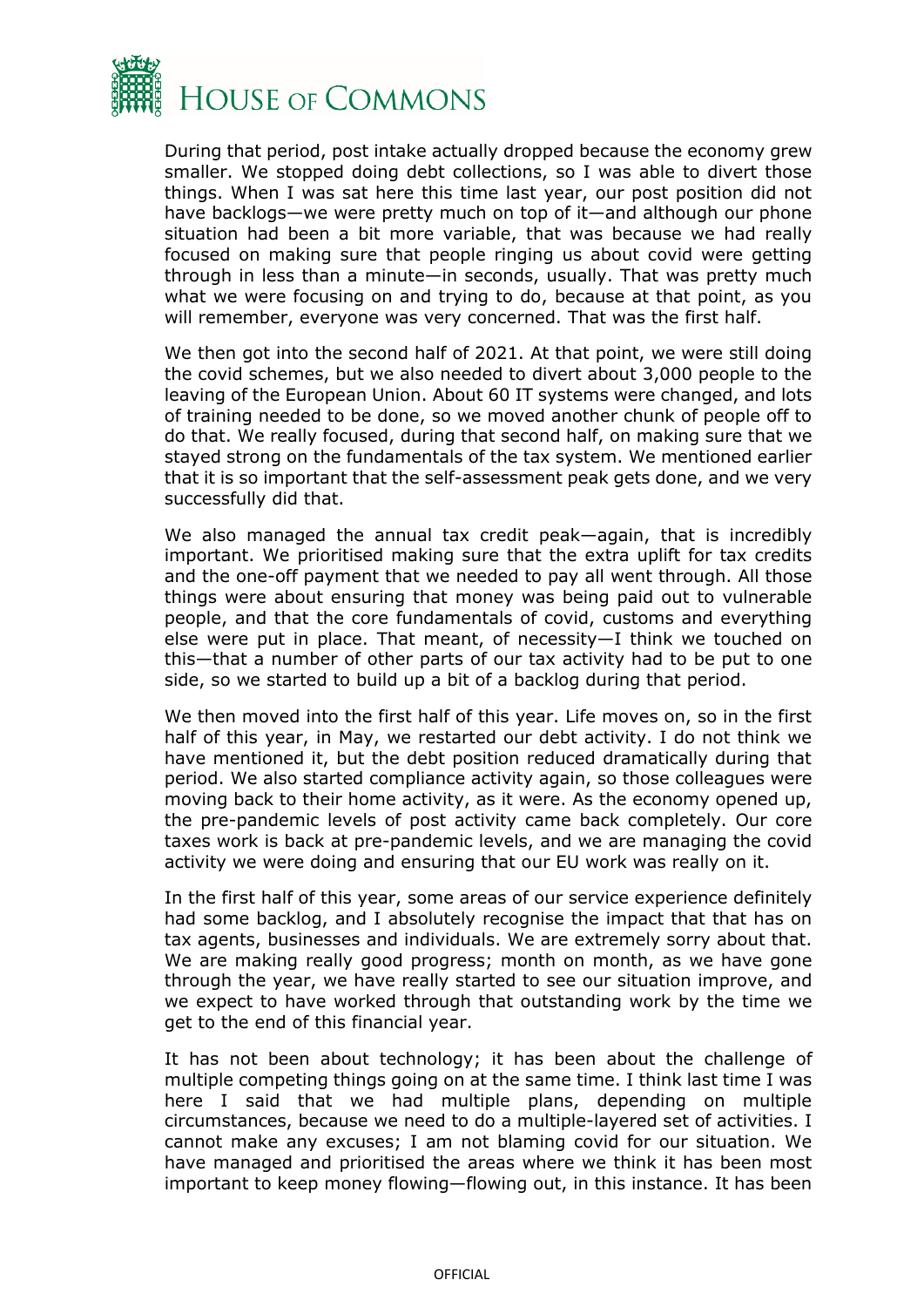

about covid; it has been about keeping absolutely on top of the border—you are talking about minutes and hours on the targets there—and it has been about making sure that the big set pieces of the tax year ran effectively.

Q118 **Craig Mackinlay:** Okay, that is a reasonable explanation of some of the reasons, but with some specialist tax departments that you have—trusts and IHT, say—I cannot imagine those people were repurposed to other things. I don't know how you are set up, but I would think a very specialist department—quite traditional compared with other parts of HMRC—would not be repurposed to scanning mail and getting furlough money out. Is that correct?

*Angela MacDonald:* It depends. It has been depending on some of the skills of those colleagues. As I sit here right now, we are delivering good service on our bereavement services, stamp duty refunds, IHT, probate—a number of those topics that you mentioned. We have got work under way at the minute on topics like trusts, which is one of the things that you mentioned, and we will be back within target on that in a couple of weeks. We definitely have moved people around on quite a variety of topics, sometimes because they had great prior knowledge and it was easy for us to move them, or in some instances needs must. We have really tried hard to hold as much together as we possibly could.

Q119 **Craig Mackinlay:** The point I was making was that a specialist department that has specialist skills, probably quite a core staff—even those departments that were not affected by VAT changes to do with Brexit and would not have been repurposed to do furlough claims on an answerphone, and those specialist areas of the tax departments within HMRC—also seemed to suffer a problem. Hence my query about whether there was something wrong with the phone system, but you confirmed there was not. It has been a disappointing experience, I am afraid, as a tax agent, because the client always thinks it's our fault.

**Jim Harra:** First, to pick up on things that we did that definitely had an impact on tax agents, we saw service levels holding up pretty well for the first two quarters of last year and really dropping in the final two quarters, and then over the course of this year, month on month, gradually improving, and we have got more and more of our lines of business into a steady state of decent service. One thing that we did was switch off the dedicated agent lines. We had a policy that agents could effectively go to the front of the queue in our helplines, and we switched that off for a period to help us balance the calls and give as many people as possible the best possible service. That meant agents would very much have seen a deterioration in that service.

We publish quarterly stats on our performance, and you can see from the first two quarters of this year that in each of those quarters it has been better than the quarter before and better than the last quarter last year. Although we have not published the October figures yet, for each of those lines it is better again. Once we had got the helpline performance up to what we regard as a decent service—so, we are handling more than 80% of the calls getting through first time to an adviser—we did stop deploying any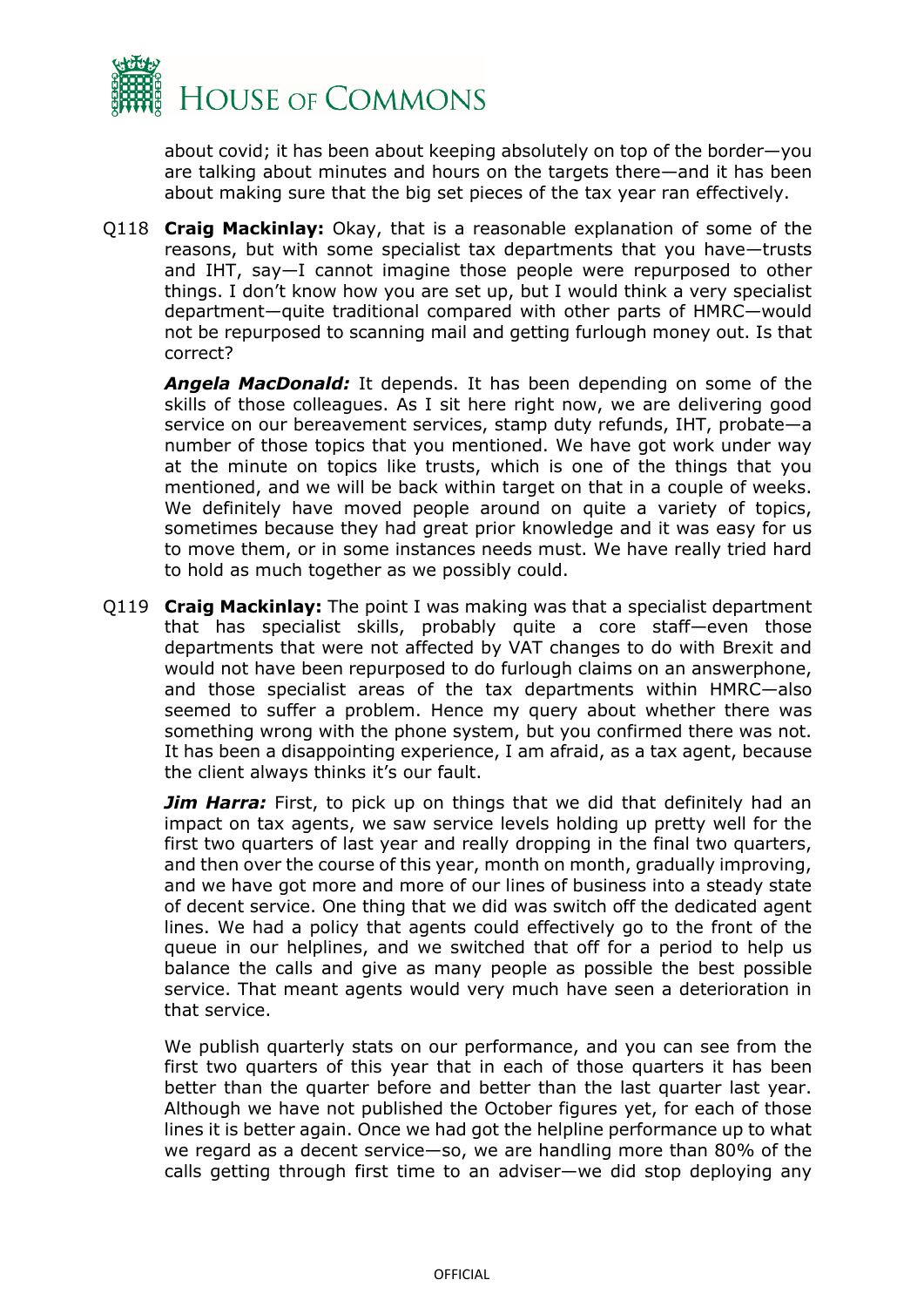

more of our resource on to improving that. Instead we have diverted that on to improving the post work state, which is the area with most backlogs. We have a significant number of those post lines now up to date, but several of them, particularly around P87 claims—repayment claims—and also PPI repayment claims still have considerable backlogs that over the next five months or four months we have got to get up to date.

Q120 **Craig Mackinlay:** My final one. Forget the covid period. I want to look forward and see how the service can be up to a standard that we would all be happy with. Do you ever make an assessment of the type of calls that you tend to get? Do you think that that is because the website was not working properly for that issue, or that there is an area of tax administration just not working somehow, and if we were to fix that we would be able to get rid of a big call volume because they are repetitive and about the same thing that thousands of taxpayers encounter?

**Jim Harra:** We have an area of our customer service called operational excellence whose job it is to focus on that. Each month at the executive committee on which we all sit, as well as bringing up into our hub the stats on performance, we bring up the key pieces of customer insight about what is driving low value demand or driving friction from the customer's point of view. We review what we are doing to fix that. One of the issues for us on phone contact in particular is that some of it is very important to us and to the taxpayer, but actually some of it is frictional contact that is low value in the sense that dealing with it does not really change anybody's tax outcomes. Ideally, we want people either to not have to make contact at all or to self-serve online if they possibly can. That is our strategy, and we have increasingly been doing that.

Q121 **Craig Mackinlay:** How do you measure that? Is it a sort of feeling in your thumbs or is there a proper measure like a drop-down box after every call?

**Jim Harra:** We measure it in two ways. First, there is seeing the call demand go down year on year, which does happen. Also, we have customer satisfaction scores and a net easy score, which is done on an exit survey with the customer. We say, "Did you find this easy or not easy to deal with?" and that is a key indicator for us to track.

Q122 **Sarah Olney:** A couple of quick questions. Earlier on, you talked about bringing in extra staff to help with the demand. Could that contingency not have been done a bit earlier, perhaps? You are talking about the volumes of calls and inquiries.

*Angela MacDonald:* Absolutely. Last year, we brought in about 3,000 colleagues and about 1,000 people's worth of contingent labour. This year, we will be bringing in about 3,500 new colleagues and about 500 people of contingent labour. As I mentioned earlier, we have turnover that needs to be replaced, so it is not always a net gain.

I think we have two real challenges. In some areas where the work is complex, just bringing in brand new people does not really help, because the training time is long, and you have a relatively small number of people who have the skills. You also reach a saturation point where the volume of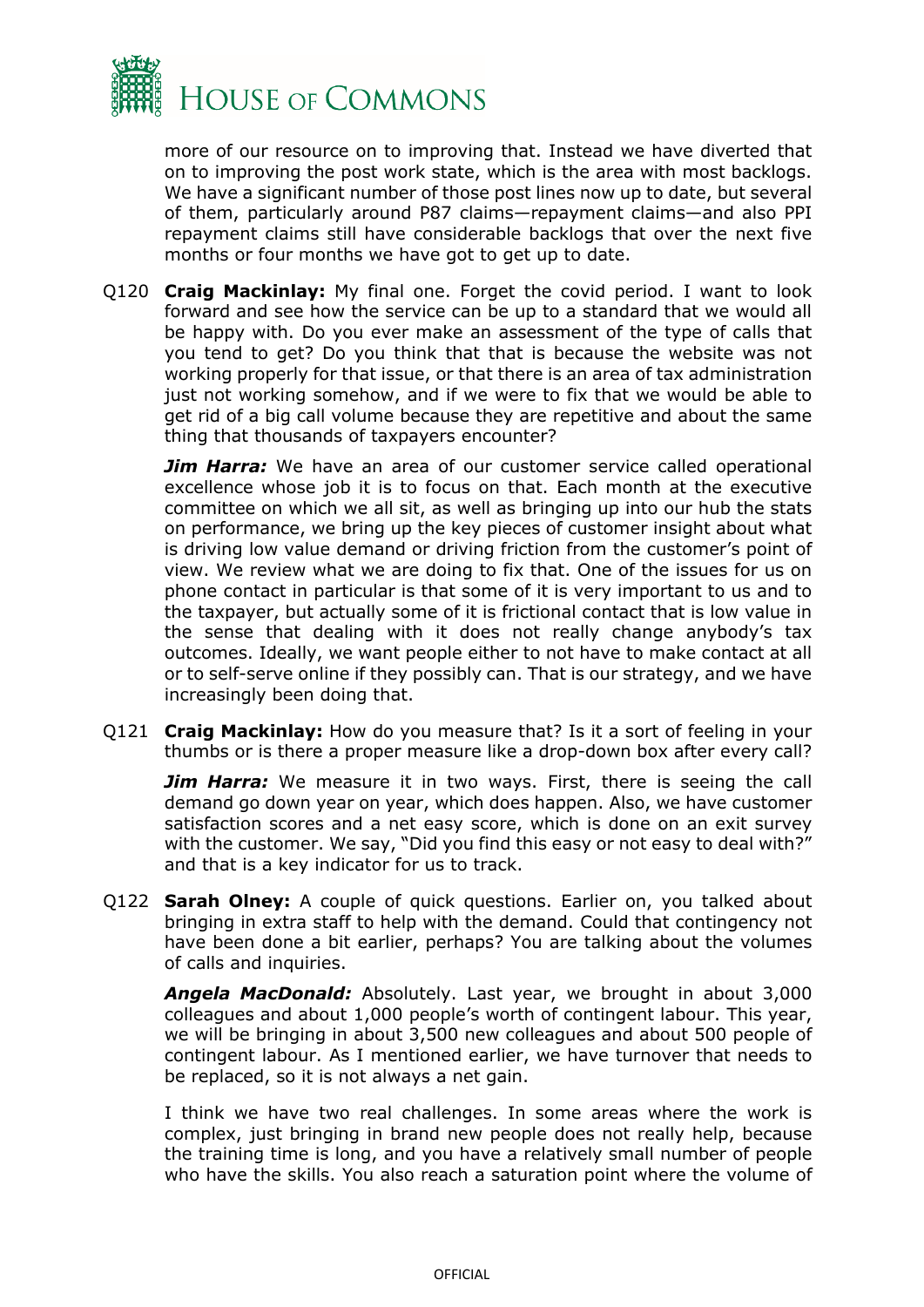

new people is such that the amount of training and support that needs to be given becomes a distraction to the people trying to do the work, so we are always trying to plough that balance.

We are regularly checking with ourselves: would more resources help here? Not only bringing brand new people in from outside, but where else in the organisation are there people? Could we deprioritise other activity? I am responsible for the compliance teams as well as the service teams, and we regularly look at whether or not there are relevant people to move around.

It is a large-scale resource deployment challenge, but I have always got a mind on not only the service now, but what is to come. How are we making sure that we are training now because next year will be busy again, and how do we train and then grow to that? It cannot just be worrying about what is happening today.

Q123 **Sarah Olney:** A second quick question: on the issue of customer service, for those taxpayers who find it difficult to use the telephone or access online services—if they have a second language or other barriers—what are you doing to ensure accessibility for every taxpayer if they have a query?

*Angela MacDonald:* We have a variety of extra help available. That can be about people—pre-covid—going into people's homes or, indeed, running clinic-type things in community centres and the like. We have a number of people in our extra support team who would go out if that was necessary, but we also have people who might be more vulnerable and need somebody who is caring for them.

We have a team both in the service group and in the compliance group who are specifically trained. We also give training out to our broader teams to help them identify people who might need extra services. We also have translation services and accessibility services, so those are all there as well. Our aim is for those who are digitally enabled to care for themselves, so that the resources we have that are humans can do the most they can to support the vulnerable.

Q124 **James Wild:** On improving customer service performance, how is that reflected in the senior team remuneration? Are there KPIs that you all have to get back to the targets, so the red boxes go to green?

*Jim Harra:* I am responsible, obviously, for everyone on the executive team's performance management, together with Angela. Yes, the senior team all have their objectives that they need to hit. In the case of customer services, we have got a set of forecasts and plans over the next four months about what it is that we want to get back to on an even keel, and also looking at any further steps that we might want to take over the next couple of months to improve on that. Obviously, each person has to hit their objectives to get their appraisal marking and to get a bonus. However, in relation to the customer service experience, the impact on the last two quarters of last year and the recovery profile, I think there are objective reasons for that, including some choices that we made together, not as a result of an individual's performance.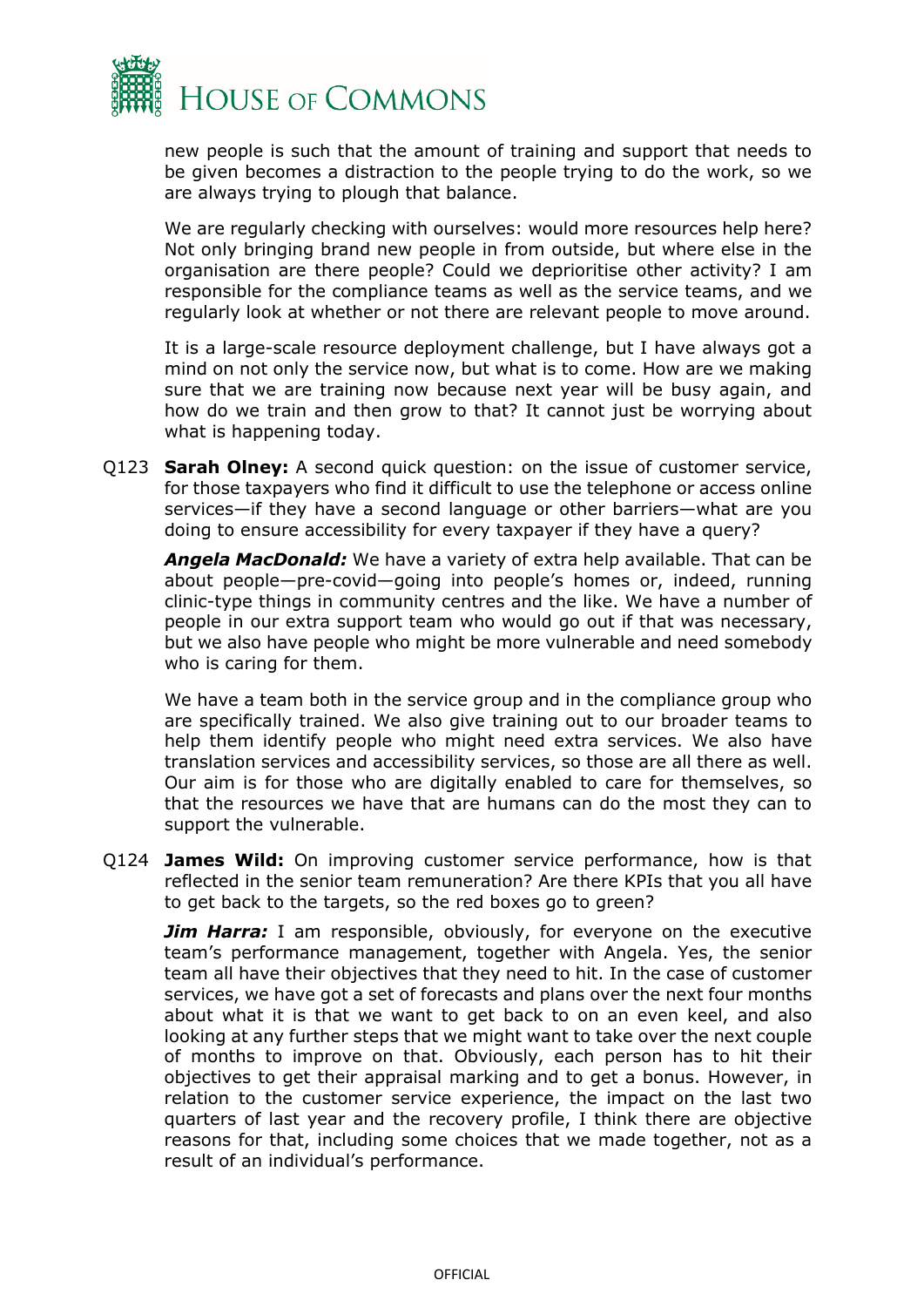

Q125 **James Wild:** Okay, although I think that performance on some of the metrics had been dipping before the pandemic came along. For example, average speed of call answering has gone up. Waiting more than 10 minutes has gone up. All of those were on a declining trajectory before we got to covid.

*Jim Harra:* At the end of 2019-20?

Q126 **James Wild:** The average speed of call in 2017-18 was four minutes and 28 seconds; then it went up to five minutes and 14 seconds and to six minutes and 39 seconds. The indicators were going the wrong way prior to this.

*Jim Harra:* We have got a set of finances that we have to deliver tobudgets that we have to stay within. We have got efficiencies that we have to deliver so that we can continue delivering the services within those levels. So there is no doubt that, over time, you can see that. We are not resourced to give a brilliant service; we are resourced to give a decent service, and that is what we are constantly trying to manage. But where we are today is that we have got some things back on an even keel and some things that still need to recover.

Q127 **James Wild:** Sure. I want to pick up a report in *The Times* on Saturday about people who had used firms to claim tax rebates for things like uniforms. Some of these firms turned out to be rogue firms, who did pay some rebates back to individuals, but then used the details they had gained to submit false self-assessment claims to get rebates for investments in enterprise investment schemes that never even existed. Now the individuals concerned are getting demands for the rebates while the company that took them has disappeared. Is it right that no checks were done on whether these EI schemes existed before you paid out rebates?

*Jim Harra:* First, I think we do need to look at whether we have got our balance of checking right with our balance of getting repayments out. Selfassessment works on a self-assessed basis, so you self-assess and if that is what you say you owe—or what we owe you—then, subject to some security checks, that is what we do. Afterwards, we will risk-assess and, if necessary, intervene if we think things are wrong. That is how, for a long time, the scheme has worked. Obviously, people select agents, and most agents do a good job for them, but this is an unregulated market and there is no doubt that there are agents out there who give a poor performance or who scam us and scam the taxpayer. I would not want to suggest that that is a lot of people, but it is an area of concern and one we keep looking at to see how we can drive standards up in the agent market and protect taxpayers from players in the tax system who might want to do them or us harm.

What I would say to taxpayers is: you should take care to pick an agent. This person represents you—they are doing things on your behalf—so you need to take care in that, and you must not give anyone, including your agent, your personal credentials that enable you to log on online. Those are for you, and no proper agent should need them or ask you for them.

**Chair:** Thank you for that reminder.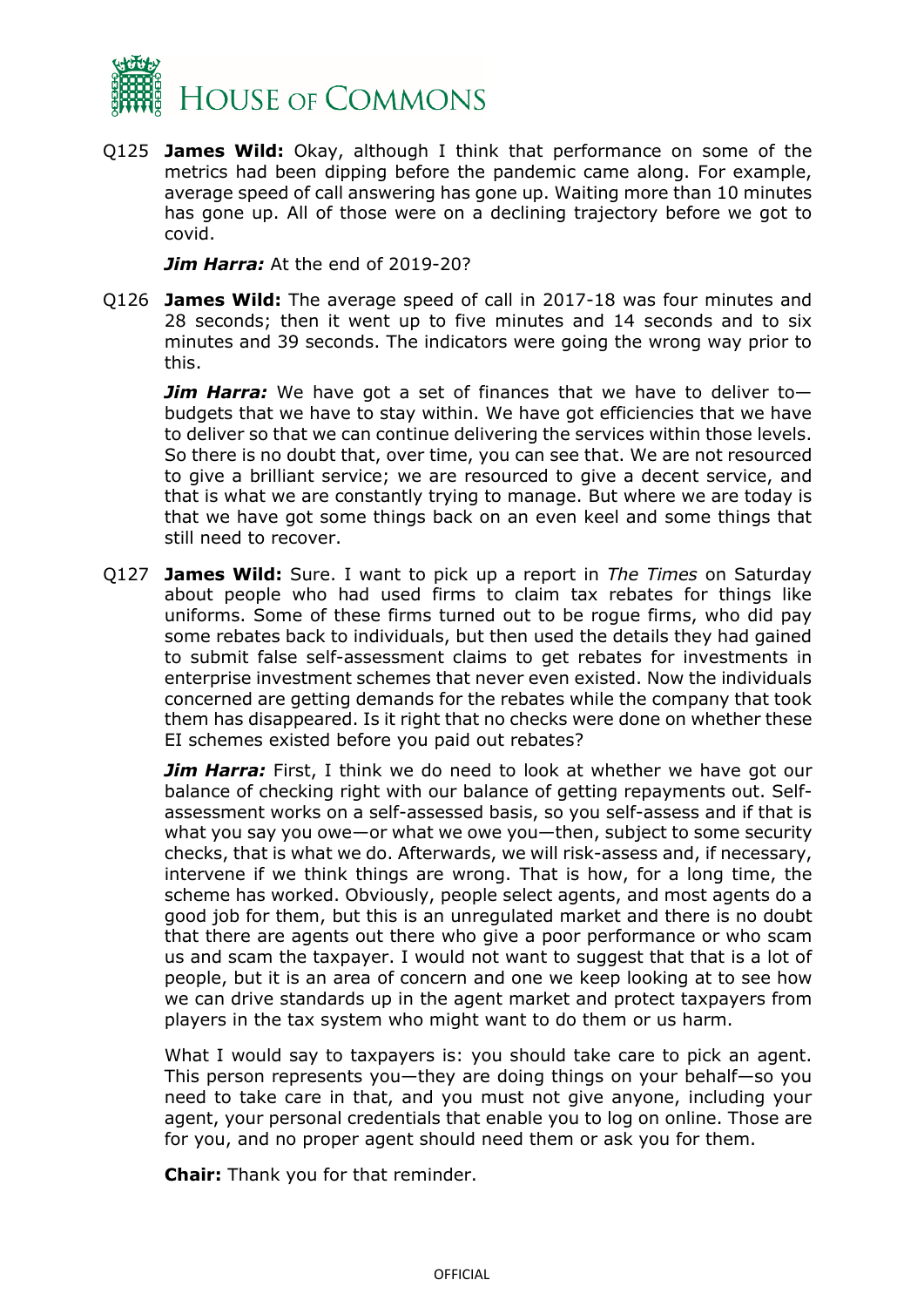

Q128 **James Wild:** I agree that there are obviously some rogue firms out there, but does HMRC not check that EI schemes exist before giving rebates? I am going on what is reported in *The Times*, and schemes that the individual was alleged to have backed never existed. Do your systems not check whether they exist?

*Jim Harra:* I would have to go back and check that. Very often, when someone makes a repayment claim on a self-assessment return, we do some security checks to ensure that this is the person whom we should be dealing with, but, if that is what they have claimed, initially we will process their claim, because process now, check later has been the basis of selfassessment since it was introduced in the 1990s. I will need to look at what we do specifically in that circumstance.

Q129 **James Wild:** It seems like it could be a big gap, potentially. This is one example that *The Times* has found, but there could be multiple people in the same situation.

*Jim Harra:* We need to use the data that we have as wisely as we possibly can. The fundamental issue is about whether people are operating as agents in the tax system—people who can be trusted to help their client, as opposed to people who will scam us or scam the taxpayer. Unfortunately, there are some bad players in the system, and that is something that we need to focus on.

Q130 **James Wild:** As a taxpayer, my view would be that HMRC should be doing some data matching to check that schemes actually exist before they pay out funds for schemes that do not exist.

*Jim Harra:* I will take away what we actually do in those circumstances, because I am not 100% sure.

**Chair:** This is about cross-checking. We hear about all the data sharing that goes in Government.

Q131 **Peter Grant:** Before I go on to look at the qualification on the accounts in respect of R&D expenditure, can I come back to part of the answer that you gave just now? You said that one of the reasons for the deterioration in customer service was efficiencies. It is not efficiency if you save money by providing less service, is it?

*Jim Harra:* Sorry, I think that was my point. We do see the resources that we have to deploy on customer services reducing over time. It is our job to ensure that we make efficiencies so that that doesn't result in a cut to service, but rather something that we can absorb to maintain service levels. Certainly, going into the future, we have our spending review settlement for the next three years, and I believe that it is sufficient to enable us to do a good job, but it does require us to make significant efficiencies. If we do not succeed in making them then, when we live within that budget, people are going to experience a poorer service, and it is our responsibility to ensure that that does not happen.

Q132 **Peter Grant:** What confidence can you have that those efficiencies will be deliverable without impact on service? Service performance is falling in a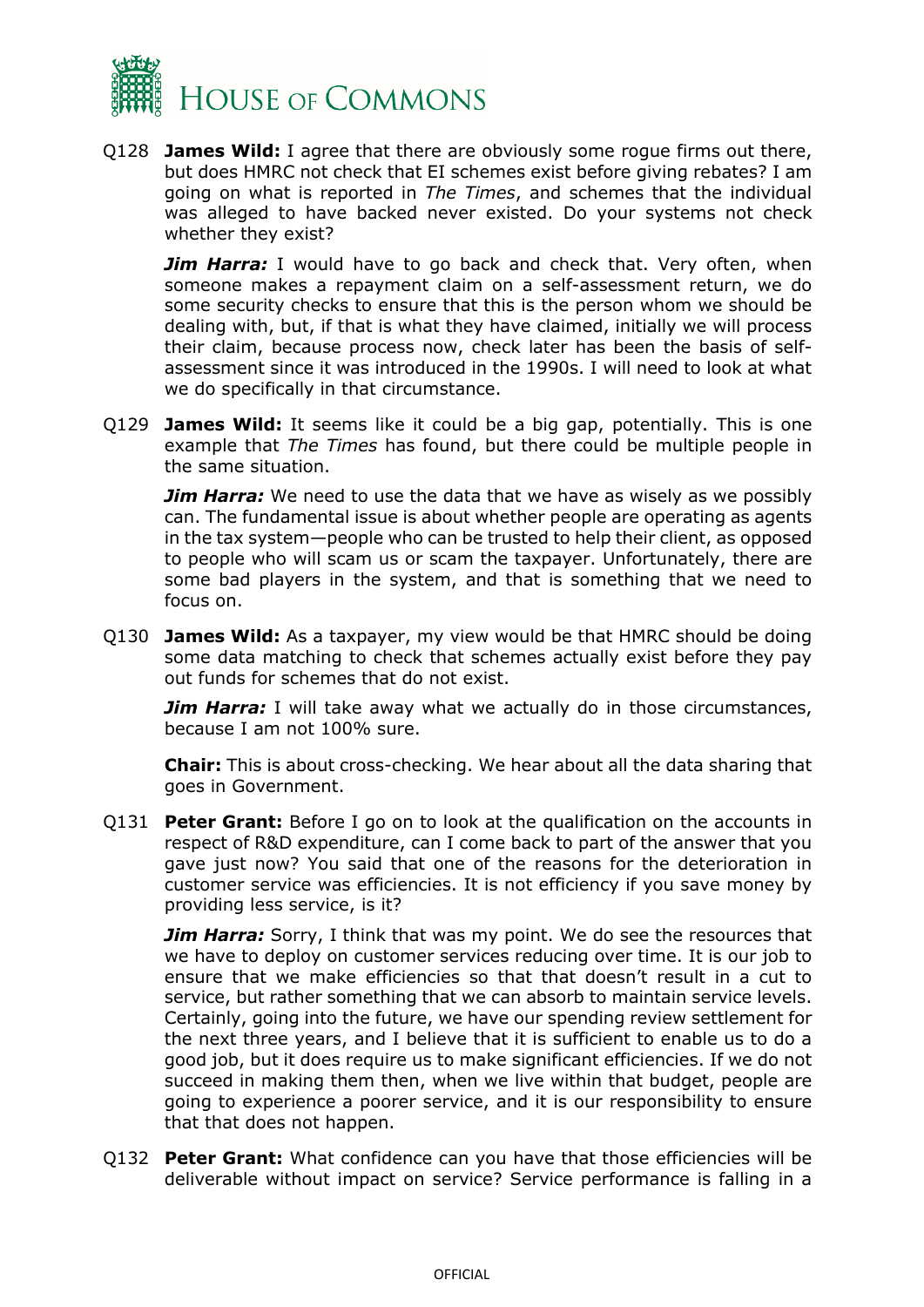

number of your indicators, and not just during covid but for two or three years before that.

*Jim Harra:* Over the next few months we are concentrating on two key things. One is recovering the service state to the maximum possible extent, so that we go into the next year on an even keel and not carrying a backlog. The other, now that we know how much money we have got in the spending review, is really planning over the next few months to make those efficiencies, using the investment funds that we have through Jo's transformation portfolio really wisely to ensure that we can do that.

Q133 **Peter Grant:** Thank you. I will move on to the qualification on the accounts because of the levels of fraud and error and the reliefs for research and development costs. There has been a massive increase in claims for that relief over the past five years. How much of that growth do you think is down to abuse of the system and how much is down to genuine increases in business expenditure?

*Jim Harra:* We have made our estimate of R&D error and fraud, which obviously is in the accounts, so that gives you our quantification for what we think is going on there. It is actually a very difficult thing to monitor because, over the years, the policy has changed quite significantly, becoming increasingly generous, and therefore you would expect to see an increase in claims. However, they have consistently exceeded forecasts, and one of the things that we therefore do is try to understand the reason why that is out of kilter with the forecast. If it is because of a forecasting error, that is fine, but if it is an indicator that there is more error and fraud than we had expected, that is when we need to act.

You can see that in the Budget and in yesterday's announcements on tax, the Government are taking steps to make R&D both better targeted from a policy and value-for-money point of view, but also better protected from abuse.

As a tax administrator, real incentives that are there to cause people to behave in ways that they would otherwise not rationally behave in are quite difficult to land without error and fraud, because by their nature people will want the incentive, but will not want to behave in the way that it is encouraging them to. So the tighter that is drawn, the better from our point of view; and I think on R&D, given the big expansion there has been in recent years, we have got to keep on top of making sure that it is well targeted and not abused.

Q134 **Peter Grant:** What is the nature of the frauds that you are aware of? Is it people claiming for non-existent expenditure? Is it several businesses in a group claiming the same expense lots of times? Are there trends as to particular kinds of frauds that you have been able to identify?

*Jim Harra:* One key thing that we have seen in R&D, particularly in the small business relief, is that a new set of advisers have moved into the market and they specialise in going in to businesses and saying, "You have already spent a lot of money. We think we can recharacterise some of that as R&D and get you some tax relief." We have actually found cases where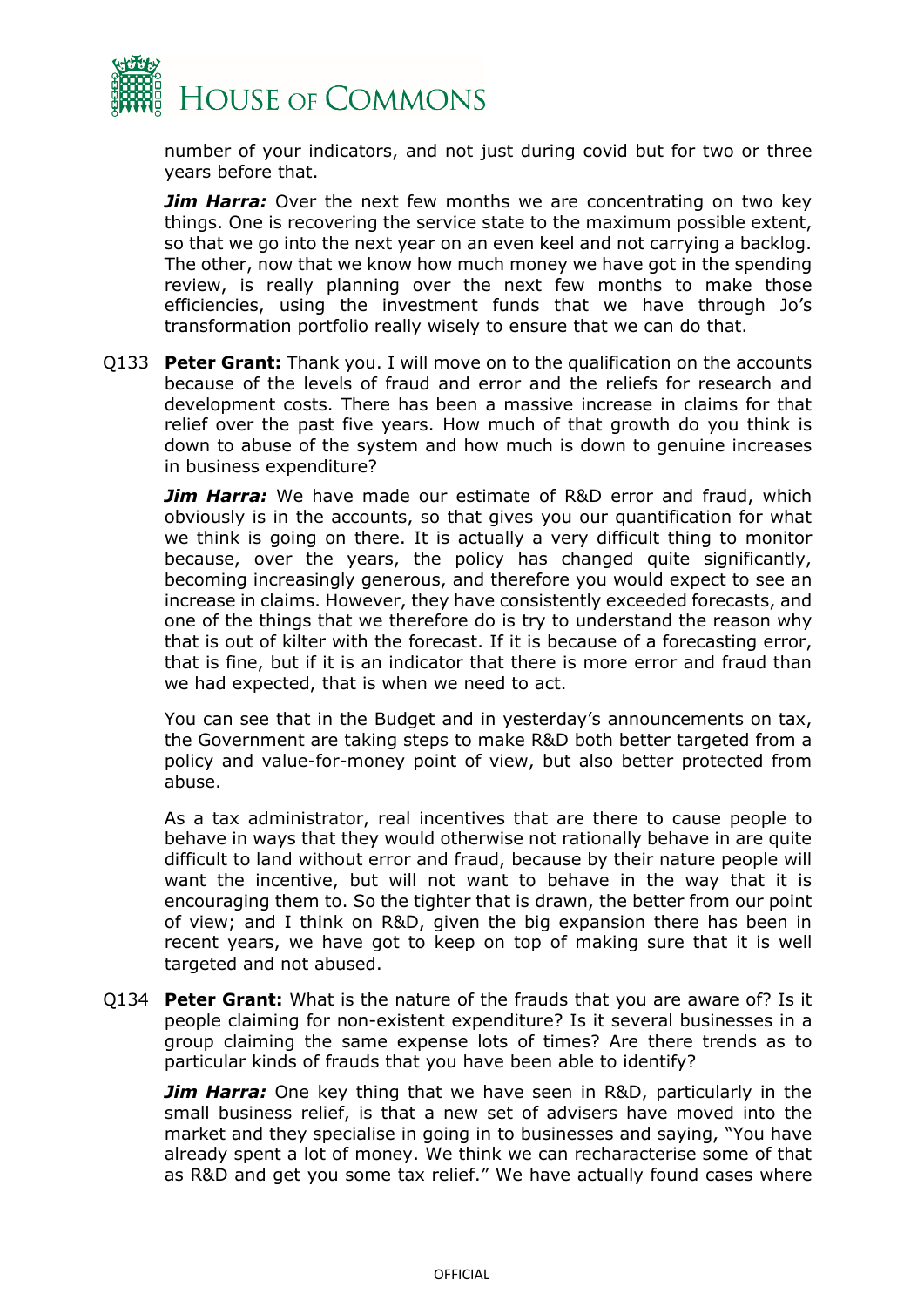

a company has submitted an application for tax relief, that adviser has gone, and we ask them, "Why did you think this was R&D?" and actually we sometimes find that the business person does not know a great deal about the claim or what the adviser did to compile it. So one of the things that we are looking at is making an identifiable, named person in the business accountable for the quality of the claims, so that they focus much more on the service that they are getting from those advisers. In addition, they will have to pre-notify us when they are going to make a claim, and they will have to disclose to us the identity of any adviser that helped them to compile the claim. Obviously, we know the risks that those different advisers pose.

Q135 **Chair:** You have a watchlist of advisers that you are worried about.

**Jim Harra:** Yes, and that will be of great benefit to us when claimants are required to disclose to us who helped them with their claim.

Q136 **Peter Grant:** Paragraph 4.37 of the Comptroller and Auditor General's Report looks at the way in which you estimate the current levels of fraud, and points out that there is a lot of judgment and a fair degree of assumption built into that; and that if those assumptions are even slightly out, the actual level of fraud and error could be significantly different from your estimate. I suppose the two questions are, first, what are you doing to improve your understanding of how bad it is; and secondly, £311 million of fraud is bad, but how does the Committee not know that it is not half a billion, or a billion pounds?

*Jim Harra:* The Comptroller and Auditor General's Report shows that we base our estimate on cases that we have risk-assessed, and therefore there are some assumptions built into that risk assessment. We are running a mandatory random inquiry programme for R&D claims, so that we will have a statistically valid sample that is not based on our risk assessment but is randomised, to give us more assurance that the estimate is correct.

Q137 **Peter Grant:** Do you plan to do that for large businesses as well—or is that another area where you assume that your compliance managers are on the case?

*Jim Harra:* If I am incorrect I will come back to you, but my understanding is that we intend to do it across all R&D claims. But you are right that for the largest businesses, the compliance managers at HMRC are actively on the case all the time, whereas for the very large volume of small claims we often have no active relationship with those businesses, and we have certainly seen a greater level of growth in small businesses.

Q138 **Peter Grant:** Do you understand the concern that the public and this Committee may have, in that it is clearly a small percentage of the overall tax take, but any one of us here could find a use for £311 million in our constituencies very easily? Also, given the comments in the annual report that indicate that we are not on top of knowing how big a problem it is, do you understand that that would not only be of concern to us, but would give other Members of Parliament concerns?

*Jim Harra:* I am not sure it does say that. From our point of view, we deploy a lot of resources on to R&D compliance and we have increased those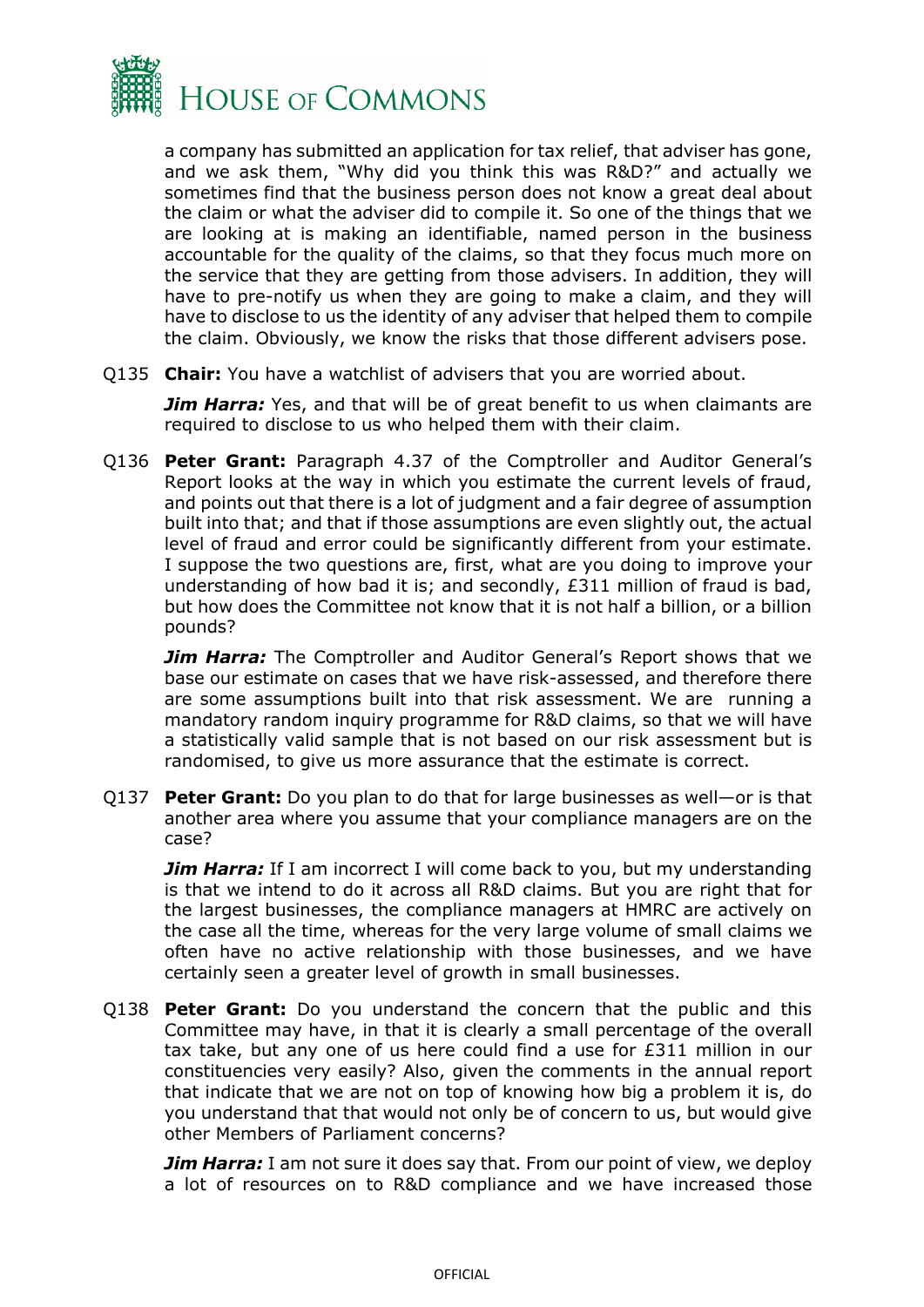

resources. As you can tell from the Budget and yesterday's announcements, we have been advising Ministers about the extent to which we think we can manage things operationally, or the extent to which we think policy change may be required. This is on our list of key compliance risks, and growing compliance risks, from our point of view. So it is not an area that we are behind the game on, but it has been growing significantly, and we understandably are expected, while managing the compliance risks, to enable people who are genuinely benefiting from R&D to actually go ahead and get their money, for it to have the incentive effect that it should. We have to manage compliance in a way that does not put a dead hand on the incentive at the same time.

Q139 **Peter Grant:** Thank you. What confidence interval do you attach to the reported figure of £311 million?

*Jim Harra:* I don't know. I would have to see. I don't think we would—

**Peter Grant:** Okay. Thank you, Chair.

Q140 **Chair:** Thank you, Mr Grant. We are nearly at a close. I just want to go back to the issue of the level of recovery that you are looking at. You have obviously had a settlement in the spending review. You get pounds given to you to recover pounds in terms of fraud and error. You have recovered just shy of £2 billion, and you have £4 billion still to recover, on your estimates. How much extra money do you think you would have needed in the spending review to be sure you could get that £4 billion back? Is it down to money?

*Jim Harra:* Well, we were given £100 million—

**Chair:** Yes, exactly.

**Jim Harra:** For the taskforce, and that gives us 1,265 people to deploy on this.

Q141 **Chair:** But with those people, you are still saying you are going to be £4 billion short.

**Jim Harra:** If I was given a free hand on "What would you like to spend more money on to raise more money?", I am not sure that that is the area that would give us the greatest payback, but it may be important for other reasons.

Q142 **Chair:** That just reinforces the impression that you have just written it off, basically, as too difficult to get back, too resource-intensive for the benefit.

*Jim Harra:* I hope I am not giving the wrong impression. We will recover as much of it as we possibly can. We have given a realistic assessment of what we think we can do. We have also identified the areas where we think it is actually very difficult to establish the error and fraud. We know it's in there in the global sense, but actually finding the cases and proving it—even if you gave me more resources, that would still be difficult to do.

In the spending review, we have been given some money for spend to raise. I think it's £40 million, £60 million, £90 million over the three years. Over the next few months, before that money arrives, we will be working with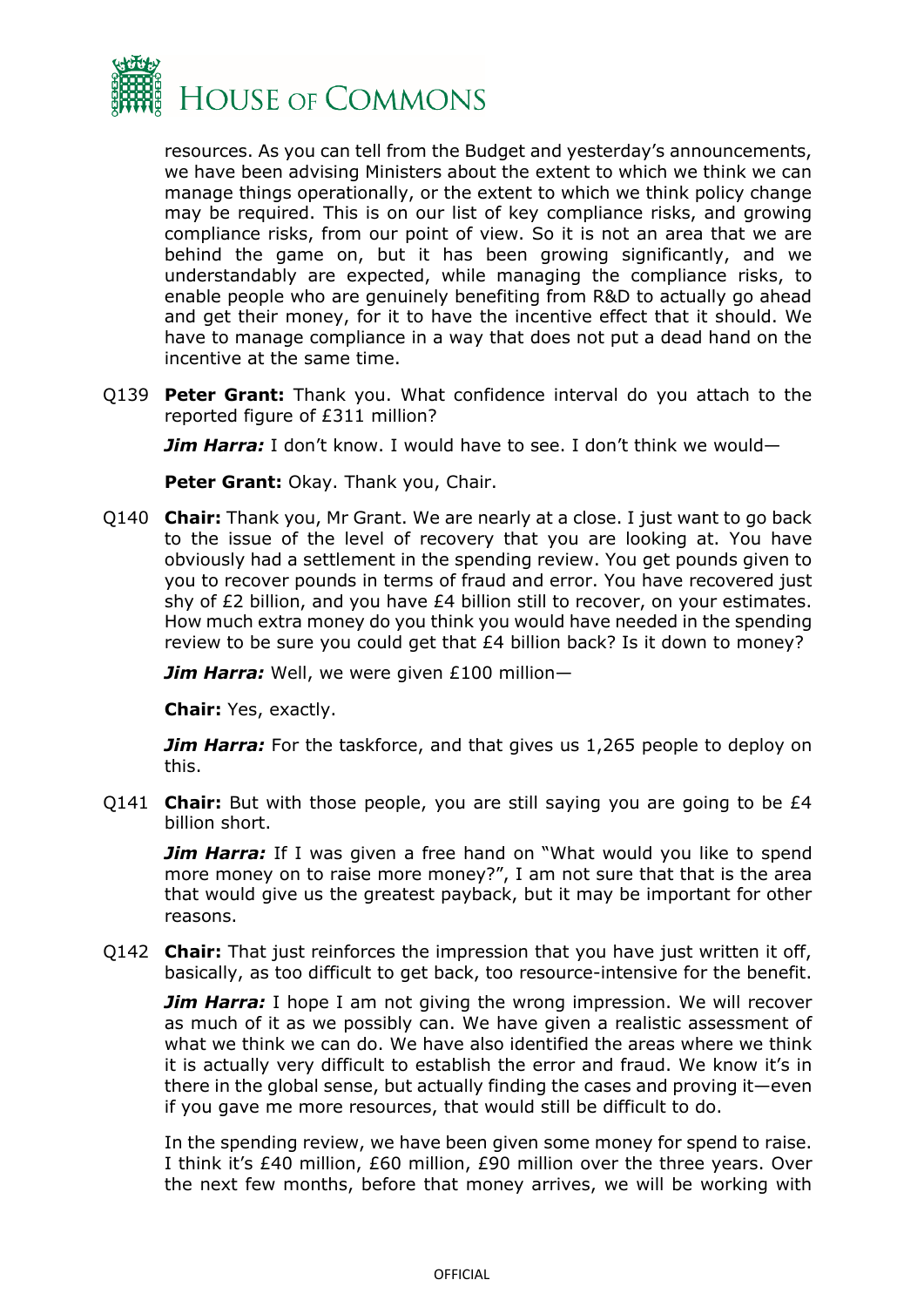

the Treasury on what is the best thing to spend that money on, and there is a variety of options.

Q143 **Chair:** You can see our concern that these big schemes were rolled out at pace—we understand that there were challenges—but you were one of the Departments that had a better sense of the risks than some Government Departments that had never done this sort of thing before. You knew a bit more; you had a bit more savviness to you, if I can say that. Yet there is  $£4$ billion that you are not going to be able to get back easily. Your best guesstimate is that you are going to get to—well, you have got this £1 billion over two years that you are going to recover, on top of what you have already got back.

*Jim Harra:* I hate that I am giving the impression that we are not interested in—

**Chair:** Well, give me a bit more, because I'm not—

*Jim Harra:* We are passionate, whether it's on tax or whether it's on error and fraud in the covid schemes, in getting the right money in and stopping people—particularly on the fraud side—defrauding the taxpayer, and we are going to do the best possible job that we can.

Q144 **Chair:** You can see what I mean. There is a lot of money where, if you are a fraudster and you have done this, you might think you are never going to get caught.

*Jim Harra:* Some of it is fraud, but a lot of it is actually—**Chair:** Or even error. People might think, "I'll make a mistake. It will take years for the tax officials to catch up with me." That doesn't send out the right signals, does it?

*Jim Harra:* I think in the case of these schemes, and particularly on error, our approach is that we are not going to actively try to find just genuine mistakes that people made or minor errors. For example, in the first phase of the furlough scheme, you had to be completely furloughed, so in theory, if someone went out to deal with a fire alarm, that breached the rules. That's not the kind of thing that we are going to try to chase and find. We really want to focus on the most egregious—

Q145 **Chair:** But that's not in that figure, is it?

**Jim Harra:** Yes, it is. That kind of thing would be in that error and fraud estimate.

Q146 **Chair:** So you have estimated at that level of detail—someone who opened an email and went to check a fire alarm. You have actually got to the granular detail. Surely—

**Jim Harra:** We do not know the granular detail in every case, but our estimate of error and fraud ranges from minor errors right up to very serious fraud.

Q147 **Chair:** Well, if you discounted the minor errors, what would you think the level of fraud—would that be the lower of those estimates on that—